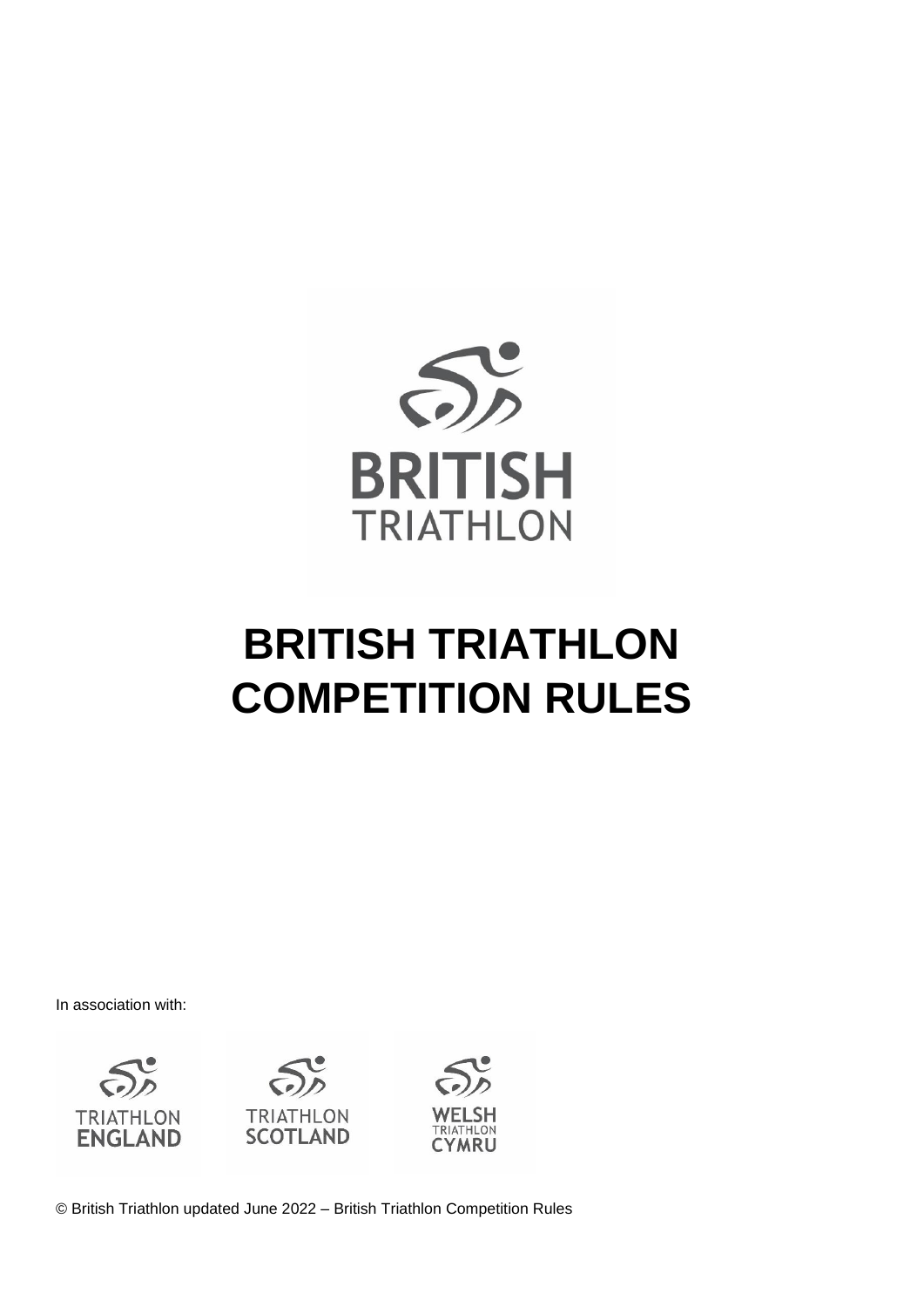## <span id="page-1-0"></span>**CONTENTS**

| 1.              |  |
|-----------------|--|
| 2.              |  |
| 3.              |  |
| 4.              |  |
| 5.              |  |
| 6.              |  |
| 7.              |  |
| 8.              |  |
| 9.              |  |
| 10 <sub>1</sub> |  |
| 11.             |  |
|                 |  |
|                 |  |
|                 |  |
|                 |  |
|                 |  |
|                 |  |
|                 |  |
|                 |  |
| 20.             |  |
| 21.             |  |
|                 |  |
|                 |  |
|                 |  |
|                 |  |
|                 |  |
|                 |  |
|                 |  |
|                 |  |
|                 |  |
|                 |  |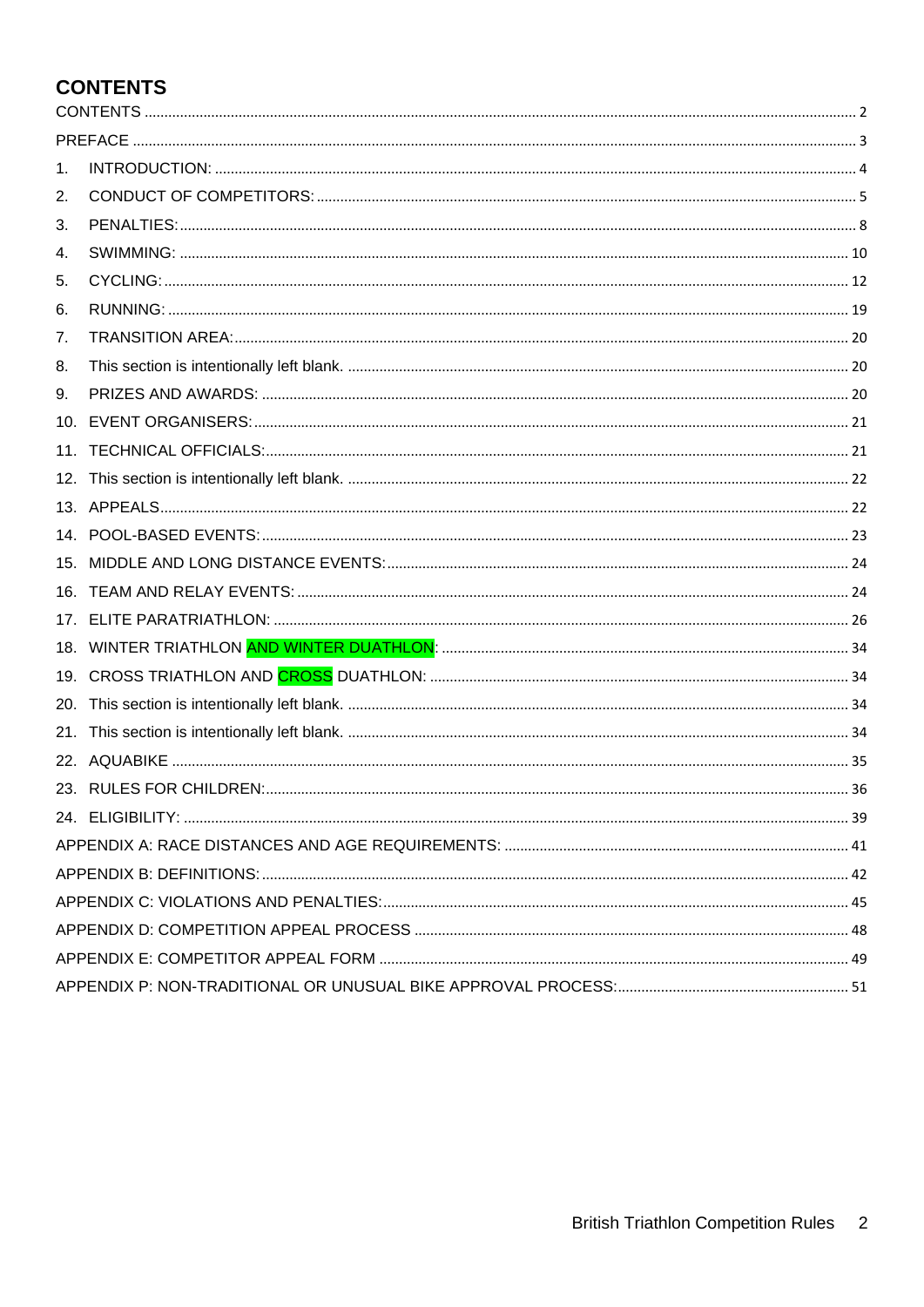### <span id="page-2-0"></span>**PREFACE**

## **The following rules are intended for the purpose of creating equal opportunities and fair play for all competitors, providing a basis for reasonable safety and protection in an atmosphere of sportsmanship and fair play.**

These Competition Rules govern the behaviour of competitors during competition, and the specifications for equipment used during competition. All competitors taking part in events that have received the appropriate Home Nation Association Event Permit should familiarise themselves with these rules, to comply fully and avoid incurring a penalty for infringement.

The British Triathlon Federation (British Triathlon) is affiliated to World Triathlon and, as such, World Triathlon rules are applicable to all international events either hosted by the British Triathlon or its constituent Home Nation Associations, at which Home Nation Association members compete (e.g., European and World Championships).

These Competition Rules mirror the World Triathlon Competition Rules, except where an amendment has been made due to domestic requirements. This document uses the same numbering and headers as the World Triathlon Competition Rules.

Where competing in international events, competitors are strongly advised to familiarise themselves with the World Triathlon Competition Rules as they contain some variations. World Triathlon Competition Rules can be downloaded from [www.triathlon.org.](http://www.triathlon.org/)

The British Triathlon Competition Rules master source document is found on the British Triathlon website at [www.britishtriathlon.org.](http://www.britishtriathlon.org/) This web-based document acts as the official reference document and is maintained based on authorised amendments in accordance with recommendations by the British Triathlon Technical Committee and accepted by the British Triathlon Board.

Event Organisers should visit the British Triathlon website [www.britishtriathlon.org,](http://www.britishtriathlon.org/) and the Event Organisers System (free registration required) [https://events.britishtriathlon.org](https://events.britishtriathlon.org/) where a wide range of technical information can be found, along with specific requirements that events must abide by in order to receive the appropriate Home Nation Association Event Permit.

Please note that the Memorandum of Association, the Articles of Association and the Standing Orders of General Meetings of Home Nation Associations can be downloaded from [www.britishtriathlon.org](http://www.britishtriathlon.org/) or members can contact 01509 226161 for a copy.

### Competition Rules Update June 2022

Yellow highlight – added/amended as of June 2022 Green highlight – added/amended as of January 2022 Red highlight – removed as of January 2022

Following the rebranding of World Triathlon (from International Triathlon Union/ITU), all references have been updated but not highlighted, for ease of reading.

An overview of the changes to the Competition Rules can be found on the British Triathlon website.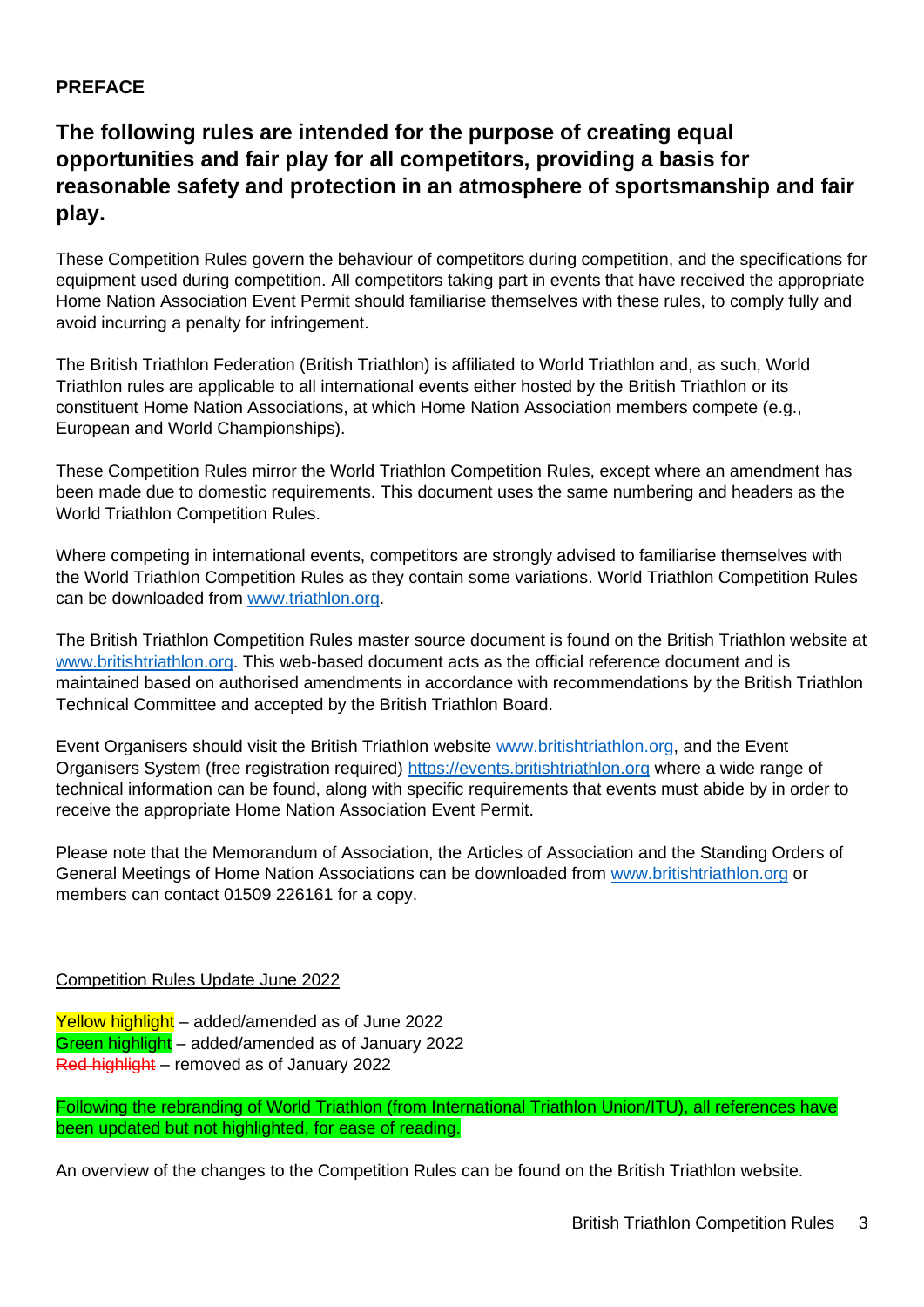### <span id="page-3-0"></span>**1. INTRODUCTION:**

#### **1.1 Purpose:**

- a.) The British Triathlon Federation (British Triathlon) is the governing body responsible for Competition Rules for Triathlon, Duathlon and its other related multisport in Great Britain;
- b.) The British Triathlon Technical Committee will ensure technical aspects of British Triathlon competitions are of the highest quality;
- c.) The British Triathlon Competition Rules specify the conduct of competitors during British Triathlon permitted events. Where the British Triathlon Competition Rules do not specify, the rules of British Swimming, British Cycling, British Athletics and British Skiing and Snowboarding will apply in their specific segments, unless the British Triathlon Technical Committee decides otherwise;
- d.) The British Triathlon Event Organisers System, with its related documents set safety and fairness standards for Event Organisers; these are to be used in conjunction with this document;
- e.) The British Triathlon Officials Education Programme sets the standards for certifying British Triathlon Technical Officials;
- f.) It will be clearly indicated when a rule applies to a specific race or event.

#### **1.2 Intention:**

- a.) The British Triathlon Competition Rules are intended to:
	- (i) Create an atmosphere of sportsmanship, equality, and fair play;
	- (ii) Provide safety and protection;
	- (iii) Emphasise ingenuity and skill without unduly limiting the competitor's freedom of action;
	- (iv) Penalise competitors who gain an unfair advantage.
- b.) Definitions of all terms used in the British Triathlon Competition Rules are provided in Appendix B. Any difficulty in the interpretation or application of the British Triathlon Competition Rules should be referred to the British Triathlon Technical Committee.

#### **1.3 Language and Communications:**

a.) The official language to be used at all events is English, however regional languages may also be used in conjunction with English.

#### **1.4 Modifications**

- a.) The British Triathlon Competition Rules will be adapted for other modern multisport competitions, which fall within British Triathlon's jurisdiction:
- b.) A competitor must not be permitted an advantage not intended by a rule, or to conduct him/herself in a dangerous way. To implement this, every infringement related in the British Triathlon Competition Rules has a sanction attached. Officials base their judgments on whether an advantage, not intended by the Rules, has been gained:
- c.) World Triathlon Competition Rules will be applicable to international competitions hosted by British Triathlon.

#### **1.5 Exceptions:**

- a.) The British Triathlon Competition Rules will be applicable to all multisport events permitted by the British Triathlon and are to be implemented by the appointed Technical Official as appropriate. Exceptions for special circumstances in a particular event may only be gained from British Triathlon with prior approval.
- b.) A request for an exception to the British Triathlon Competition Rules must be made in writing to the British Triathlon Technical Committee by the Event Organiser. Where granted, any such variations must be clearly published to all competitors at least 30 days prior to the event and must be covered in all race briefings and safety documents.
- c.) Exceptions for special circumstances for a particular competitor may only be gained from British Triathlon with prior approval. A request for an exception to the British Triathlon Competition Rules must be made in writing 30 days prior to the event to the British Triathlon Technical Committee by the competitor for whom the exception is being applied for;
- d.) The British Triathlon Technical Committee may consult with other committees, commissions or appropriate parties;
- *e.) This line is intentionally omitted.*

#### **1.6 Specific Regulations:**

- a.) A Technical Official may approve the addition of specific regulations for a particular race, provided that:
	- (i) Each additional specific regulation does not conflict with another British Triathlon Competition Rule;
	- (ii) Each additional specific regulation is made available in written form and is announced to the participants before the event;
	- (iii) Each additional specific regulation and the reasons for its inclusion are advised to the British Triathlon Technical Committee for prior approval one week before the day on which the event is to be conducted. In the event of a specific amendment introduced due to factors that arise on the day, British Triathlon must be notified the day after the event.

#### **1.7 Intellectual Property:**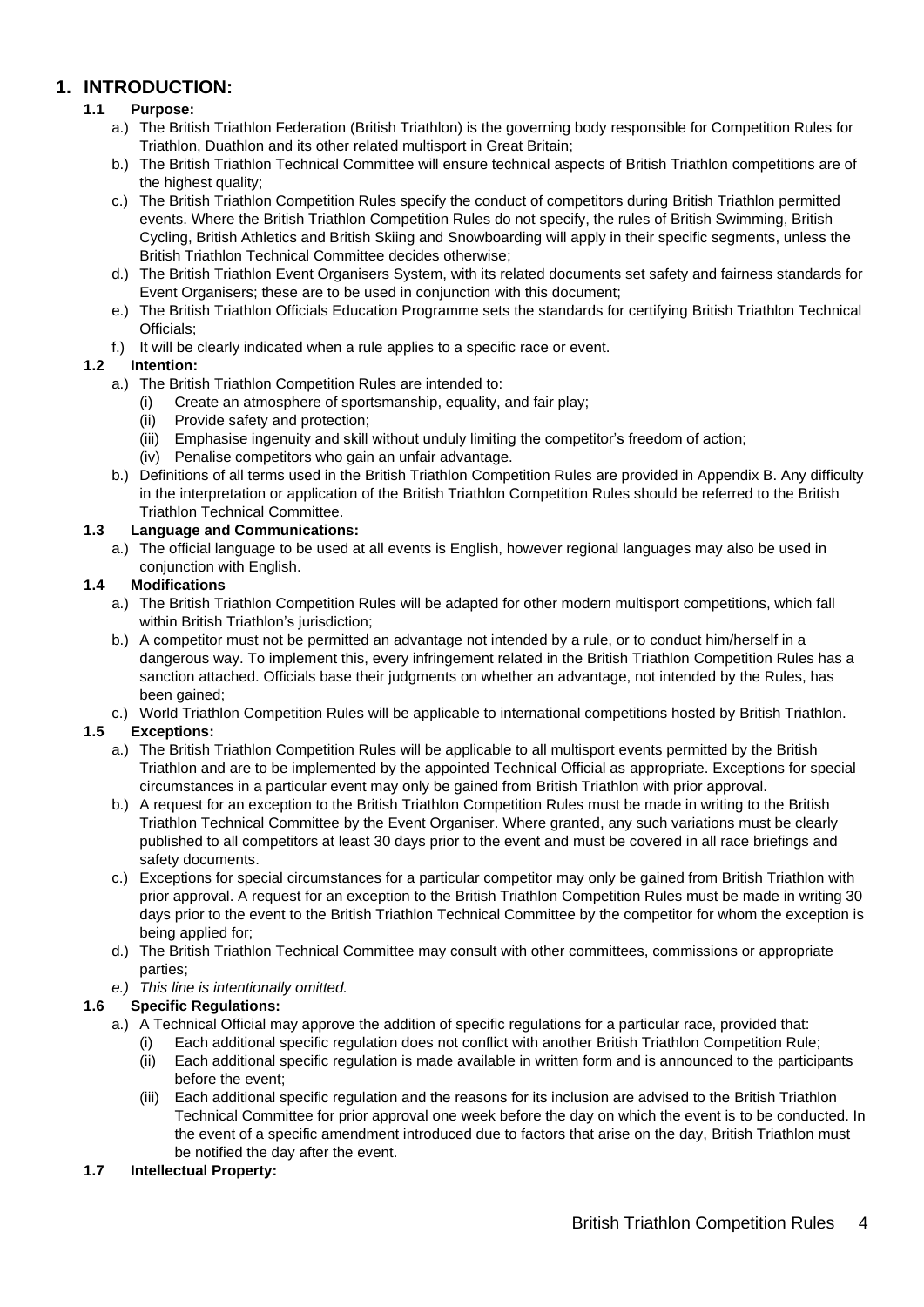- a.) Only events that have received an Event Permit from the applicable Home Nations are permitted to use the British Triathlon or relevant Home Nation permit logo on their communications, whether electronic or otherwise.
- b.) Only events that have received an Event Permit from the applicable Home Nation are covered by the British Triathlon Competition Rules.
- c.) Members of the Home Nation Associations are strongly advised to only compete in events that are permitted by the Home Nation Associations. By taking part in a permitted event, competitors can be sure of a safe, fair, and most importantly enjoyable race experience.

#### **1.8 Unauthorised Exceptions or Additions:**

a.) The unauthorised exception to, or addition of, a competition rule without prior approval from the British Triathlon Technical Committee will prevent the event from being permitted and will invalidate any existing permit which has already been granted to the event, and may affect the insurance under which the event is covered.

#### **1.9 Rule Updates:**

- a.) The British Triathlon Competition Rules may be changed from time to time by the British Triathlon Technical Committee at its discretion. Any rule change(s) shall be advised in writing at least 30 days before it/they is/are to take effect. Updated British Triathlon Competition Rules will be posted on the British Triathlon website [\(www.britishtriathlon.org\)](http://www.britishtriathlon.org/).
- b.) Where World Triathlon Competition Rules may change, these will be incorporated into the British Triathlon Competition Rules as appropriate.

### <span id="page-4-0"></span>**2. CONDUCT OF COMPETITORS:**

#### **2.1 General Conduct:**

- a.) Triathlon and British Triathlon's other related multisports involve many competitors. Race tactics are part of the interaction between competitors. Competitors will:
	- (i) Practice good sportsmanship at all times;
	- (ii) Be responsible for their own safety and the safety of others;
	- (iii) Know, understand, and follow the British Triathlon Competition Rules, available from British Triathlon and on [www.britishtriathlon.org;](http://www.britishtriathlon.org/)
	- (iv) Obey traffic regulations and instructions from Technical Officials and marshals;
	- (v) Treat other competitors, organisers, Technical Officials, volunteers, other road users (including but not limited to drivers, non-competing cyclists, horse riders and pedestrians) and spectators with respect and courtesy;
	- (vi) Avoid the use of abusive language;
	- (vii) Inform a Technical Official and Event Organiser after withdrawing from the race.
	- (viii) Compete without receiving assistance other than from event personnel and officials;
	- (ix) *This line is intentionally omitted*;
	- (x) Avoid displaying any kind of demonstration of political, religious, or racial propaganda;
	- (xi) Not dispose rubbish or equipment around the course except at clearly identified places, such as feed stations or rubbish disposal points. All items must be kept with the competitor and returned to their transition spot;
	- (xii) Not attempt to gain unfair advantage from any external vehicle or object;
	- (xiii) Follow the prescribed course;
	- (xiv) Not use any device that will distract the athlete from paying full attention to their surroundings:
		- Competitors may not use communication devices of any type, including but not limited to mobile phones, smart watches, and two-way radios, in any distractive manner during the race. A 'distractive manner' includes but is not limited to making or receiving phone calls, sending, or receiving text messages, playing music, using social media, taking photographs, or using as a one- or two-way radio communication. Using any communication device in this distractive manner during the race will result in disqualification;
		- Cameras, phone cameras and video cameras are prohibited unless permission is given by British Triathlon or the Event Organiser. If such permission is given, it is the competitor's responsibility to notify the Chief Technical Official of such permission prior to the start of the race. Competitors seen using an unauthorised camera, phone camera or video camera will be disqualified.
	- (xv) Ensure that the equipment to be used in the race complies with the safety standards and it is in proper condition.
	- (xvi) Not smoke or use e-cigarettes anywhere on the course or in the transition area.

#### **2.2 Outside Assistance:**

a.) The assistance provided by event personnel or Technical Officials is allowed but is limited to providing drinks, nutrition, mechanical and medical assistance. Competitors competing in the same race may assist each other with incidental items such as, but not restricted to, nutrition and drinks after a water station and pumps, tubular tires, inner tubes, and puncture repair kits;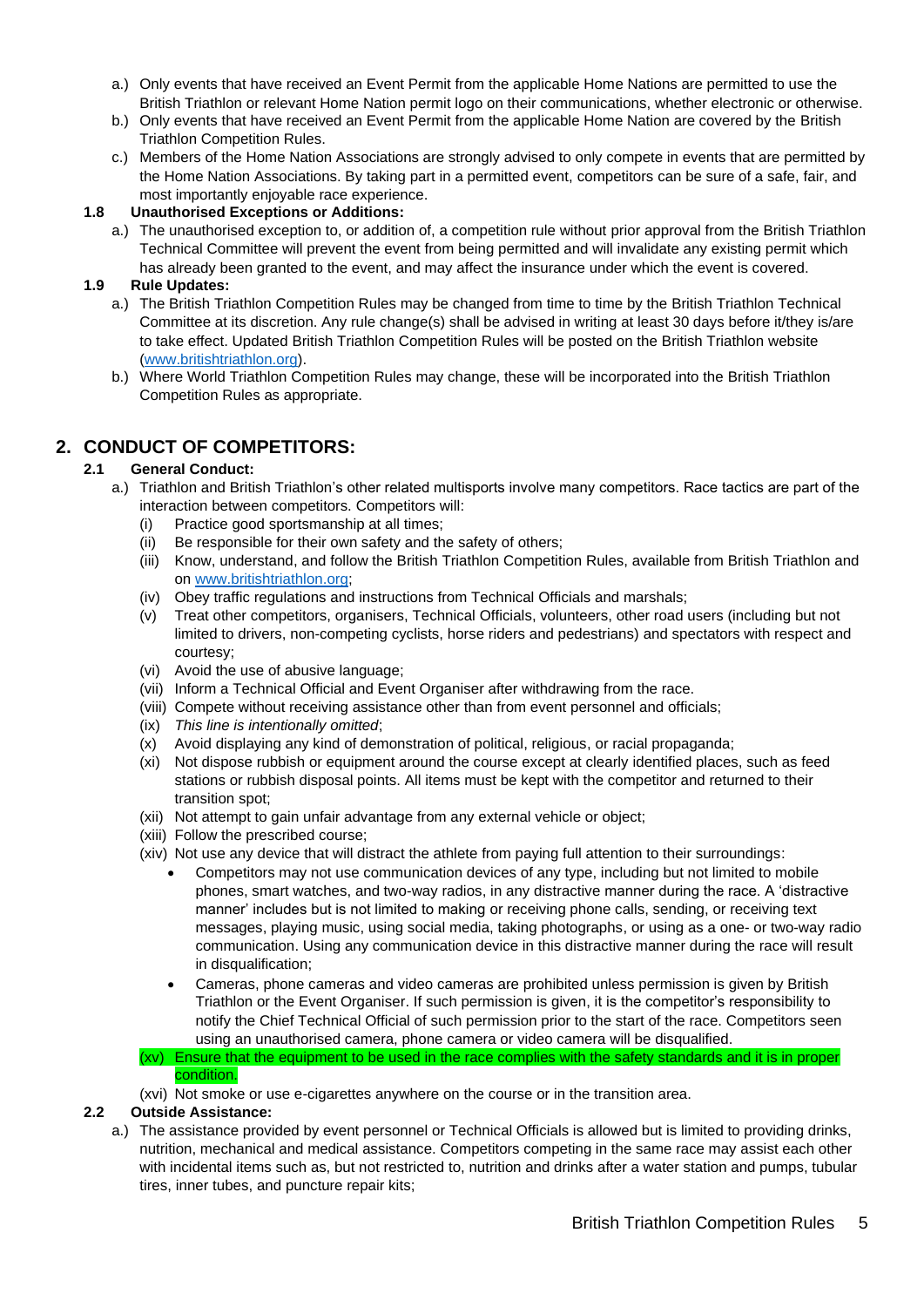- b.) Competitors may not provide essential race equipment to other athletes in the same competition, while the competition is in progress. Specifically, items that may not be provided to other competitors includes but is not limited to complete bicycles, bicycle frames, wheels, and helmets. The penalty for this will be disqualification of both competitors. Competitors may provide to other competitors competing in the same competition other items of equipment provided that the donor is able to continue with their own competition. Competitors may not provide any item of equipment to a competitor competing in the same race which results in the donor competitor being unable to continue with their own race. This includes but is not restricted to shoes, com bicycle, frame, wheels and helmet. The penalty for this will be disqualification of both competitors;
- c.) A competitor cannot physically assist the forward progress of another competitor on any part of the course. Doing so will result in both competitors being disqualified.

#### **2.3 Doping:**

- a.) Doping is strictly prohibited and is an offence under British Triathlon and World Triathlon rules. The Anti-Doping Rules of British Triathlon are the UK Anti-Doping Rules published by UK Anti-Doping (UKAD), which follows the World Anti-Doping Agency (WADA) code, and as amended from time to time. Such rules shall take effect and be construed as rules of British Triathlon. World Triathlon Anti-Doping Rules will be applied to all international events hosted by British Triathlon, e.g., European and World Championships, as well as elite races;
- b.) Current regulations and updates on the list of banned substances can be obtained from the following websites or contact telephone numbers:
	- World Anti-Doping Agency [www.wada-ama.org](http://www.wada-ama.org/)
	- UK Anti-Doping [www.ukad.org.uk,](http://www.ukad.org.uk/) 020 7842 3450;
- c.) All competitors and guides are responsible for familiarising themselves with the UK Anti-Doping and World Triathlon Anti-Doping Rules including medical and doping control tests, testing obligations, rights, responsibilities and procedures, penalties, and appeal processes, and prohibited substances;
- d.) To report anything suspicious call the 24/7 confidential Crimestoppers telephone number: 0800 032 2332.

#### **2.4 Health:**

- a.) Triathlons and related multisports are strenuous. To be able to participate, competitors should be in good physical condition. Their health and welfare are of paramount importance. By starting in a race, the competitors declare they are in good health and are in appropriate physical condition to complete the race;
- b.) Time limits for the swim leg, bike leg and overall finish time may be established for each competition by the Event Organiser; these limits must be published in the pre-event registration material no later than 28 days before the event;
- c.) British Triathlon encourages competitors to undergo periodic health evaluation prior to engaging in competitive sport;
- d.) It is the responsibility of all competitors to ensure they are able to complete the specific race distances entered comfortably;
- e.) Competitors should, where possible, attend a coached Introduction to Open Water Swimming session, led by a qualified British Triathlon coach, before taking part in an open water event;
- f.) Should factors on the day require time limits for any segments of the event to be established, such as weather conditions, the Event Organiser reserves the right to implement these and should be communicated to competitors at the earliest opportunity.

#### **2.5 Eligibility:**

a.) See Section 24 – Eligibility.

#### **2.6 Insurance:**

- a.) All competitors that are permanently resident in the United Kingdom, do not hold a valid Home Nation Association race licence, and do not provide evidence of this at registration, are required to pay the appropriate day membership fee, which is non-refundable.
- b.) Failure to adhere to the British Triathlon Competition Rules may invalidate your public liability or personal injury insurance.
- c.) Competitors that are overseas residents must have their own public liability insurance (minimum indemnity of £5 million) in place for the event, and by entering a British Triathlon permitted event, overseas residents do so confirming that they will have public liability insurance in place for the duration of the event.
- 2.7 *This line is intentionally omitted*.

#### **2.8 Uniform:**

- *a.) This line is intentionally omitted;*
- *b.) This line is intentionally omitted;*
- c.) Competitors must follow the following rules with respect to wearing uniforms:
	- (i) Competitors must wear the uniform during the entire competition;
	- (ii) The uniform must cover the whole torso in the front. The back may be uncovered from the waist up;
	- (iii) *This line is intentionally omitted*;
	- (iv) *This line is intentionally omitted;* Wetsuits, where authorized, may cover the arms but not the hands;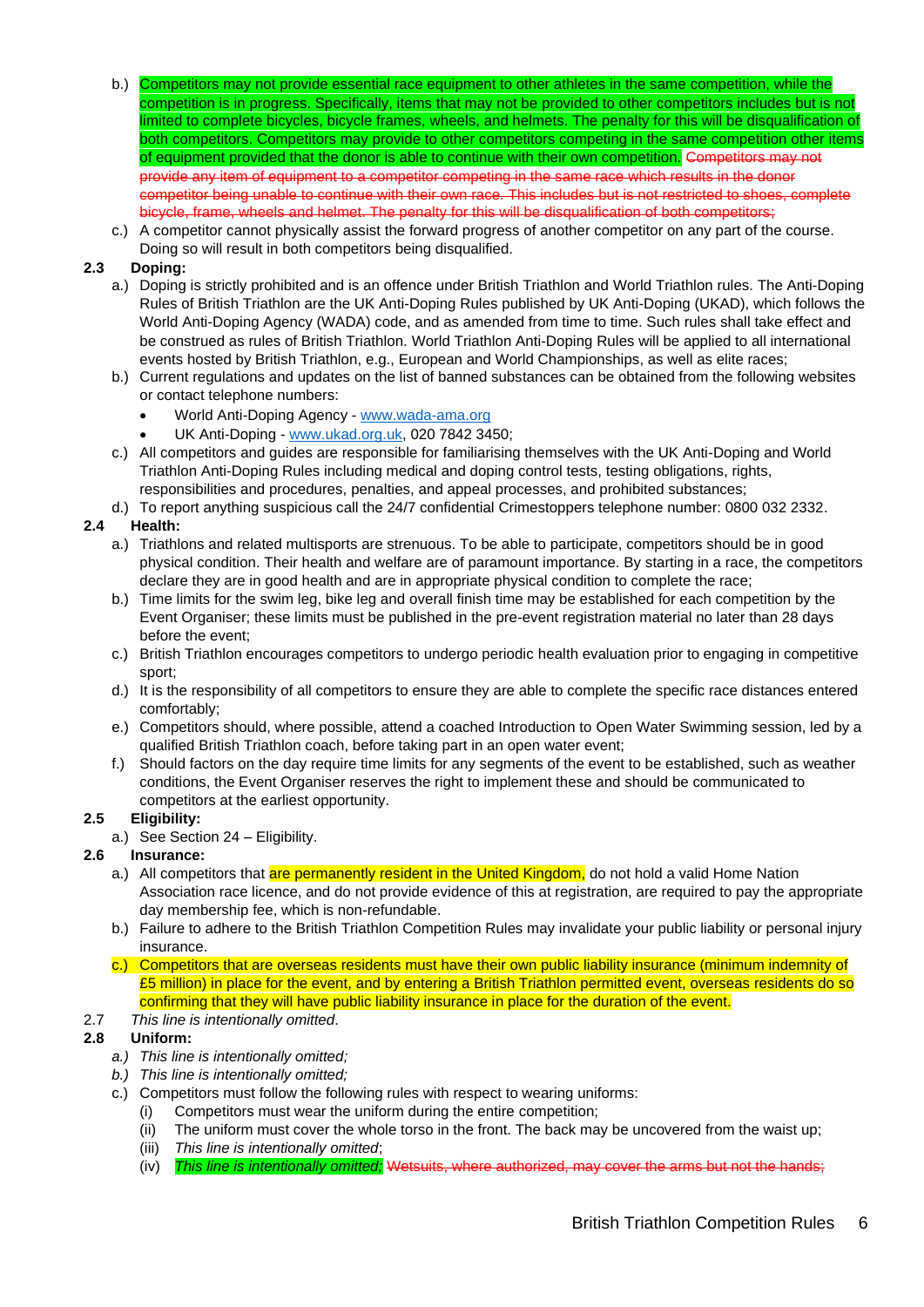- (v) Covering the legs below the knees is not allowed in the swim segment when the use of wetsuits is forbidden, but is allowed in the swim segment when the use of wetsuits is allowed. It is also allowed in all the other segments;
- (vi) *This line is intentionally omitted*;
- (vii) Where a two-piece uniform is used, both pieces must overlap, and no torso must be visible during the entire race with the exception of the swim section, except middle and long distance events where the midriff is allowed to be exposed.
- (viii) Where the suit has a zipper, the following apply:
	- Rear zippers (across all distances) are allowed but can be no more than 40cm in length.
	- Front zippers are allowed in all distances in Britain, with no restriction on length, but must be fastened:
		- To at least no lower than the bottom of the breastbone whilst racing, and done up to the top in the final 200m in middle and long distance events;
		- o To the top completely whilst racing (unless wearing a top underneath), and done up to the top in the final 200m in sprint and standard events.
- $(ix)$  The uniform must be worn over both shoulders while the athlete is on the Field of Play for the duration of the competition;
- (x) *This line is intentionally omitted*;
- (xi) Rain jackets are permitted, however the competitor must ensure their race number is still visible at all times;
- (xii) *This line is intentionally omitted*;
- d.) For reasons of religion, competitors are allowed to have the body totally covered (except the face) provided that:
	- (i) The uniform material is approved by FINA (applicable only for the non-wetsuit swim); swimwear designated suitable by Swim England shall be allowed (applicable for both open water and pool-based events;
	- (ii) The uniform will not interfere with the bicycle mechanisms;
	- (iii) Extra identification elements are to be worn over the uniform, following the Technical Official's instructions.
- e.) *This line is intentionally omitted.*

#### **2.9 Race Numbers:**

- a.) Race numbers provided by the Event Organiser must not be altered, cut down, folded or in any way mutilated. Numbers so treated will result in the competitor being issued a time penalty if the offence is not corrected;
- b.) Race numbers must be affixed to the competitor's clothing or to a suitable race belt or bib. The number must be clearly visible at all times, and it is the competitor's responsibility to ensure this to avoid any penalties.
- c.) During the cycling phase, a number must be displayed to the rear;
- d.) During the running phase, a number must be displayed to the front;
- e.) Additional body markings may be provided by the Event Organiser, but this is not a substitute for, or replacement of, an official race number;
- f.) All references to the wearing of race numbers specifically exclude swim phases.
- 2.10 *This line is intentionally omitted*.

#### **2.11 Timing and Results:**

- a.) A race will be won by the competitor who has the shortest time from the start signal to the moment when the competitor finishes the race;
- b.) The official results will list competitors according to their finish time. In the event that two competitors tie for a place, and their performances cannot be separated, they will be awarded the same rank, sorted by race number, and the next competitor to finish behind them will occupy the same rank plus two places, with the subsequent competitors ranked in order of finishing:
- c.) Where possible, time splits to be included are:
	- (i) Swim or first segment;
		- (ii) Transition 1;
	- (iii) Bike or second segment;
	- (iv) Transition 2;
	- (v) Run or third segment;
	- (vi) Overall finish time.
- d.) In addition, at the organisers' discretion additional fields that should be included
	- (i) Gender;
		- (ii) Age-Group (as defined by these rules);
		- (iii) Paratriathlon category;
- e.) For relay events, the rules above are applicable and the total time per competitor will be shown;
- f.) All permitted events must provide British Triathlon with an electronic copy of the final results within three days of the event, to also include British Triathlon membership number and where permissions allow, competitors' date of birth.
- **2.12 Exceptional Conditions:**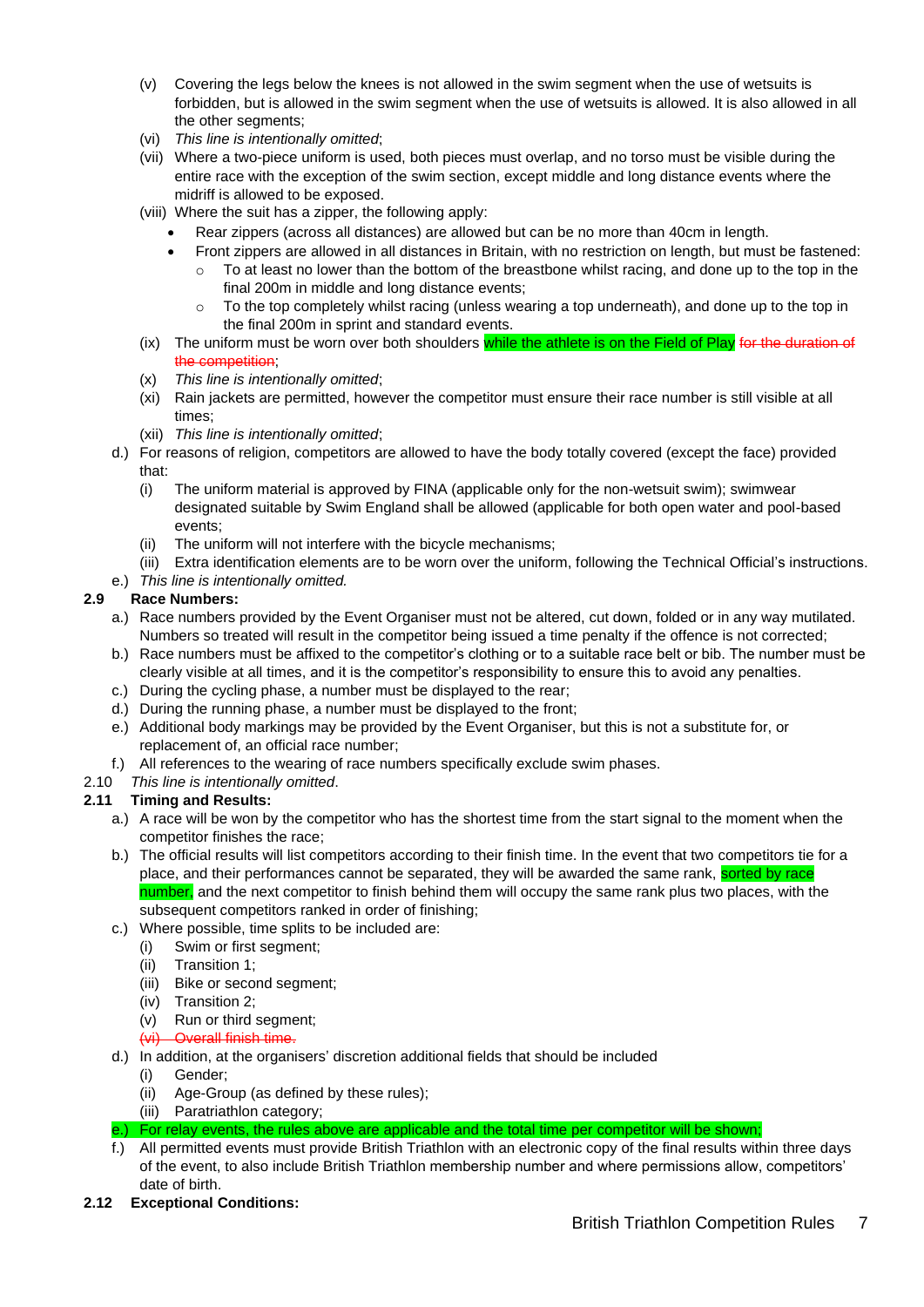- a.) The following list highlights some of the exceptional situations that may happen. Different scenarios from those indicated may arise, which need to be solved by the Event Organiser following the same principles.
	- (i) Before the race:
		- A triathlon may be modified to a duathlon, aquathlon, or even in a two-segment race: swim-run, bikerun, or run-bike, in the equivalent distance. Time trial starts are allowed;
		- A duathlon may be modified to a two-segment event: bike-run or run-bike. Time trial starts are allowed; it may also be modified to a run only or bike only where required;
	- (ii) Modification once the race has started:
		- Any segment, but only one, may be shortened during the race. Event Organisers will take all necessary actions to ensure the fairness of the event and the safety of the competitors. Otherwise, the race will be stopped.
	- (iii) The Event Organiser, in conjunction with the Chief Technical Official, may take an alternative decision if the above options are not possible to set up.

### <span id="page-7-0"></span>**3. PENALTIES:**

#### **3.1 General Rules:**

- a.) Failure to comply with British Triathlon Competition Rules may result in a competitor being verbally warned, incurring a time penalty, or disqualified;
- b.) Competitors may only be penalised by readily identifiable Technical Officials, although infringements may be reported to the Official by marshals and other race personnel;
- c.) All infringements are to be reported to the Chief Technical Official who will have the responsibility for posting penalties on the penalty board;
- d.) Penalties may be issued, or disqualification given at any time up to the announcement of the final results, as communicated by the Event Organiser. The exception is for where drug testing is involved, when the results must be considered provisional until test results are known;
- e.) Unless safe to do so and as not to place either the Official or competitor at risk, Motorcycle Officials will not be required to provide an audible or visible warning for a drafting violation.

#### **3.2 Warning:**

- a.) The purpose of a warning is to alert a competitor about a possible rule violation and to promote a proactive attitude on the part of Technical Officials. A Technical Official can also provide a warning to a competitor to correct a minor infringement;
- b.) A verbal warning may be given when:
	- (i) A competitor violates a rule unintentionally;
	- (ii) A Technical Official believes a violation is about to occur;
	- (iii) No advantage has been gained.
- c.) A verbal warning will be given for the following infringements where the infringement can be rectified, (but are not limited to):
	- (i) Illegal equipment (swim, cycle or run equipment);
	- (ii) Banned equipment (including, but not limited to, mobile telephones, MP3 players, metronomes, personal video recording devices);
	- (iii) Illegal progress (during swim, cycle or run);
	- (iv) Racing with an exposed torso, including zips not fastened as per 2.8.c.)(ix) (during cycle or run);
	- (v) Littering on the course unless disposed of in specified littering zones provided by the Event Organiser.
- d.) If corrective action is not taken to remedy the infringement, the competitor will be disqualified.

#### **3.3 Time Penalty:**

- a.) It is not necessary for a Technical Official to give a warning prior to issuing a more serious penalty;
- b.) A time penalty is an appropriate penalty for infringements which do not warrant a disqualification;
- c.) Where there is no appropriate penalty box available on the course in which to serve a time penalty, the penalty will be added to the competitor's finish time;
- d.) *This line is intentionally omitted;*
- e.) There are two types of infringement where a competitor can be penalised with a time penalty:
	- (i) Drafting infringements, in draft-illegal races, as defined in  $3.3.f.$ )(i);
	- (ii) Other infringements, as defined in 3.3.f.)(ii). These include, but are not limited to:
		- Placing markers in transition that cannot be removed, but do not impede the progress of others;
		- Race number violations (if unable to be rectified after a warning):
		- Helmet violations (unclipping helmet whilst in contact with the cycle) unless corrected;
		- Riding in the transition area, including over the mount/dismount line unless corrected
- f.) Time penalties vary depending on the type of infringement:
	- (i) Drafting infringements: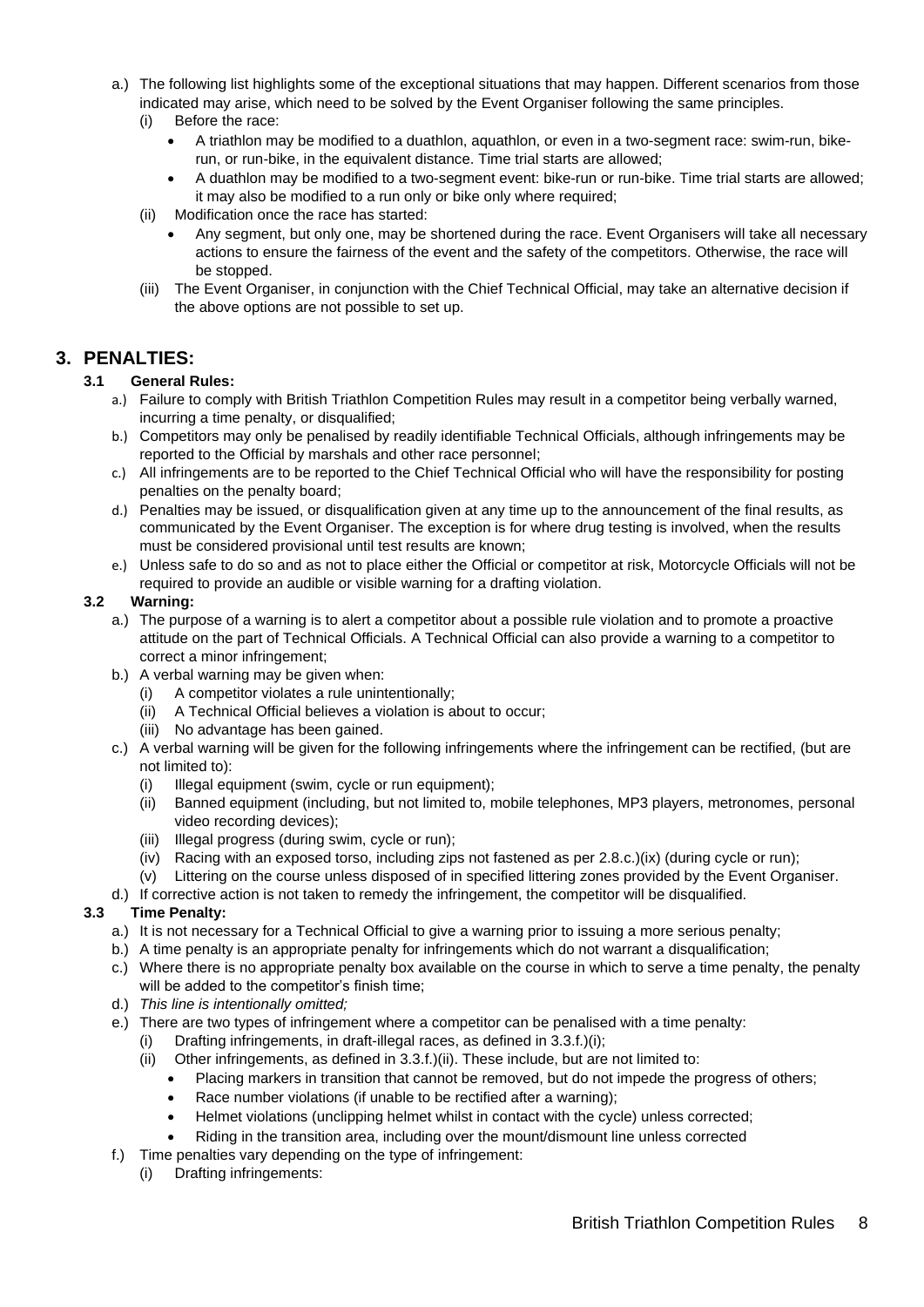- 5 minutes in long and middle distance races (first and second drafting violation noted by a Motorcycle or Technical Official);
- 2 minutes in a standard distance race (first violation noted by a Motorcycle or Technical Official);
- 1 minute in a sprint or shorter distance race (first violation noted by a Motorcycle or Technical Official).

#### (ii) Other infringements:

- 1 minute in long distance races;
- 30 seconds in middle distance races;
- 15 seconds in standard distance races;
- 10 seconds in sprint and shorter distance races.
- 3.4 *This line is intentionally omitted;*
- 3.5 *This line is intentionally omitted;*

#### **3.6 Disqualification:**

- a.) A disqualification is a penalty appropriate for severe rule violations, such as (but not limited to):
	- (i) Threatening, abusive or insulting words or conduct;
	- (ii) Breaking road traffic regulations;
	- (iii) Dangerous conduct or riding;
	- (iv) Diving in pool-based events;
	- (v) Failing to obey marshals or the police;
	- (vi) Nudity;
	- (vii) Outside assistance;
	- (viii) Tampering with the equipment of others;
	- (ix) Unsporting impedance including, but not limited to, incorrectly racked cycles, discarded equipment and the use of marking devices in transition that impede the progress of others;
	- (x) Drafting in a draft-illegal sprint or standard distance race two drafting violations noted by a Motorcycle Official;
	- (xi) Drafting in a middle or long distance race three drafting violations noted by a Motorcycle Official;
	- (xii) Course irregularities (unless the competitor returns to the point at which he or she left the course, or a point on the course prior to it, and then completes the course correctly);
	- (xiii) Breach of conduct by parent/guardian/accompanying adult.

### **3.7 Suspension:**

- a.) General:
	- (i) A suspension is a penalty appropriate for fraudulent or very severe rule violation, such as but not limited to repeated dangerous or unsportsmanlike conduct;
	- (ii) A suspended athlete will not take part in competitions permitted by British Triathlon or World Triathlon competitions during a suspension period.
	- b.) Assessment:
		- (i) The Technical Official will submit a report to the relevant Home Nation Technical Committee including all the details of the action, and the reasons to recommend the athlete for suspension. This report will be submitted to the Disciplinary Officer within one week of the competition.
	- c.) Suspensions will be assessed by the Home Nation Disciplinary Committee for periods of three (3) months to four (4) years, depending on the violation;
	- d.) Suspension due to the athlete being found to have committed an anti-doping rule violation (ADRV): If the suspension is due to the athlete being sanctioned due to committing an ADRV, the athlete will not be able to compete in any other sport whose federation is recognised by World Triathlon, IOC or SportAccord and vice versa.
	- e.) Reasons for suspension:
		- (i) A suspension may be issued an offence is deemed sufficiently serious by the Home Nation Disciplinary Committee;
	- f.) Disciplinary Notice:
		- (i) When an athlete is suspended, the British Triathlon Chief Executive will notify the concerned competitor, in writing, within 30 days;
		- (ii) *This line is intentionally omitted*.
- **3.8 Expulsion:**
	- a.) General:
		- (i) Athletes who have been expelled will not participate in competitions permitted by British Triathlon or in World Triathlon competitions for life.
	- b.) Reasons for expulsion:
		- (i) An athlete will be expelled for life for repeated rule violations that incur suspension as the penalty;
		- (ii) Expulsion due to the athlete being found to have committed an anti-doping rule violation (ADRV): If the expulsion is due to the athlete being sanctioned due to committing an ADRV, the athlete will not be able to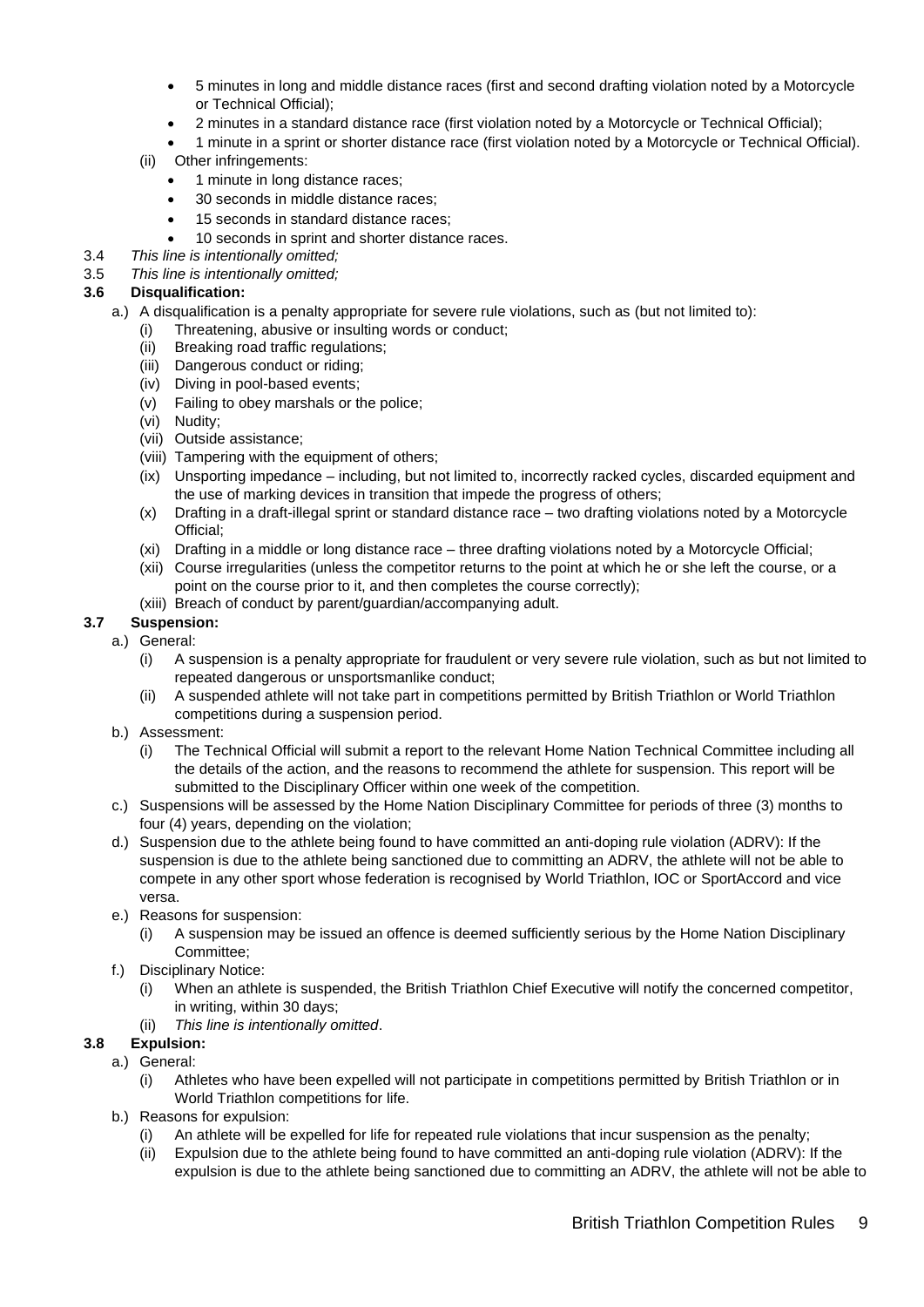compete in any other sport whose federation is recognised by World Triathlon, IOC or SportAccord and vice versa.

- c.) Disciplinary Notice:
	- (i) When a competitor is expelled, the British Triathlon Chief Executive will notify the concerned competitor, in writing, within 30 days;
	- (ii) *This line is intentionally omitted*.

#### **3.9 Right of Appeal:**

- a.) An appeal is a request for a review of a penalty decision made by a Technical Official;
- b.) Appeals cannot be made against Technical Official's judgement calls which include, but are not limited to, drafting and littering;
- c.) It is the competitor's responsibility to understand and abide by the appeal process;
- d.) The appeals process is found in Section 13 Appeals.

#### **3.10 Reinstatement:**

a.) After suspension, a competitor must apply to the British Triathlon Board for reinstatement.

#### <span id="page-9-0"></span>**4. SWIMMING:**

#### **4.1 General Rules:**

- a.) Competitors may use any stroke to propel themselves through the water. They may also tread water or float. Competitors are allowed to push off the ground at the beginning and the end of every swim lap;
	- (i) Backstroke is not permitted in pool swims; any competitor wishing to use backstroke at an open water event must indicate this to the Event Organiser before entering the water;
- b.) Competitors must follow the prescribed swim course;
- c.) Competitors may stand on the bottom or rest by holding an inanimate object, such as a buoy or stationary boat;
- d.) In an emergency, a competitor should roll onto their back and raise an arm overhead, and call for assistance. Once official assistance is rendered, the competitor must retire from the competition;
- e.) Competitors must sportingly maintain their own space in the water:
	- (i) Where competitors make accidental contact in the swim and then immediately afterward move apart, no penalty will be incurred;
	- (ii) Where competitors make contact in the swim, and a competitor continues to impede the progress of the other competitor without moving apart, this action will result in a time penalty for the competitor causing the offence;
	- (iii) Where competitors deliberately target another competitor to impede their progress, gain unfair advantage and potentially cause harm to another competitor will result in disqualification;
	- *(iv) This line is intentionally omitted.*

#### **4.2 Wetsuit Use:**

International competitions (that is to say competitions run outside Great Britain) that are run under World Triathlon Competition Rules will adhere to those rules for wetsuit usage; competitors taking part in these should familiarise themselves with these differences.

a.) The use of wetsuits is forbidden or mandatory if the following combinations of distance and water temperature are attained:

| Swim lenath     | Age as at 31 December      | <b>Mandatory Below</b> | <b>Forbidden Above</b> |
|-----------------|----------------------------|------------------------|------------------------|
| Up to $1500m$   | up to and including age 59 | $14^{\circ}$ C         | $22^{\circ}$ C         |
| Up to $1500m$   | age 60 and above           | $14^{\circ}$ C         | $24.6^{\circ}$ C       |
| 1501m and above | all ages                   | $16^{\circ}$ C         | $24.6^{\circ}$ C       |

b.) It is recommended that wetsuits are worn by all novices and Age-Groupers up to and including age 59 up to 22°C, and all novices and Age-Groupers age 60 and above up to 24.6°C;

#### 4.3 *This line is intentionally omitted;*

#### **4.4 Modifications:**

- a.) At temperatures below 11°C open water swimming in competition cannot take place. The above temperatures are based on water temperatures alone and assume that the wind chill factor is negligible. If wind chill is significant, swim distances may be reduced at higher temperatures.
- b.) At the following temperatures, the maximum swim distances are:

| Temperature    | Maximum Distance Permissible |
|----------------|------------------------------|
| $13^{\circ}$ C | 2000m                        |
| $12^{\circ}$ C | 1000m                        |
| $11^{\circ}$ C | 500 <sub>m</sub>             |

c.) If other weather conditions dictate, i.e., high winds, heavy rain, changing temperature, current, etc. the Event Organiser in consultation with the Chief Technical Official may adapt limits of the swim length or adopt provisions about the use of wetsuits. The final decision will be made one hour before the start and will be clearly communicated to the athletes by the Event Organiser;

d.) *This line is intentionally omitted;*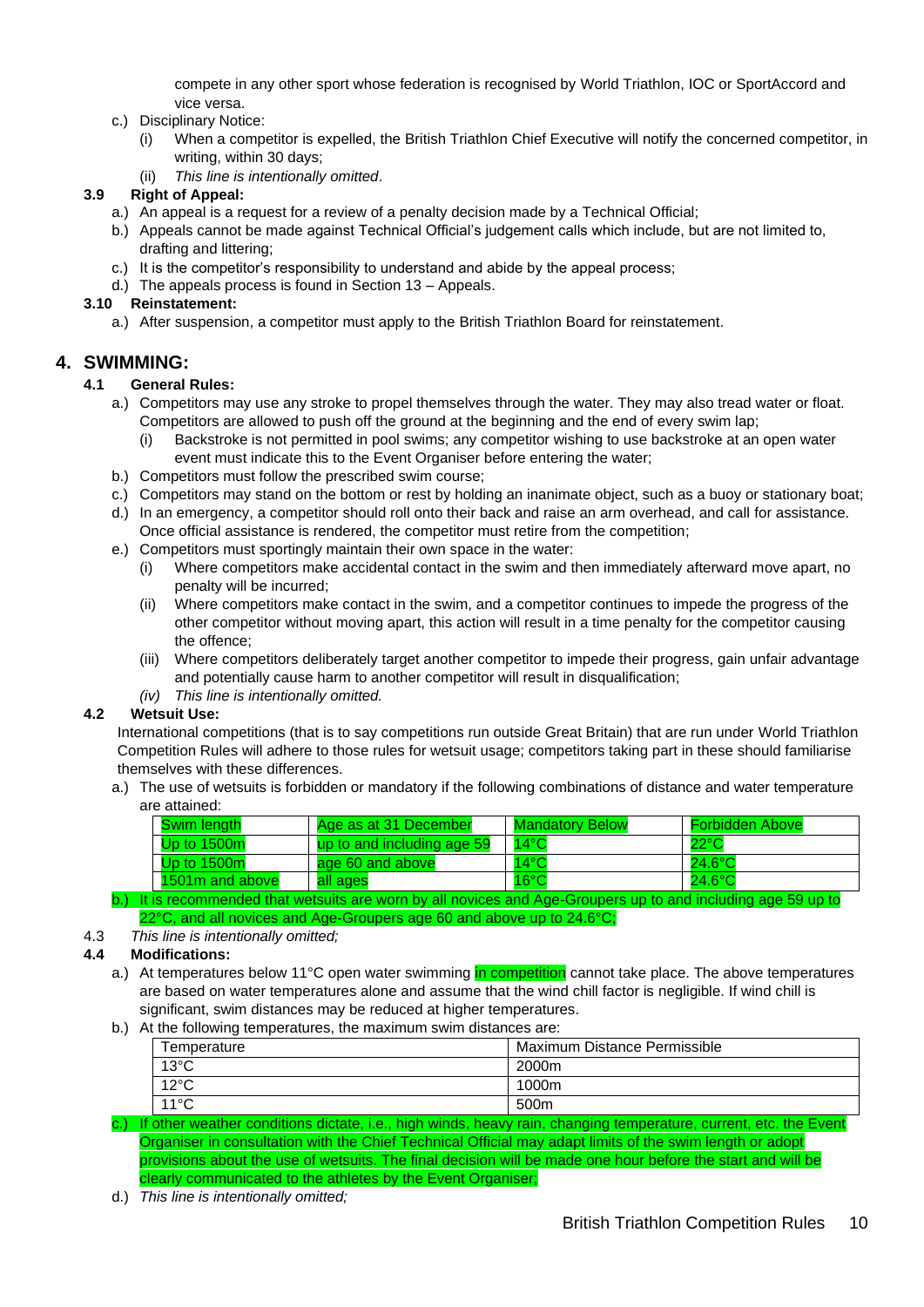- e.) Water temperature must be taken one hour prior to the start of the event on competition day. It must be taken at the middle and two other areas on the swim course, at a depth of 60cm. Where the average measured temperature is 27°C or below, the lowest measured temperature will be considered as the official water temperature. Where the average water temperature is above 27°C, the highest measured temperature will be considered the official water temperature.
- 4.5 *This line is intentionally omitted*;
- 4.6 *This line is intentionally omitted*;
- **4.7 Start Procedure (Mass Start System):**
	- a.) A start is a mass start when a large group of athletes are starting together. It may be used in any competition and category;
	- b.) After all athletes are in position and the whole Field of Play is confirmed ready for the start "On your marks!" is announced;
	- c.) Any time after the announcement, the start signal will be given by blasting a horn. Competitors will move forward;
	- d.) False start: In case of a false start, where several competitors move forward before the start horn, the starter will sound the start horn many times requiring competitors to return to their previously selected positions. A false start may be declared also when not all the competitors have the opportunity to start the race immediately after start horn;
	- e.) For Age-Group events mass start may be organised in different waves. Different AGs categories may be grouped in the same wave. Age-Group categories with a large number of athletes may be split, in this case only athletes from the same Age-Group category will be in the same wave.
	- Competitors starting in any wave before the one that the competitor is assigned to will be disqualified;
- g.) Competitors who are late to their assigned wave will need the approval of the Event Organiser to proceed. 4.8 *This line is intentionally omitted*;
- 4.9 *This line is intentionally omitted*;

#### **4.10 Start Procedure (Time Trial Start System):**

- a.) Time trial start system is defined when the competitors taking part in the same event will start the race at a specified start time;
- b.) Competitors are responsible for being at the start line on time;
- c.) The Event Organiser is responsible for synchronising start times with the timing provider;
- d.) The starter will announce the start time and issue an appropriate command or sound a horn;
- e.) Competitors starting the competition before the start time will be recalled to the start line. Any competitor failing to do this will be disqualified. Competitors starting after their start time must get the approval of the Event Organiser to proceed.
- **4.11 Start Procedure (Rolling Start System):**
	- a.) Rolling start system is defined when competitors can cross the start line at any moment during a defined range of time. The competitor's time will start when the competitor crosses the start line. There are two variations:
		- (i) Rolling start with determined start times: competitors will start with no order in predetermined time slots, individually or in small groups.
		- (ii) Continuous rolling start: competitors will start the race in a continuous flow.
	- b.) The starter can interrupt the start procedure at any time;
	- c.) Competitors starting in any wave before their defined range of time will be disqualified;
	- d.) Competitors who are late to their defined range of time will need the approval of the Event Organiser to

#### proceed. **4.12 Equipment:**

- a.) Swim cap:
	- (i) Competitors are required to wear a swim cap in all open water events;
	- (ii) If a competitor chooses to wear two caps, the official event swim cap must be on the outside;
	- (iii) Competitors may not alter the provided swim caps in any manner;
	- (iv) Failure to wear the provided swim cap (or where not provided any swim cap) may result in a penalty;
- b.) Trisuits:
	- (i) Competitors are required to wear a trisuit or costume during the swim segment;
	- (ii) Trisuits must be 100% textile material, which is defined as materials consisting of natural and/or synthetic, individual and non-consolidated yarns used to constitute a fabric by weaving, knitting and/or braiding (this generally refers to suits made only from nylon or lycra that do not have any rubberised material such as polyurethane or neoprene);
	- (iii) Where the use of wetsuits is forbidden, clothing covering any part of the arms below the elbows and clothing covering any part of the legs below the knees is also forbidden during the swim segment;
	- (iv) *This line is intentionally omitted;*
- c.) Swimskins: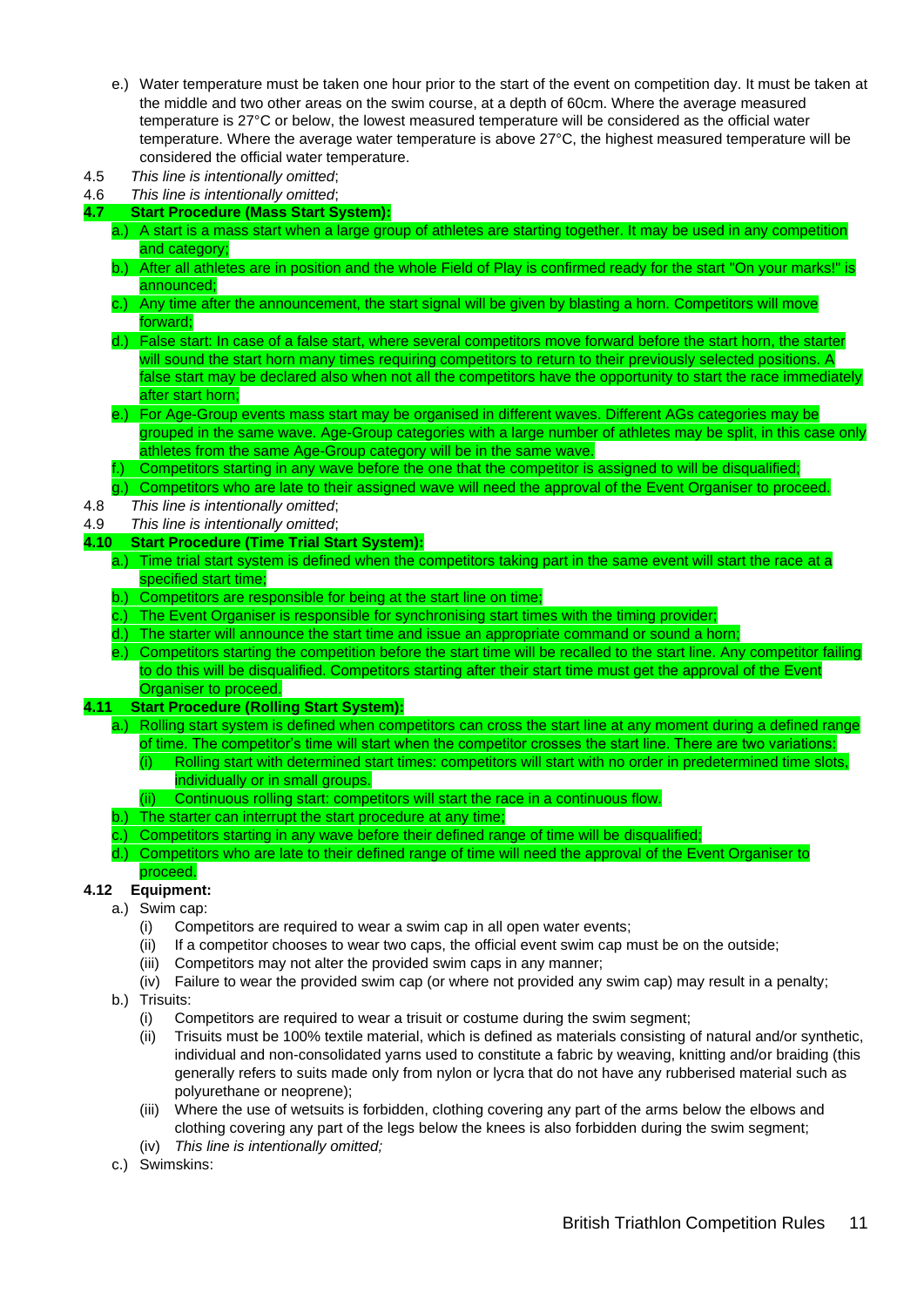- (i) Swimskins may be removed after the swim segment, except in standard distance and shorter events where they must be worn for the whole event; swimskins may only be removed in middle distance and longer events if changing facilities are provided by the Event Organiser;
- (ii) Swimskins must be 100% textile material, which is defined as materials consisting of natural and/or synthetic, individual and non-consolidated yarns used to constitute a fabric by weaving, knitting and/or braiding (this generally refers to suits made only from nylon or lycra that do not have any rubberised material such as polyurethane or neoprene).
- (iii) *This line is intentionally omitted.*
- d.) Wetsuits:
	- (i) Wetsuits cannot exceed 5 mm thickness anywhere. If the wetsuit is made in two pieces, the combined thickness in the overlapping areas may not exceed the 5 mm thickness limit,  $\frac{1}{2}$ -0.3mm tolerance is admissible;
	- (ii) Propulsion devices that create an advantage for the competitor, or a risk to others, are forbidden;
	- (iii) The most external part of the wetsuits will fit to the competitor's body tightly while they are swimming;
	- (iv) A wetsuit may cover any part of the body except the face, hands, and feet. When mandatory, the wetsuit must cover at least the torso;
	- (v) There is no limitation regarding the length of the zipper;
	- (vi) *This line is intentionally omitted;*
	- (vii) Competitors may wear 'shorty' style wetsuits, but should be aware that they offer less protection against the cold;
- e.) Illegal Equipment:
	- (i) Competitors must not use or wear whilst racing:
		- Artificial propulsion devices;
		- Flotation devices;
		- Gloves:
		- Socks, except when the use of wetsuits are mandatory, however the bottom of the wetsuit must cover the top of the sock otherwise they shall not be permitted;
		- Wetsuit bottoms only;
		- Wetsuits when they are forbidden;
		- Non-certified swimsuits;
		- Snorkels:
		- Official race numbers (in non-wetsuits swim only);
		- Headphone(s), headset(s), or technical earplug(s), except ear protection plugs;
		- Mobile phone(s) or any other electronic listening communication device;
		- Personal video recording devices;
		- Calf and arm compression items (in non-wetsuit swims);
		- Swim pace or tempo devices.
	- (ii) Any jewellery deemed to be a hazard to themselves or other competitors (Competitors may be requested to remove any such items);
	- (iii) Where medical advice requires a specific illegal item(s) to be worn during a race, an exception request must be applied for. A medical note stating the reason must be submitted to the Event Organiser and Technical Official on the day of the event.

### <span id="page-11-0"></span>**5. CYCLING:**

#### **5.1 General Rules:**

- a.) A competitor is not permitted to:
	- (i) Block other competitors;
	- (ii) Cycle with a bare torso;
	- (iii) Make forward progress without being in possession of the bike;
	- (iv) Use a different bike during the competition than the one checked-in;
	- (v) Draft off another competitor or vehicle in a draft-illegal race;
	- (vi) Dispose of litter on the course, unless in specified littering zones provided by the Event Organiser.
- b.) Dangerous Behaviour:
	- (i) Competitors must obey the specific traffic regulations for the event, unless the Event Organiser advises otherwise;
	- (ii) Competitors leaving the field of play for safety reasons have to return to it without gaining any advantage. If advantage is gained due to this action, the competitor will receive a time penalty as per Section 3 – Penalties;
	- (iii) Dangerous riding may result in a penalty. This includes but is not limited to passing another competitor on the wrong side.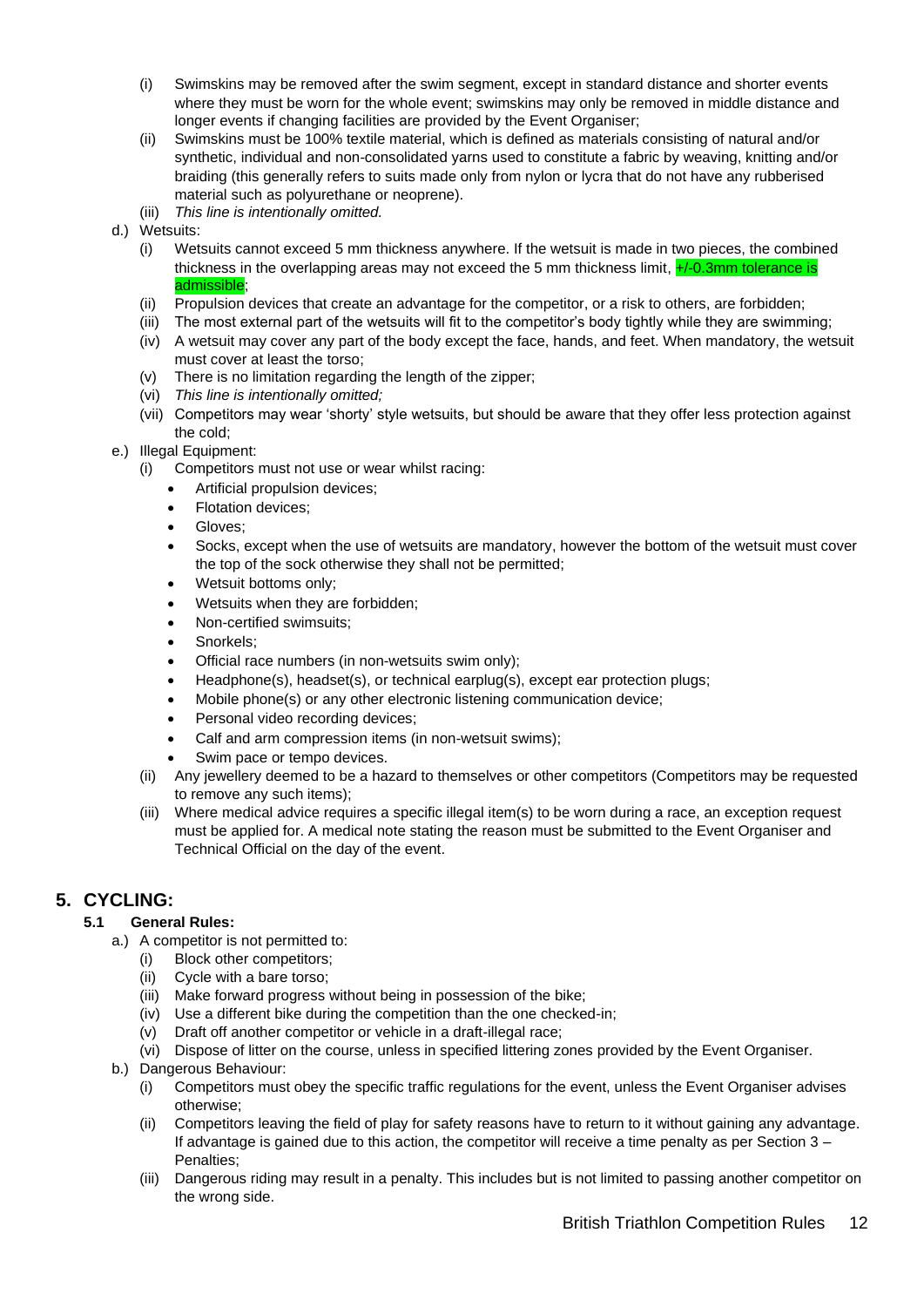- c.) Competitors must ensure that his or her cycle is in a safe and roadworthy condition. Unsafe cycles will not be allowed to start the race;
- d.) During the event, competitors are individually responsible for the repair of their machines;
- e.) Competitors must wear and have clearly visible the official race number, facing backwards;
- f.) Competitors must follow the prescribed cycle route.

#### **5.2 Equipment:**

- a.) In general, UCI rules, as of January 1st of the current year, will apply during competition and also during familiarisation sessions and official training:
	- (i) UCI road race rules for draft-legal triathlon and duathlon races;
	- (ii) Time trial bikes are permitted for draft-illegal triathlon and duathlon races;
	- (iii) UCI Mountain Bike (MTB) rules for winter triathlon, cross triathlon and cross duathlon races.
- b.) The bicycle is a human powered vehicle with two wheels of equal diameter. The front wheel shall be steerable; the rear wheel shall be driven through a system comprising pedals and a chain. Bicycles are referred to bikes and will have the following characteristics in the following sections:
- c.) For Elite (Senior, U23, Junior and Youth) draft-legal races:
	- (i) Frames:
		- The frame of the bike shall be of a traditional pattern, i.e., built around a main triangle of three straight or tapered tubular elements, (which may be round, oval, flattened, teardrop shaped or otherwise in cross-section) such that the form of each element encloses a straight line. The elements of the frame shall be laid out such that the joining points shall follow the following pattern: the top tube connects the top of the head tube to the top of the seat tube; the seat tube (from which the seat post shall extend) shall connect to the bottom bracket shell; the down tube shall connect the bottom bracket shell to the bottom of the head tube. The rear triangles shall be formed by the chain stays, the seat stays and the seat tube with the seat stays anchored to the seat tube at points falling within the limits laid down for the slope of the top tube. The maximum height of the elements shall be 8 cm and the minimum thickness 2.5 cm. The minimum thickness shall be reduced to 1 cm for the chain stays and the seat stays. The minimum thickness of the elements of the front fork shall be 1 cm; these may be straight or curved. The maximum ratio of any two dimensions in a cross section of any tube is 1:3;
		- The bike will be no more than one metre and eighty-five (185) centimetres long, and fifty (50) centimetres wide;
		- The bike will measure between 24 centimetres and 30 centimetres from the ground to the centre of the chain wheel axle;
		- There will be no less than 54 centimetres and no more than 65 centimetres between a vertical line passing through the centre of the chain wheel axle and a vertical line through the centre of the front wheel axle;
		- Fairings are prohibited. Any device, added or blended into the structure, that is destined to decrease, or which has the effect of decreasing, resistance to air penetration or artificially to accelerate propulsion, such as a protective screen, fuselage form fairing or the like, shall be prohibited;
		- Bikes provided with the UCI Road Race homologation label (Code RD) are always allowed in World Triathlon draft legal events, even if they contravene any of the 5 first bullets in this 5.2 c) (i) insert.
		- Bikes provided with the UCI Time Trial homologation label (Code TT) are forbidden unless they comply with the conditions listed above.
	- (ii) Saddle position for Elite (Senior and U23) races:
		- There will be a vertical line touching the front-most point of the saddle which will be no less than 5 centimetres for the men, and 2 centimetres for the women, behind a vertical line passing through the centre of the chain wheel axle, and a competitor must not have the capability of adjusting the saddle beyond these lines during competition.
		- Exceptions to this rule may be requested by the National Federation of the competitor to a panel composed by:
			- One person designated by World Triathlon Technical Committee;
			- One person designated by World Triathlon Coaches Committee;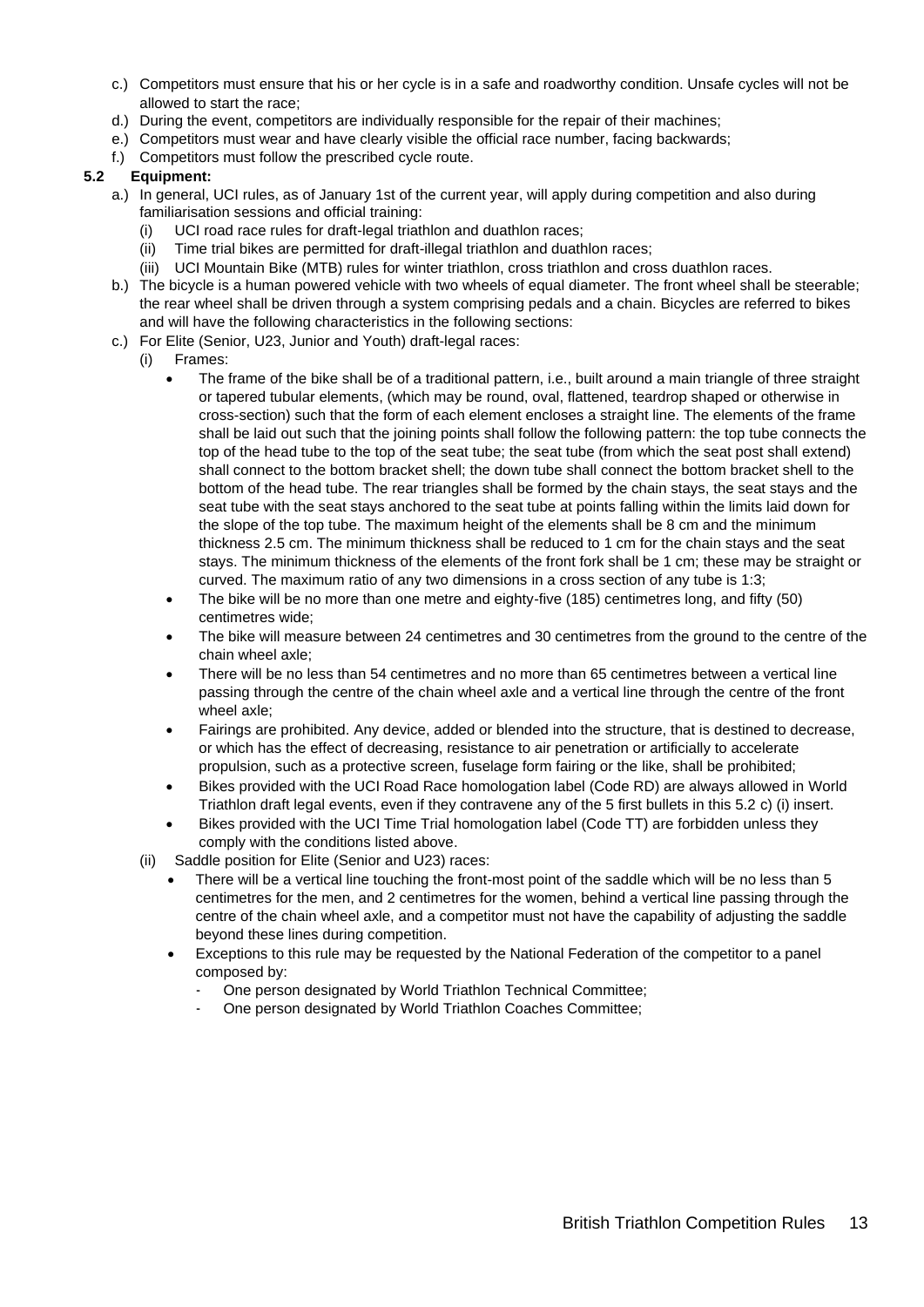- One person designated by World Triathlon Medical and Anti-Doping Committee.



- (iii) Non-traditional or unusual bikes:
	- Non-traditional or unusual bikes or equipment shall be illegal unless details have been submitted to the World Triathlon Technical Committee for approval at least 30 days before the event.
	- Provided all other criteria of the World Triathlon rules are met then full details of the equipment, including images, must be supplied to the World Triathlon Technical Committee. The procedure is outlined in Appendix P of the World Triathlon Competition Rules.
	- A catalogue of all previously submitted equipment will be available on the World Triathlon website with confirmation as to whether it has been accepted or rejected. A form is available on the World Triathlon website for athletes wishing to submit equipment for approval;
- (iv) Logos and race number stickers:
	- Only logos of bicycle related products may appear on the competitor's bicycle;
	- Logos may not interfere with, or hinder the placement of, the bicycle race number on the bicycle frame;
	- Bike race number stickers, provided by World Triathlon or the LOC, must be placed on the bike as instructed, without any alteration.
- d.) For all draft illegal events, and Age-Group draft-legal events:

#### (i) Frames:

- The bike will be no more than one metre and eighty-five (185) centimetres long, and fifty (50) centimetres wide;
- The bike will measure between 24 centimetres and 30 centimetres from the ground to the centre of the chain wheel axle;
- There will be no less than 54 centimetres and no more than 65 centimetres between a vertical line passing through the centre of the chain wheel axle and a vertical line through the centre of the front wheel axle;
- The frame of the bike shall be of a traditional pattern, i.e., built around a closed frame of straight or tapered tubular elements, (which may be round, oval, flattened, teardrop shaped or otherwise in crosssection). Bikes built around a diamond shape (no saddle down tube) or with a rear triangle which does not connect at the top of the down tube/top tube section are considered acceptable;
- (ii) Saddle position: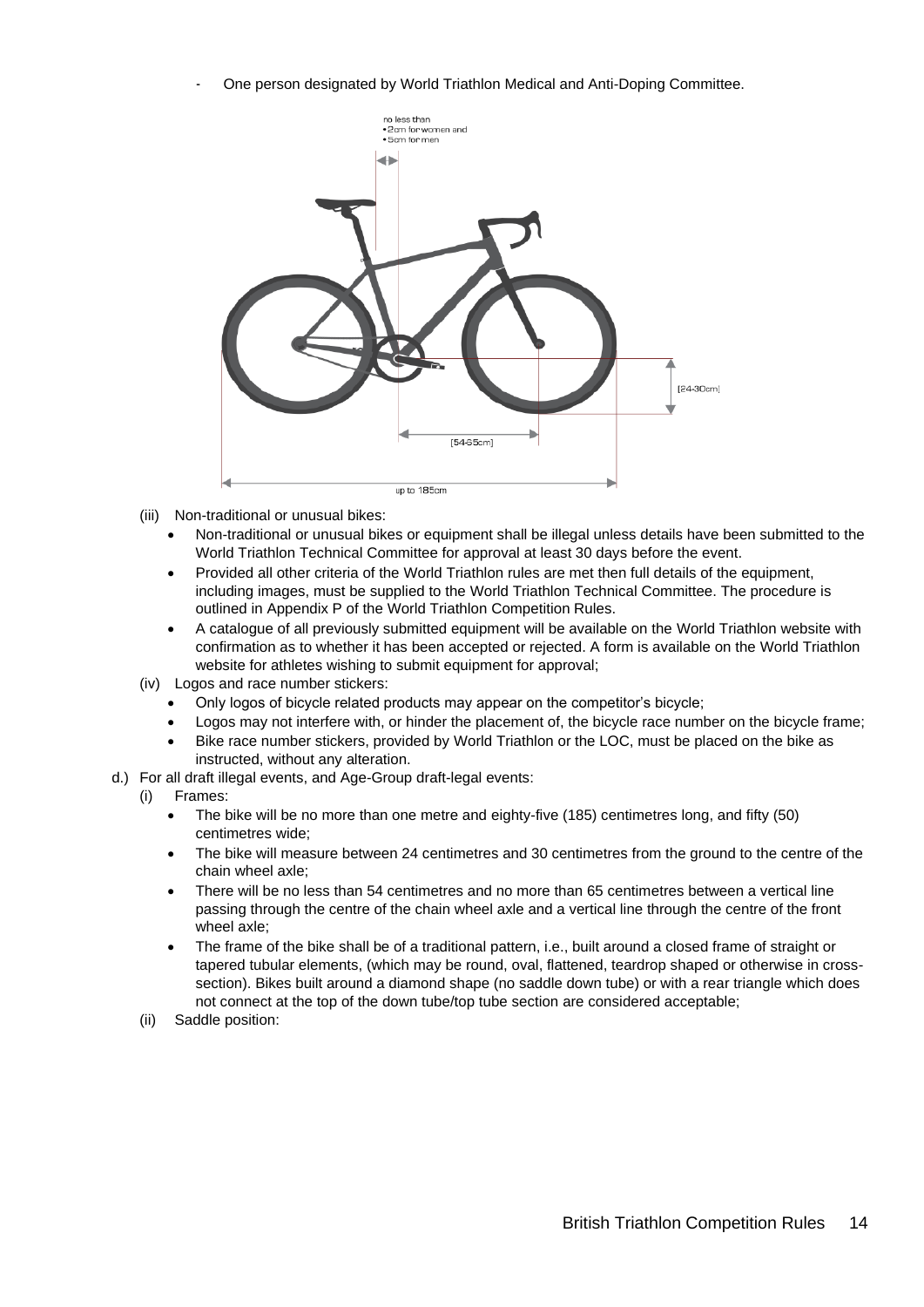There will be a vertical line touching the front-most point of the saddle which will be no more than 5 centimetres in front of, and no more than 15 centimetres behind, a vertical line passing through the centre of the chain wheel axle, and a competitor must not have the capability of adjusting the saddle beyond these lines during competition;



- (iii) Non-traditional or unusual bikes:
	- Non-traditional or unusual bikes or equipment shall be illegal unless details have been submitted to the World Triathlon Technical Committee for approval at least 30 days before the event. Provided all other criteria of the World Triathlon rules are met then full details of the equipment, including images, must be supplied to the World Triathlon Technical Committee. The procedure is outlined in Appendix P. A catalogue of all previously submitted equipment will be available on the World Triathlon website with confirmation as to whether it has been accepted or rejected. A form is available on the World Triathlon website for athletes wishing to submit equipment for approval;
	- In domestic competition, Brompton-style bikes are permitted; competitors wishing to use fixed wheel bikes must submit a request to the British Triathlon Technical Committee for approval at least 30 days before the event;
- (iv) Logos and race number stickers:
	- Logos may not interfere with, or hinder the placement of, the bicycle race number on the bicycle frame;
	- Bike race number stickers, provided by World Triathlon or Event Organiser, must be placed on the bike as instructed, without any alteration.
- e.) Wheels:
	- (i) No wheel may contain any mechanisms, which are capable of accelerating it;
	- (ii) Tubular tyres must be well glued, the levers of the quick releases must be closed tightly onto the hubs and wheels must be fixed properly onto the frame;
	- (iii) There must be a brake on each wheel;
	- (iv) *This line is intentionally omitted*;
	- (v) *This line is intentionally omitted;*
	- (vi) For Elite (Senior, U23 and Junior) draft-legal races, wheels are allowed to be used if they are included in the current UCI approved non-standard wheel lists. (Both lists are applicable, both the list containing wheels approved prior 1st January 2016 and the list with wheels approved after 1st January 2016.) Wheels not on this list must comply to the following criteria:
		- A diameter between 70cm maximum and 55cm minimum, including the tyre;
		- Both wheels must be of equal diameter;
		- Wheels shall have at least 20 metal spokes;
		- The maximum rim dimension will be 25mm on each side;
		- The rim must be alloy;
		- All components must be identifiable and commercially available.
		- For Youth and TriStar draft-legal races, please consult the British Triathlon website for current wheel regulations - <https://www.britishtriathlon.org/gb-teams/talent/english-talent/wheel-regulations>
	- (vii) For Age-Group draft-legal races, wheels must have the following characteristics: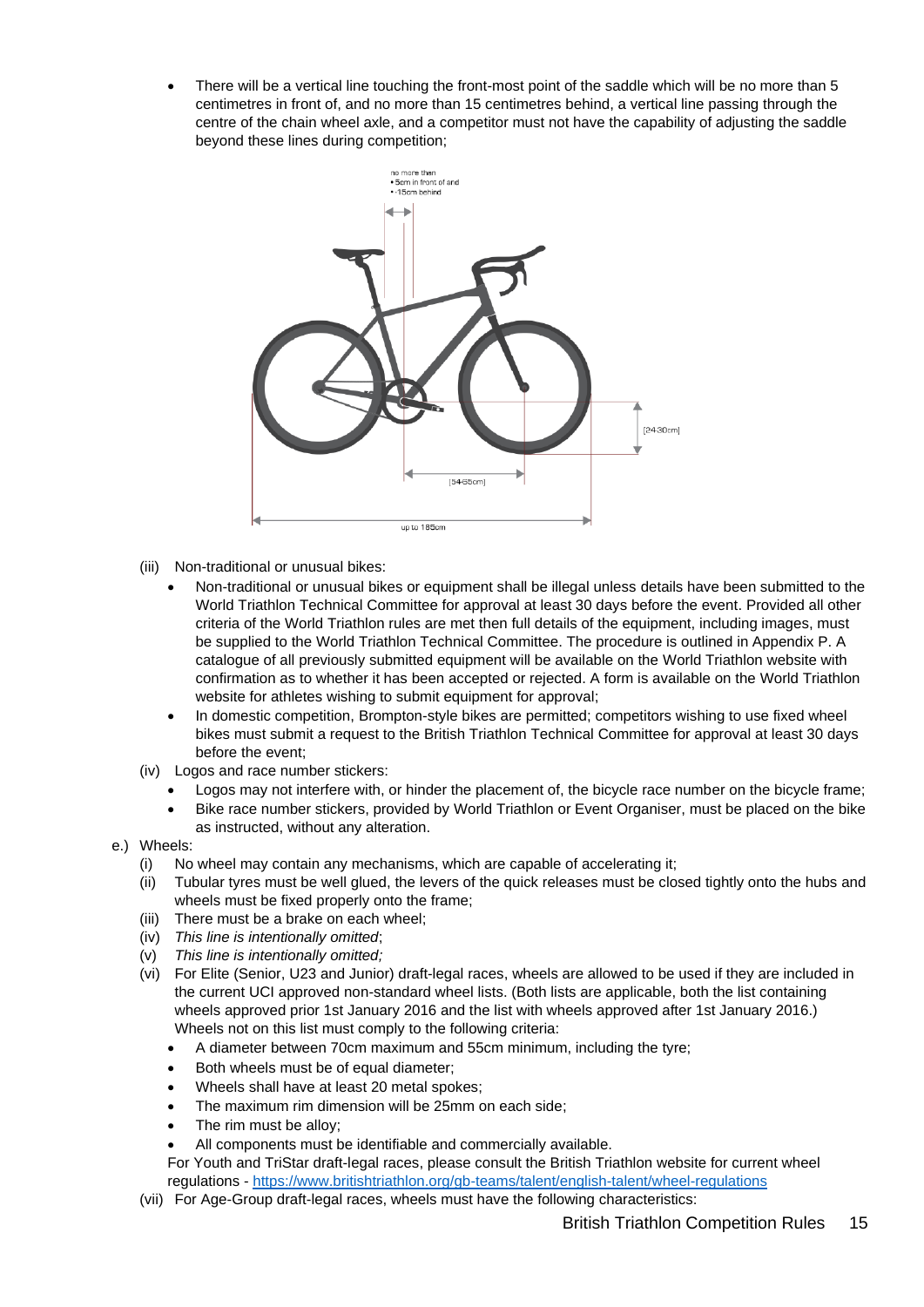- Wheels shall have at least 12 spokes;
	- Disc wheels are not allowed.
- (viii) For all draft-illegal competitions, covers are allowed on the rear wheel. However, this provision may be changed by the Event Organiser in the interest of safety, i.e., high winds;
- (ix) Both wheels must be free wheels;
- f.) Handlebars:
	- (i) For Elite (Senior, U23, Junior and Youth) draft-legal races, the following handlebar rules will apply:
		- Only traditional drop handlebars are permitted. The handlebars must be plugged;
		- Clip-ons, including the bridge, must not exceed the foremost line of the brake levers;
		- Clip-ons must have a solid factory bridge or be touching each other;
		- Brake levers or gear levers must not be attached to the clip-ons. The height difference between the highest point of the **clip-on handlebar** and the lowest inner part of the elbow rest cannot exceed 10cm;
		- Water bottles and water bottle holders may not be mounted onto the handlebars or clip-on;

#### • Clip-ons will not be allowed from 1 January 2023.

- (ii) For Age-Group draft-legal competitions, the following handlebar rules will apply:
	- Only traditional drop handlebars are permitted. The handlebars must be plugged;
		- Clip-ons are not allowed;
		- Tri-bars are not allowed.



- (iii) For all draft-illegal races, the following rules on handlebars apply:
	- Only handlebars and clip-on bars not extending beyond the leading edge of the front wheel will be permitted. Clip-on bars in two pieces do not need to be bridged. All tube ends must be plugged.
- g.) Helmets:
	- (i) Approved cycling safety helmets of ANSI Z90.4, SNELL B90, EN 1078 or an equivalent national standard must be worn by competitors. A CE mark is not an approval mark and should not be treated as approval.
	- (ii) Helmet must be used in all activities when the competitor rides the bike: competition, familiarisation, and training sessions;
	- (iii) An alteration to any part of the helmet, including the chin strap, or the omission of any part of the helmet, including an outer cloth cover, is prohibited;
	- (iv) The helmet must be securely fastened and fit properly at all times, and any garment worn underneath must not affect the fit, when the competitor is in possession of the bike, which means from the time they remove their bike from the rack at the start of the bike leg, until after they have placed their bike on the rack at the finish of the bike leg;
	- (v) If a competitor moves the bike off the course for any reason, the competitor may not unfasten or remove the helmet until after he/she has moved outside the boundary of the bike course route and has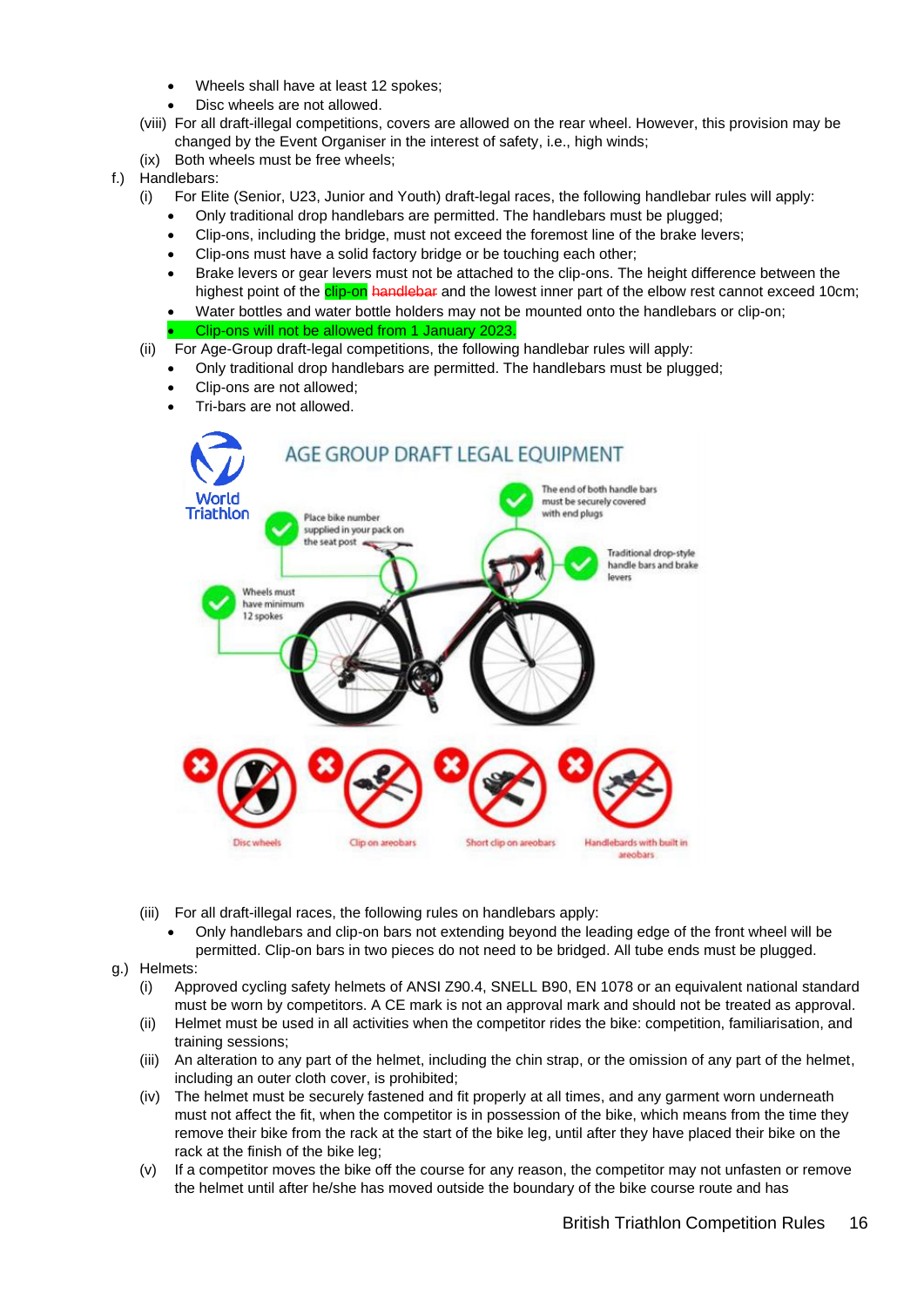dismounted the bike; and he/she must fasten the helmet securely on the head before returning onto the bike course or before remounting the bike;

- (vi) *This line is intentionally omitted*;
- h.) Platform Pedals;
	- (i) Platform pedals are allowed, provided a quick-release mechanism is fitted to ensure the release of the feet in case of a fall.
- i.) Disc brakes:
	- (i) Disc brakes are allowed.
- j.) Illegal Equipment:
	- (i) Competitors must not use or wear whilst racing illegal equipment which includes, but is not limited to:
		- Headphone(s), headset(s), technical earplug(s), or smart helmets which can make/receive calls and/or provide audio;
		- Glass containers:
		- Mirrors:
		- Bike or parts of the bike not complying with these rules;
		- Water bottles if placed behind the saddle for draft-legal competitions;
		- Mobile phone(s) or any other electronic listening communication device;
		- Personal video recording devices.
- k.) Any equipment or devices carried during the bike segment or added to the bike are subject to approval by the Technical Official before the race and must be securely mounted, not endangering any competitor or give unfair advantage. Non-approved devices are forbidden and may result in the disqualification of the competitor;

#### **5.3 Bike Check:**

- a.) A bike check may include all items listed in 5.2;
- b.) A visual bike check may take place upon check-in to the Transition Area before the competition. Technical Officials may check that bikes comply with the British Triathlon Competition Rules;
- c.) Competitors may request approval from the Technical Official to allow them to make modifications, if necessary, to comply with the rules;
- d.) Each competitor can only check one bike into their transition;
- e.) Bike checks are to ensure compliance to these Competition Rules; the condition and roadworthiness of the bike is and remains the sole responsibility of the competitor at all times.

#### **5.4 Lapping:**

a.) For Elite (Senior, U23, Junior and Youth) competitions that take place on a multi-lap course, athletes who have been lapped during the bike segment will be withdrawn from the race by the Technical Officials. Technical Officials may anticipate this decision, for safety reasons, if the athlete is closer than 100 metres ahead from the leader and the Technical Officials is totally sure that the lapping will happen. This provision can be modified by the Chief Technical Official, following the procedure outlined in rule 1.5.

#### **5.5 Drafting:**

- a.) General Guidelines:
	- (i) There are two kinds of competitions, depending on the allowance of drafting:
		- Draft-legal races:
		- Draft-illegal races.
	- (ii) Draft-legal races which are permitted by the relevant Home Nation will be subject to current draft-legal permitting guidelines.
- b.) Draft-Legal events:
	- (i) Drafting is forbidden off a different gender competitor;
	- (ii) It is forbidden to draft off a competitor being in a different lap;
	- (iii) Drafting is forbidden off a motorbike or vehicle.
- c.) Draft-Illegal events:
	- (i) Drafting is forbidden of another competitor or motor vehicle. Competitors must reject attempts by others to draft;
	- (ii) A competitor is entitled to any position on the course, provided they get to that position first and without contacting others. When taking a position, a competitor must allow reasonable space for others to make normal movements without making contact. Adequate space must be available before passing;
	- (iii) A competitor who approaches from any position to take advantage of the draft, bears responsibility for avoiding the draft;
	- (iv) To draft is to enter the bicycle or vehicle drafting zone:
		- Middle and long distance: the bicycle draft zone will be 12 metres long measured from the leading edge of the front wheel. A competitor may enter the draft zone, but must be seen to be progressing through that zone. A maximum of 25 seconds will be allowed to pass through the zone of another competitor. Consecutive attempts to overtake with no success may lead to a drafting infringement;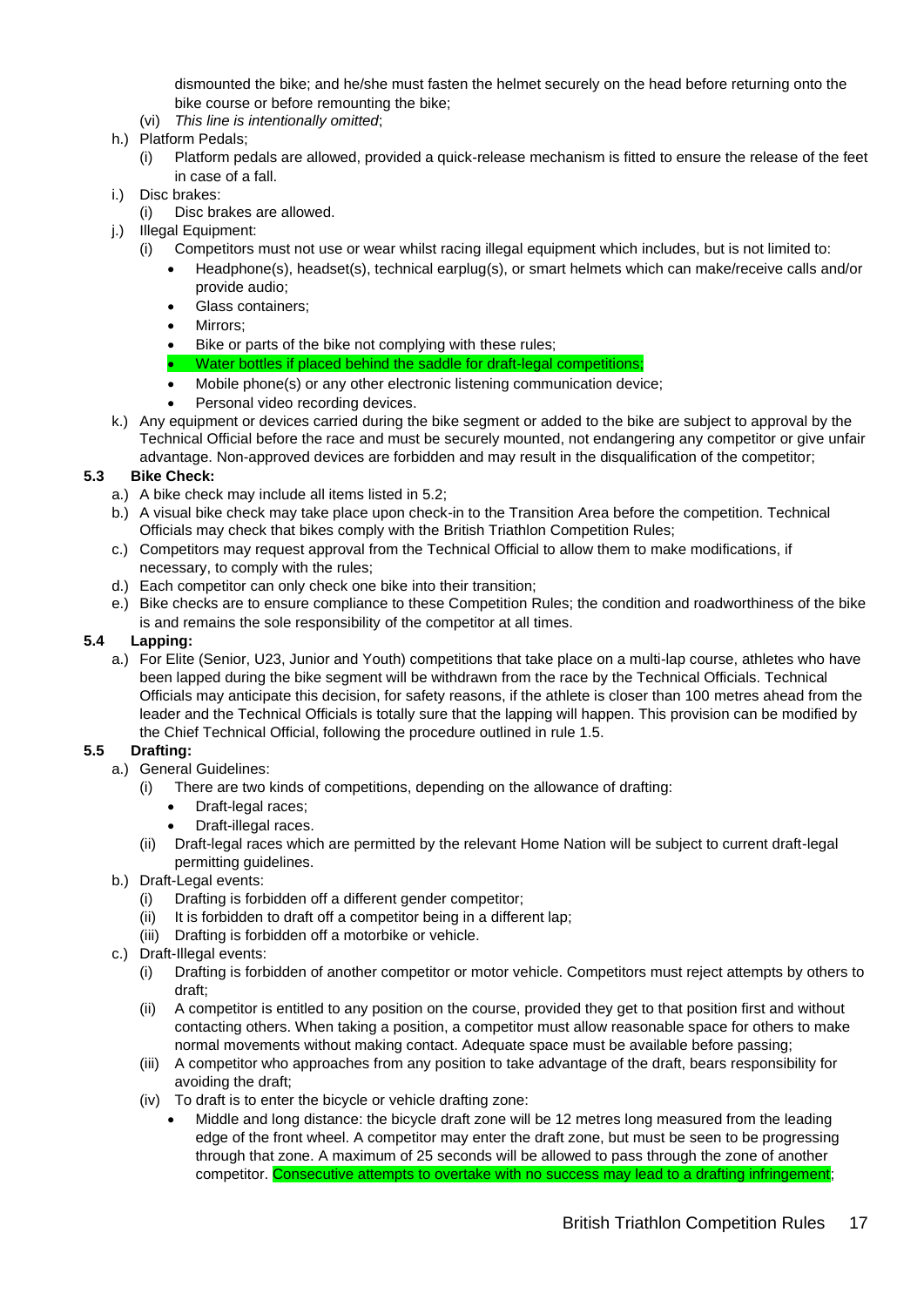- Standard distance and shorter races: the bicycle draft zone will be 10 metres long measured from the leading edge of the front wheel. A competitor may enter the draft zone of another competitor, but must be seen to be progressing through that zone. A maximum of 20 seconds will be allowed to pass through the zone of another competitor. Consecutive attempts to overtake with no success may lead to a drafting infringement;
- Motorbike draft zone: the draft zone behind a motorbike will be 15 metres long. This also applied for draft-legal events;
- (v) Entry into the bicycle drafting zone: a competitor may enter a bicycle draft zone in the following circumstances:
	- If the competitor enters the draft zone, and progresses through it within the allotted time in the overtaking manoeuvre;
	- For safety reasons;
	- Before and after an aid station or the transition area and dismount line;
	- At an acute turn:
	- If the Event Organiser excludes a section of the course for safety reasons.
- (vi) Overtaking
	- A competitor is passed when another competitor's front wheel is ahead of theirs;
	- An overtaken competitor must drop out of the draft zone of the passing competitor by continuously making rearward progress out of the draft zone of the passing competitor. Re-passing by an overtaken competitor prior to dropping out of the draft zone will result in a drafting violation;
	- Overtaken competitors who remain within the draft zone of the passing competitor for more than the allotted time will result in a drafting violation;
	- Competitors must keep to the side of the course and not create a blocking incident. Blocking is where a competitor who is behind cannot pass due to the leading competitor being poorly placed on the course;
	- Traffic regulations must be followed when competing on open roads; competitors must only pass another competitor on the right.



#### **5.6 Penalties for Drafting:**

- a.) It is forbidden to draft in a race declared as draft-illegal;
- b.) Technical Officials will notify competitors who draft they are subject to a time penalty sanction; it is the competitor's responsibility to ensure they are aware of any penalties that have been awarded against them;
- c.) Where there is no appropriate penalty box available on the course in which to serve a time penalty, the penalty will be added to the competitor's finish time:
- d.) The penalties awarded for drafting are detailed in Section 3 Penalties;
- e.) Unless safe to do so and as not to place either the official or competitor at risk, Technical and Motorcycle Officials will not be required to provide an audible or visible warning for a drafting violation;
- f.) Drafting violations cannot be appealed.

#### **5.7 Blocking:**

a.) Competitors must keep to the left-hand side of the course and not create a hazard by blocking other competitors on the course. Blocking is where a competitor who is behind another competitor cannot pass due to the leading competitor being poorly placed on the course. Competitors seen blocking will incur a time penalty.

#### **5.8 Riding Positions:**

- a.) While arms or elbows are in contact with the handlebar or armrest, hands must grip the clip-on;
- b.) The following rule is linked to the banning of clip-ons and will be in force from 1 January 2023: The riding position requires the only points of support are the following: the feet on the pedals, the hands on the handlebars and the seat on the saddle;
- c.) Additionally, in draft-illegal races, forearms can be used as a point of support on the handlebar.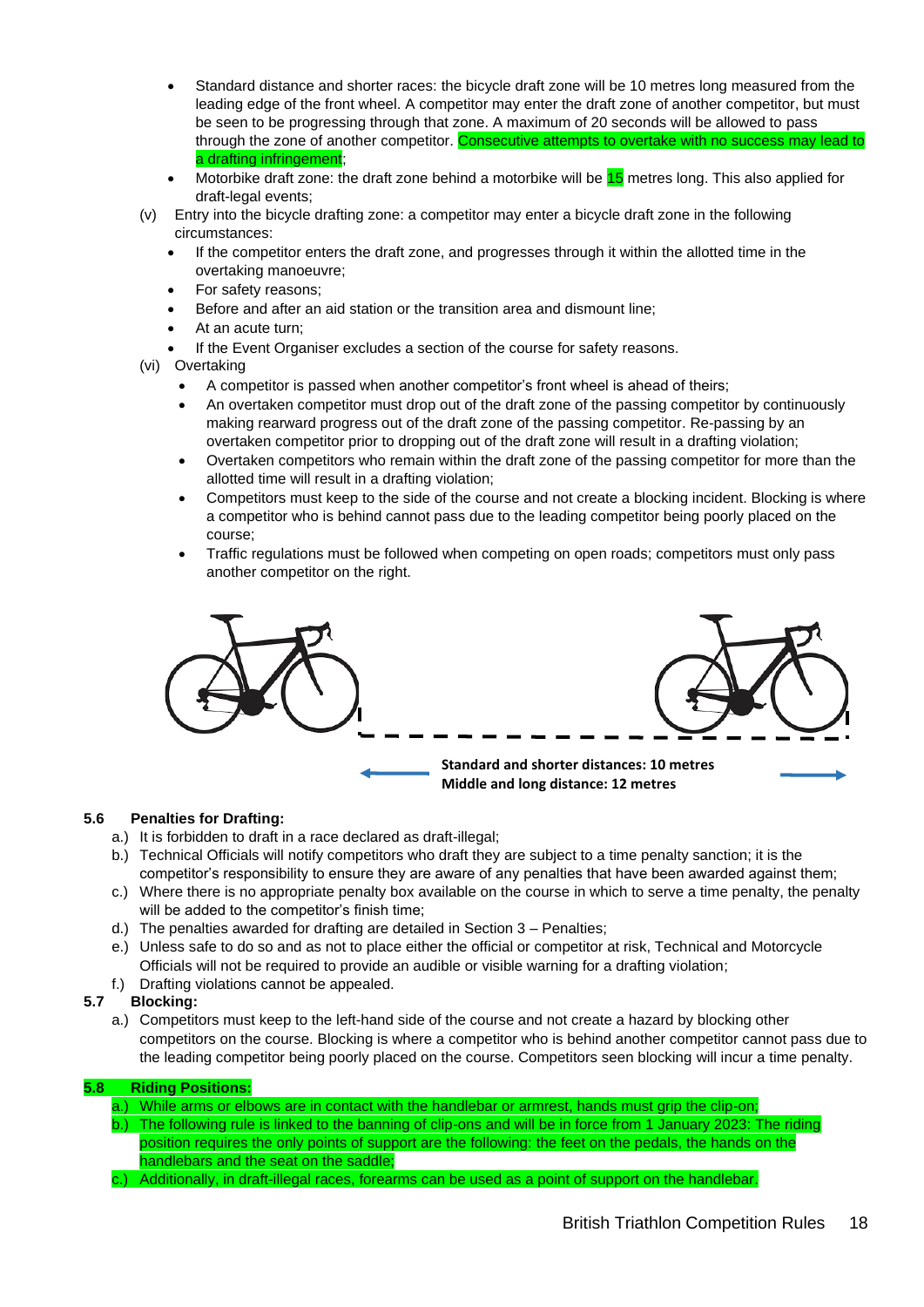

Image 2 – allowed position only in draft-illegal races (forearms used as a point of support on the handlebar where the hands are gripping the clip-ons):



#### Image 3 – forbidden positions in all races



#### <span id="page-18-0"></span>**6. RUNNING:**

#### **6.1 General Rules:**

- a.) Competitors will:
	- (i) Run or walk;
	- (ii) Wear and have clearly visible the official race number, facing forward;
	- (iii) Not crawl;
	- (iv) Not run with a bare torso;
	- (v) Not run with a bike helmet on;
	- (vi) Not use posts, trees, or other fixed elements to assist manoeuvring curves;
	- (vii) Not be accompanied by any non-competing competitors, team members, managers, or other pacemakers on the course or alongside the course;
	- (viii) *This line is intentionally omitted*;
	- (ix) Be permitted to run barefoot, however this is at the competitor's personal liability. The competitor is required to contact the Event Organiser to ascertain whether the surface prevents barefoot running from taking place. Where the surface is not conducive to barefoot running, it is strongly recommended this does not take place;
	- (x) Follow the prescribed run course;
	- (xi) Not dispose of litter on the course, unless in specified littering zones provided by the Event Organiser;
	- (xii) Be permitted to wear a wetsuit on the run segment, where used in the swim segment of an event.

#### **6.2 Finish Definition:**

a.) A competitor will be judged as finished, the moment any part of the torso crosses a vertical line extending from the leading edge of the finish line;

#### **6.3 Safety Guidelines:**

- a.) The responsibility of remaining on the course rests with the competitor. Any competitor who appears to Technical Official or medical personnel as presenting a danger to themselves or others, may be removed from the competition;
- b.) Competitors cannot be accompanied by any non-competing person in the finish chute.

#### **6.4 Illegal Equipment:**

- Competitors must not use or wear whilst racing:
- a.) Headphone(s), headset(s), or technical earplug(s);
- b.) Glass containers;
- c.) *This line is intentionally omitted*;
- d.) *This line is intentionally omitted*;
- e.) Personal video recording devices;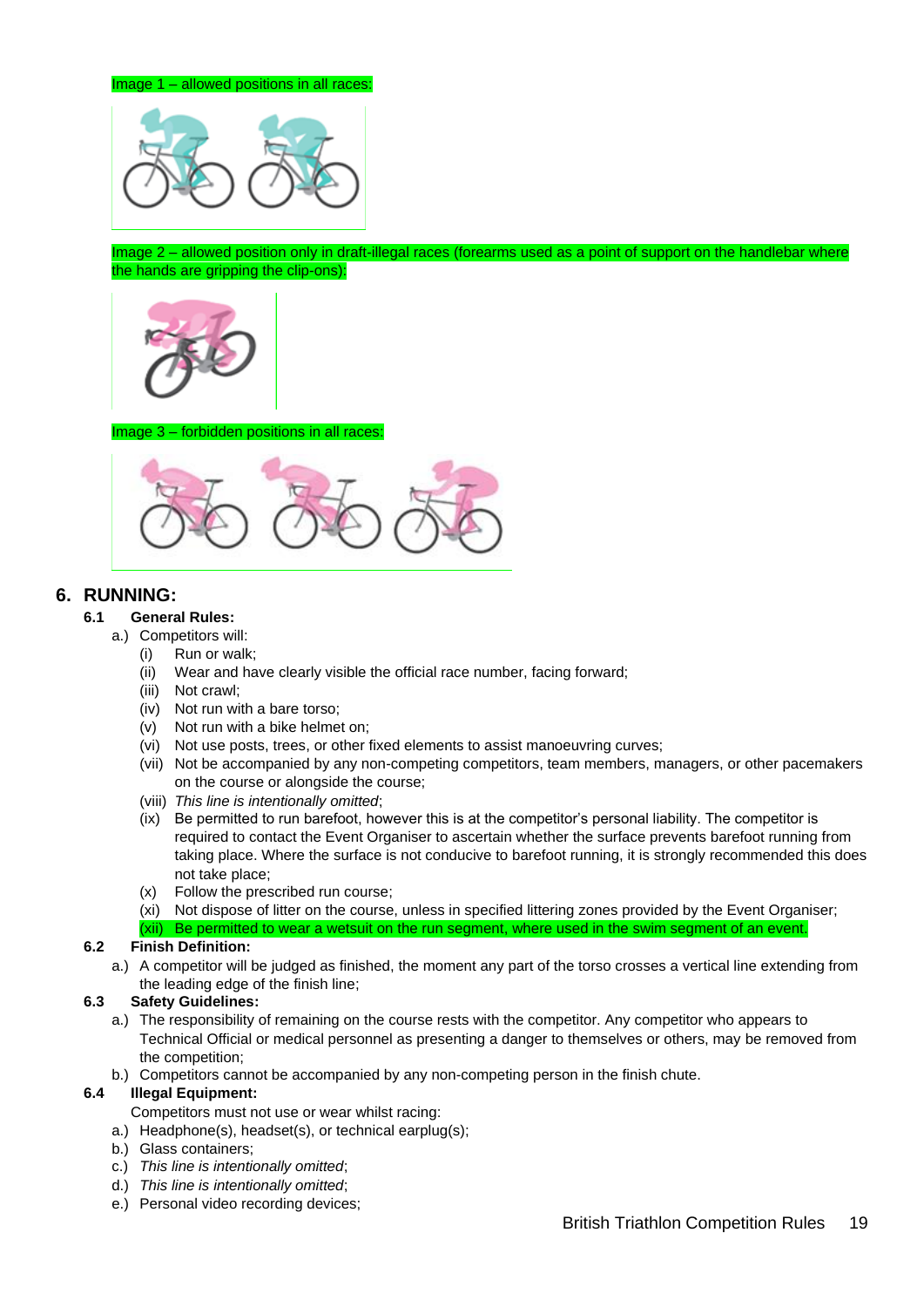- f.) Mobile phones or any other electronic listening communication device;
- g.) Running spikes are not permitted, unless being worn in a cross-duathlon or cross-triathlon (see Competition Rule 19.6.a).

### <span id="page-19-0"></span>**7. TRANSITION AREA:**

#### **7.1 General Rules:**

- a.) All competitors must have their helmet securely fastened from the time they remove their bike from the rack before the start of the bike leg, until after they have placed their bike on the rack after the finish of the bike leg;
- b.) Competitors must use only their designated bike rack and must rack their bike: (i) For a traditional bike rack, the bike must be racked in an upright position. Bike must be racked in a way
	- that does not block or interfere with the progress of another competitor.
	- In case of an individual bike rack, the bike must be racked facing out from the direction of the number.
- c.) Competitors should only bring into transition what is required. Boxes may be provided by the Event Organiser, any other boxes used to bring equipment into transition should be removed. A small soft-sided bag such as a rucksack may be used and remain in transition, though it must not impede the progress of another competitor.
	- (i) Competitors must place within 0.5m of their racking position in transition, or within the width of the bike handlebars, all equipment to be used at a later stage in the event.
	- (ii) All equipment already used must be deposited in that area.
	- (iii) Only equipment to be used during the competition can be left in transition.
	- (iv) All other belongings and equipment outside the above rules are to be removed before race start;
- d.) If a competitor wishes to use the same shoes in a duathlon for the second run these do not have to be place in the box (where provided by the Event Organiser) or the competitor's bag. However, only one pair of running shoes may be on the floor at any time during the race, and must be located within the competitor's transition area.
- e.) Bike shoes, glasses, helmet, and other bike equipment or clothing required for the cycle segment can be placed on the bike;
- f.) Competitors must not impede the progress of other competitors in the Transition Area;
- g.) Competitors must not interfere with another competitor's equipment in the Transition Area;
- h.) Cycling is not permitted inside the Transition Area. Mount and dismount lines are part of the transition area;
- i.) Competitors must mount their bicycles after the mount line by having one complete foot contact with the ground after the mount line.;
- j.) Competitors must dismount their bicycles before the dismount line by having one complete foot contact with the ground before the dismount line;
- k.) While in the transition area (before the mount line and after the dismount line) the bike can be pushed only by the competitor's hands;
- l.) If during the mount or dismount manoeuvre, the competitor loses their shoe(s) or other equipment, they will be collected by the Technical Officials or marshals and no penalty will be applied;
- m.) Nudity or indecent exposure is forbidden;
- n.) Competitors must not stop in the flow zones of the Transition Area;
- o.) Marking positions in the Transition Area is forbidden. Marks and objects (such as balloons or chalk) used for marking purposes are not permitted and will be removed and the competitors will not be notified. Wetsuits or other items of clothing hung over racking is classed as marking;
- p.) The helmet strap must remain unfastened in the Transition Area while the competitor is completing the first segment;
- q.) Helpers, friends, or family members are not permitted in transition areas;
- r.) Mobile telephones can be brought into transition but may not be used whilst the transition area is live;
- s.) Pets must not be brought into transition at any time by any person:
- t.) Where using bike lights would improve competitor safety, these are permitted;
- u.) Competitors must not wear or use headphone(s), headset(s), technical earplug(s) in the Transition Area.

#### <span id="page-19-1"></span>**8. This section is intentionally left blank.**

#### <span id="page-19-2"></span>**9. PRIZES AND AWARDS:**

#### **9.1 Prize Money:**

- a.) General rules;
	- (i) Any prize money or items shall be distributed equally between men and women.
	- (ii) Prize structure and eligibility for said prizes at an event is at the discretion of the Event Organiser, unless the competition is a Championship identified by British Triathlon or the Home Nation Associations.
- 9.2 *This line is intentionally omitted*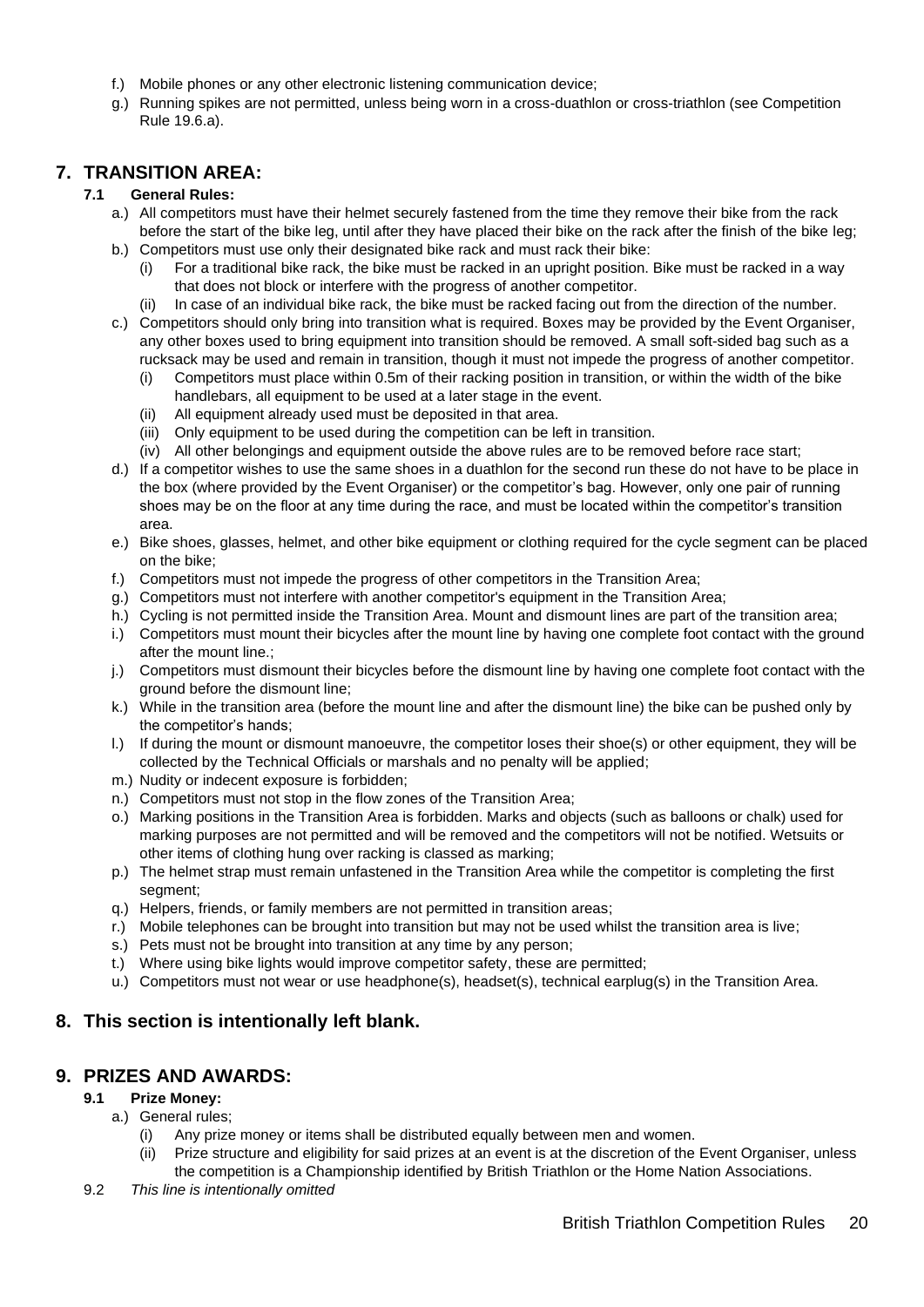#### **9.3 Championship Awards:**

- a.) Categories:
	- (i) In British Triathlon Championships, medals are awarded to eligible members who place 1<sup>st</sup>, 2<sup>nd</sup> or 3<sup>rd</sup> in each of the five-year age categories plus an Under 20's Category;
	- (ii) In Home Nation Association Championships, medals are awarded to eligible members who place 1<sup>st</sup>, 2<sup>nd</sup> or 3<sup>rd</sup> in each age category as determined by the relevant Home Nation Association.
	- (iii) In Home Nation Association Championships, additional prizes may be awarded in categories as decided by the relevant Event Organiser and may be available to all competitors;
- b.) Eligibility:
	- (i) See Section 24 Eligibility

### <span id="page-20-0"></span>**10.EVENT ORGANISERS:**

**Event Organisers should visit the British Triathlon website [www.britishtriathlon.org,](http://www.britishtriathlon.org/) and the Event Organisers System (free registration required) [https://events.britishtriathlon.org](https://events.britishtriathlon.org/) where a wide range of technical information can be found, along with specific requirements that events must abide by in order to receive the appropriate British Triathlon Event Permit approved by the appropriate Home Nation Association.**

### <span id="page-20-1"></span>**11.TECHNICAL OFFICIALS:**

#### **11.1 General:**

- a.) Technical Officials should adopt a common-sense attitude in all decisions, and proactively interact with competitors to prevent penalties being issued;
- b.) Technical Officials should primarily promote the enjoyment of the sport, but uphold the rules where safety and fairness may be compromised.

#### **11.2 Definition:**

- a.) A Technical Official is an individual who has been trained, assessed, and passed the specified British Triathlon examination. He or she can be identified at an event by his or her Technical Official's uniform;
- b.) Where present, Assistant Technical Officials should also wear the Technical Official's uniform;
- c.) Technical Officials must be members of their Home Nation Association.

#### **11.3 Appointment:**

- a.) Technical Officials shall be appointed by the Event Organiser, the Regional Officials Coordinator (of the region where the event takes place), Home Nation Association or the Technical Committee depending on the status of the event;
- b.) In the case of Championships and GB Age-Group Team Qualification events, the race official shall be appointed by the British Triathlon Technical Committee or Home Nation Technical Committee where appropriate;
- c.) The Technical Official shall be suitably qualified depending on the status of the event;
- d.) The Race Director shall have full jurisdiction over the event;
- e.) The Technical Official (or Event Organiser where a Technical Official has not been appointed) will submit their race report no more than 28 days after the event. The report must be completed using the official British Triathlon race report template.

#### **11.4 Ratio:**

- a.) The recommended ratio of Technical Officials to active competitors is 1 Technical Official for the first 250 active competitors with an extra Technical Official for each additional 150 active competitors;
- b.) Active competitors are defined as those who are currently racing on any part of the course.

#### **11.5 Motorcycle Officials:**

- a.) A Motorcycle Official is an individual who has been trained, assessed, and passed the specified British Triathlon examination. He or she can be identified at an event by his or her Motorcycle Official's hi-viz safety vest;
- b.) As a recommendation, a ratio of one qualified Motorcycle Official to 50 competitors on the bike course at any one time should be applied (where resources allow) for mass or wave start events;
- c.) As a recommendation, a minimum of two qualified Motorcycle Officials per event should be maintained for all mass or wave start events.

#### **11.6 Attendance Availability of Technical Officials:**

- a.) An appropriately qualified Technical Official should be present at every Home Nation permitted event;
- b.) If there is no formally requested appointed Technical Official, the Event Organiser/Race Director (or their appointed representative) becomes the de facto race official, and it must be reported back to the appropriate Home Nation Association why an official was not requested appointed.
- c.) Where the Event Organiser/Race Director (or their appointed representative) assumes the role of de facto race official, that individual must rescind all other roles at the event. The individual is responsible for understanding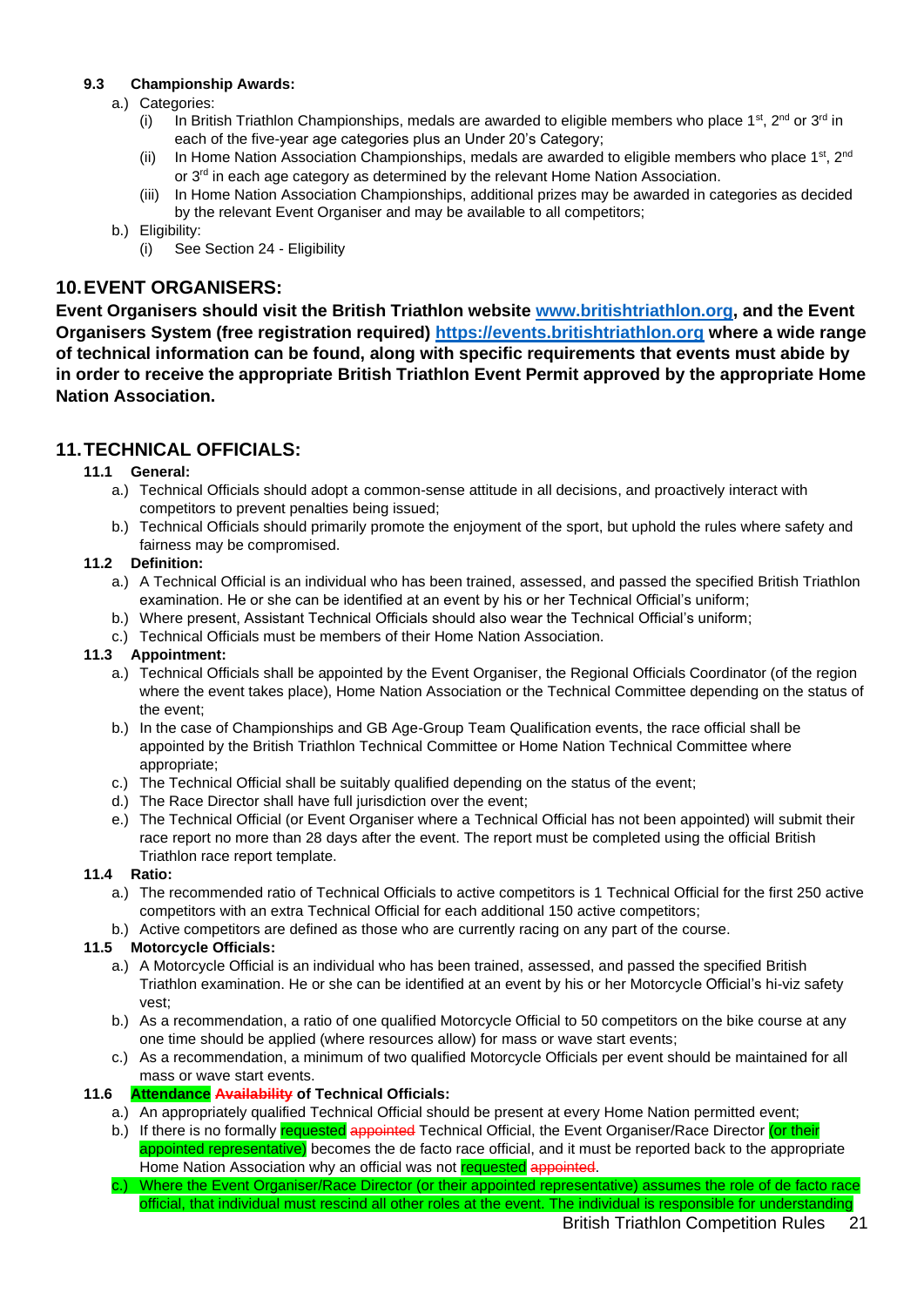and applying the Competition Rules. As with all Technical Officials, a proactive educational approach is to be taken, and infringements penalised where necessary. The de facto race official is also required to understand and implement the appeals procedure (as detailed below).

### **11.7 Competition Jury:**

- a.) British or Home Nation Association Championship events, World or European Championship qualifying events, and British Elite events:
	- (i) The three (3) members of the Competition Jury will be appointed based on the following:
	- (ii) The role of Chair of the Competition Jury will be fulfilled by, in order of preference:
		- British Triathlon, Home Nation Association or Regional Board Member, Council Member, or Committee Member;
		- British Triathlon member of staff:
		- Any member of British Triathlon/the Home Nation Associations deemed independent as agreed by the Event Organiser and Chief Technical Official. This can include a competitor in the same event, but who is not involved with the incident and will not gain an advantage resulting from any decision;
	- (iii) The Event Organiser, or their appointed representative;
	- (iv) The Chief Technical Official.
- b.) All other permitted events:
	- The three (3) members of the Competition Jury will be appointed based on the following:
	- (ii) The role of Chair of the Competition Jury will be fulfilled by any member of British Triathlon/the Home Nation Associations deemed independent as agreed by the Event Organiser and Chief Technical Official. This can include a competitor in the same event, but who is not involved with the incident and will not gain an advantage resulting from any decision;
	- (iii) The Event Organiser, or their appointed representative;
	- (iv) The Chief Technical Official.
- c.) All members of the Competition Jury should have an understanding of triathlon and the Competition Rules, and the appeals process as documented herein.
- d.) Competition Jury Principles:
	- (i) The Competition Jury must be impartial and observe the following principles:
		- Give equal weight to the evidence and testimony provided by all;
		- Recognise that honest testimony can vary and be in conflict as a result of personal observation or recollection;
		- Have an openminded approach until all evidence has been submitted;
		- Recognise a competitor is innocent until the alleged violation has been established to the complete satisfaction of the Competition Jury.
	- (ii) The Competition Jury must be available to convene after the last finisher completes the competition, and no less than one (1) hour thereafter;
	- (iii) The Event Organiser will arrange a suitable venue for any appeal hearings.

#### **11.8 Technology Tools:**

a.) Technical Officials may use any kind of technological support to acquire date or evidence on rule infractions.

#### **11.9 Health:**

a.) British Triathlon encourages Technical Officials to undergo an annual health evaluation.

### <span id="page-21-0"></span>**12.This section is intentionally left blank.**

### <span id="page-21-1"></span>**13.APPEALS**

#### **13.1 Instigating an Appeal:**

- a.) Only the competitor (or their official team representative, where appropriate) can declare their intention to appeal, which must be made to the Chief Technical Official within 15 minutes of the competitor's finishing time, or the posting of the infraction and penalty, whichever is later.
- b.) The competitor (or their official team representative, where appropriate) will then file their appeal with the Chief Technical Official no later than one hour after the competitor's finishing time, or the posting of the infraction and penalty, whichever is later.
- c.) Appeals will be filed in writing to the Chief Technical Official using the British Triathlon Appeal Form (available from the Chief Technical Official upon request). It will be signed by the appellant and will be accompanied by a fee of £30. The appeal fee must be paid at the point of filing with the Chief Technical Official, otherwise the appeal will not be accepted. Cash, cheques and where available, credit/debit cards, are all acceptable methods of payment. The fee will be refunded if the appeal is successful. If the appeal is denied, there will be no refund and the money will go to the British Triathlon Trust. Cheques to be made payable to the 'British Triathlon Trust'.
- **13.2 Appeal Principles:**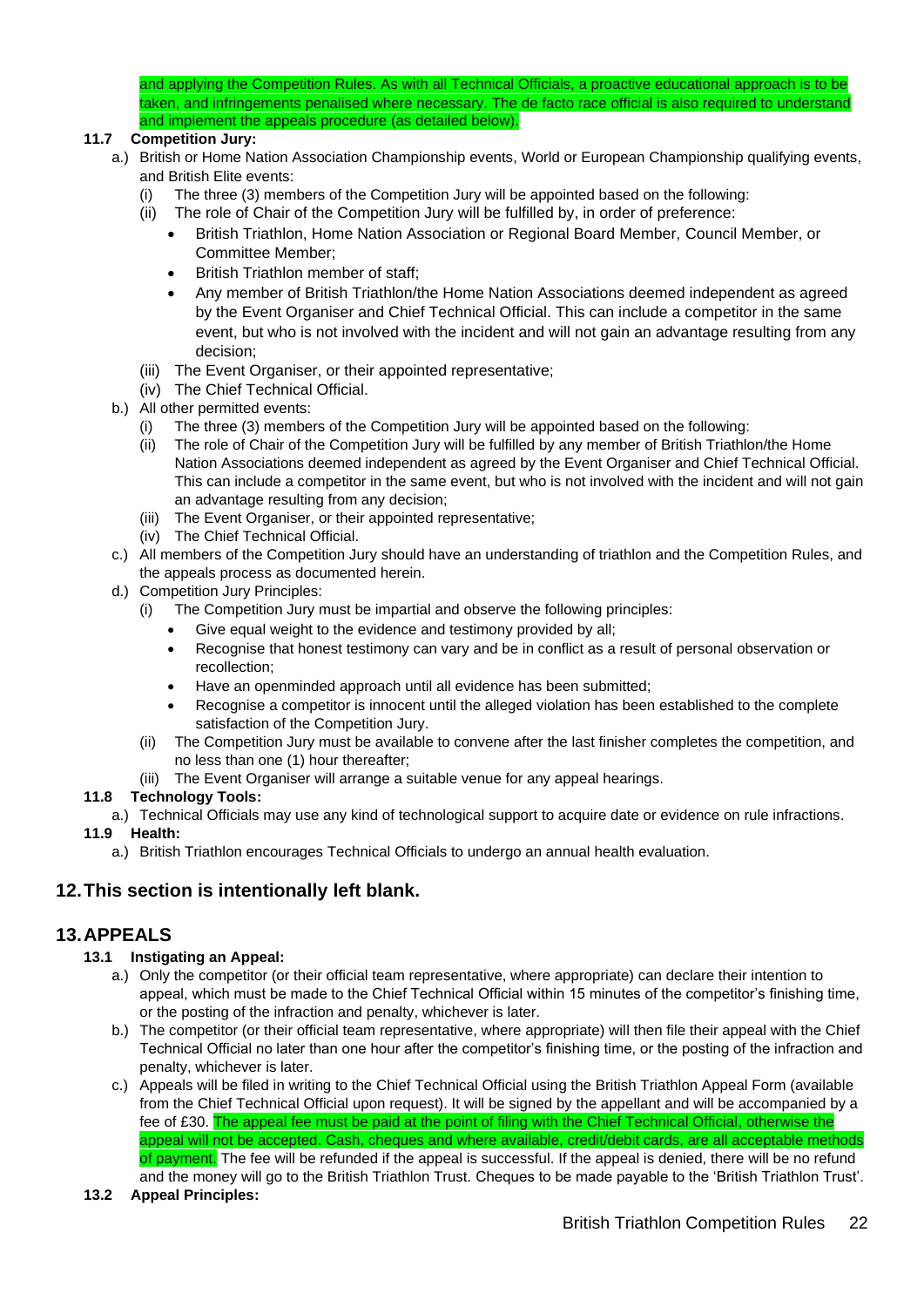- a.) The Chair of the Competition Jury is responsible for filing a written statement on all appeals and decisions reached using the template available from the Chief Technical Official.
- b.) The Chair of the Competition Jury is deemed not to have a conflict of interest and must be impartial in this matter
- c.) The appellant and the Chief Technical Official must be present.
- d.) Failure of any party to attend the hearing may justify the Competition Jury in making a decision without them.
- e.) If any Technical or Motorcycle Official other than the Chief Technical Official is involved with the appeal, he/she should be invited to the hearing.
- f.) The appeal will be held on the day at the event.

#### **13.3 Appeal Hearing:**

- a.) The Chair of the Competition Jury will invite all the involved parties to attend a meeting and describe to them the process that will be followed, explain to them the appeal process of the Competition Jury's final decision, and read to them the submitted appeal form to confirm the detail of the appeal.
- b.) The hearing will not be open to the public; persons attending the hearing, other than the appellant with their witness(es) and the Chief Technical Official with their witness(es) should be agreed to by all parties.
- c.) The Chair of the Competition Jury will ask the Chief Technical Official to leave the room to allow the appellant to explain their case.
- d.) Following this, the Chief Technical Official will present their case without the presence of the other party.
- e.) The appellant and the Chief Technical Official will be given adequate time to give their accounts of the incident.
- f.) Witnesses (a maximum of two each) may speak for up to three (3) minutes each.
- g.) The Competition Jury can ask for additional support or advice from additional sources, but this needs to be communicated to all parties.

#### **13.4 Appeal Decision:**

- a.) Following the above described process, the Competition Jury will meet alone and make a decision by simple majority based on all the information presented.
- b.) The decision should be announced to all of the involved parties and the minutes from the hearing should be signed off by all members of the Competition Jury and sent to the British Triathlon Events Team with the event's post-race report by the Chief Technical Official, accompanied by the appeal fee if the appeal is unsuccessful.

#### **13.5 Appeal to the British Triathlon Board**

- a.) A competitor whose appeal is dismissed by the Race Competition Jury may appeal to the British Triathlon Board, only if the appellant believes that the appeals process, as detailed in the British Triathlon Competition Rules, was not properly followed and/or implemented;
- b.) Any such appeal must be completed on the Appeals Form available on the British Triathlon website, signed by the appellant, and lodged with the Chief Executive of British Triathlon within 48 hours of the appellant having received the decision of the Competition Jury;
- c.) The appeal must be made in writing stating precisely the grounds for appeal, i.e., why the appellant believes the appeals process was not properly followed and/or implemented;
- d.) The timetable and process for any appeal to the British Triathlon Board will be set by the President of British Triathlon or his/her nominated representative. Such timetable and procedure shall take into consideration the desire for expediency and finality in regard to race results, in addition to any other matter deemed significant by the President (or nominee) in the circumstances of the appeal;
- e.) When considering whether the grounds for appeal has been met, the British Triathlon Board will not consider the original appeal against any penalty received, or the decision of the Competition Jury;
- f.) Any appeal to the British Triathlon Board against the decision of the Competition Jury must include a fee of £100 made payable to British Triathlon. The fee will be refunded if the appeal is successful. If the appeal is denied, there will be no refund and the money will go to the British Triathlon Trust.

### <span id="page-22-0"></span>**14.POOL-BASED EVENTS:**

#### **14.1 Definition:**

a.) The swim segment of a triathlon or aquathlon may take place in a swimming pool, including but not limited to indoor swimming pools, outdoor swimming pools and lidos.

#### **14.2 Swim:**

- a.) No more than six competitors should be allowed per lane of 2.5m wide.
- b.) Lane swims should either be:
	- (i) Conducted in an alternate clockwise and anticlockwise direction across alternate lanes;
	- (ii) Conducted as a 'snake swim', where competitors move between lanes. No more than two lengths per lane (of any size) are allowed.
- c.) Backstroke is not permitted in pool swims;
- d.) Overtaking should only take place at the end of the lane, unless it is safe to do so otherwise.
- e.) Compression arm and/or leg covers may not be worn in pool-based events where wetsuits are banned;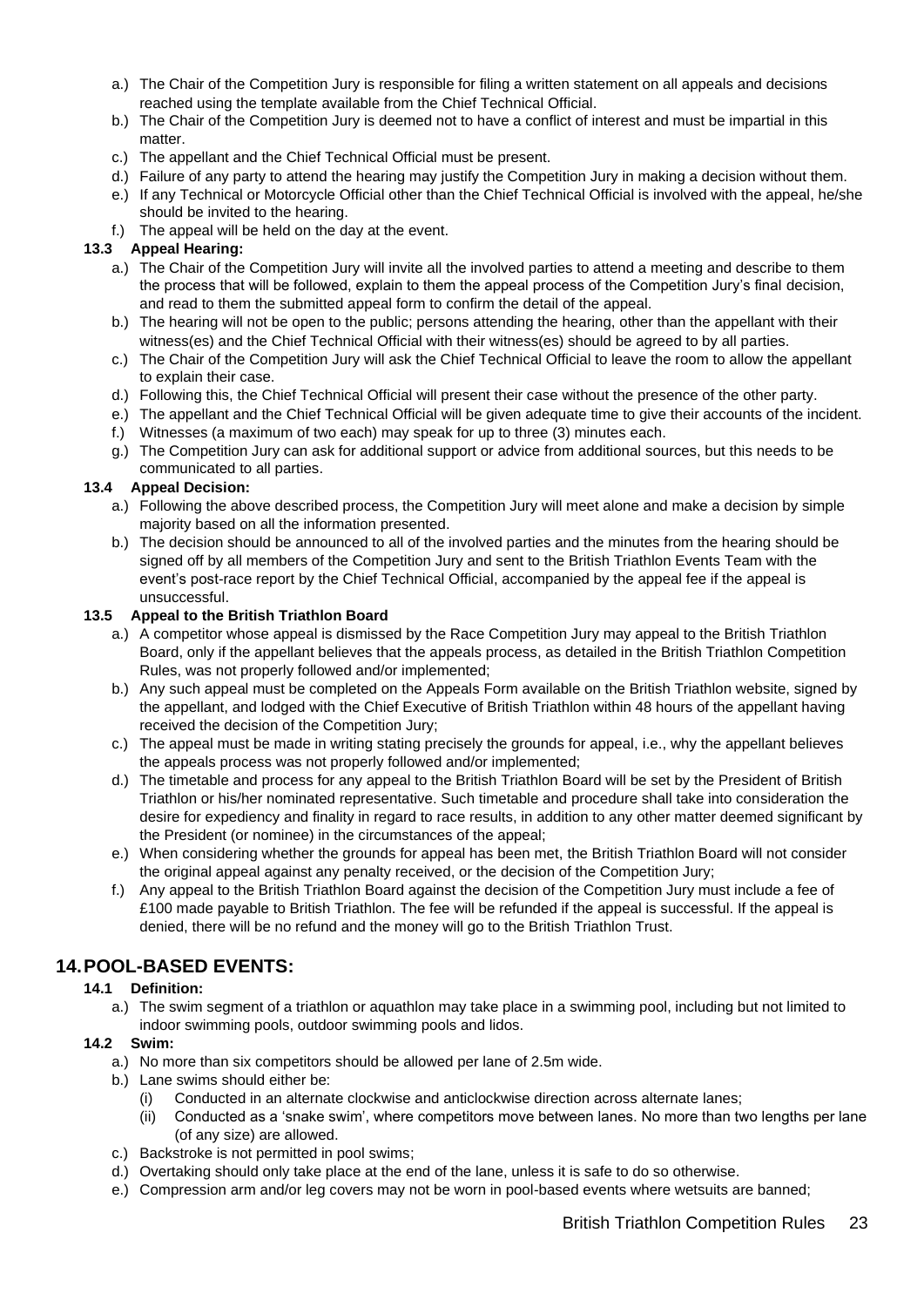f.) Swim hats may be worn, but are not required unless determined by the Event Organiser.

### <span id="page-23-0"></span>**15.MIDDLE AND LONG DISTANCE EVENTS:**

#### **15.1 Medical Guidelines:**

- a.) *This line is intentionally omitted*;
- b.) Adequate medical support should be provided as per Event Permitting Guidelines.

#### **15.2 Distances:**

a.) In order for Middle Distance events to be considered as Age-Group Qualifiers, competitors should follow the guidelines set out in the Middle Distance Qualifier Criteria found in the Age-Group section on the British Triathlon website.

#### **15.3 Penalties:**

a.) Details of penalties are outlined in Section 3: Penalties.

#### **15.4 Coaches Stations:**

a.) At the discretion of the Event Organiser, coaches will have a designated space available on the bike and run segments in order to supply competitors with their own food and beverages.

#### **15.5 Special Needs Stations:**

- a.) Additional stations on the bike and/or run may be provided for special needs;
- b.) Any items given out at these stations will be handed out by volunteers approved by the Event Organiser.

#### **15.6 Transition Area:**

- a.) In the transition area, Technical Officials or event staff may assist competitors by receiving and placing their bikes and handing out their equipment. This support must be equal for all competitors;
- b.) Competitors are allowed to change their uniforms in the transition area. Nudity rules still apply, changing facilities should be used to avoid a penalty on this instance;
- c.) Wetsuits must be removed in the designated area;
- d.) For events where a bag drop system is in place, all equipment must be deposited inside the correct bag provided by the Event Organiser. The only exception is that bike shoes may remain attached to the pedals at all times.

#### **15.7 Uniform:**

- a.) Front zipper is allowed;
- b.) Zipper can be undone to the point of the end of the breastbone (sternum) during the competition, with the exception of the last 200 meters of the run, when it needs to be zipped up.

#### **15.8 Outside Assistance:**

- a.) Medical assistance and food and liquid are permitted at official event aid stations, special needs stations or at coaches' stations;
- b.) Bike catchers may be provided;
- c.) Bike mechanic support may be provided at the approved locations and by the approved vehicles;
- d.) All other outside assistance is prohibited.

### <span id="page-23-1"></span>**16.TEAM AND RELAY EVENTS:**

16.1 *This line is intentionally omitted*.

#### **16.2 Home Nation Relay Championships:**

a.) British Triathlon will encourage Home Nation Associations to include each of these team competitions in their National Championships.

#### **16.3 Definitions – used across triathlon and duathlon:**

- a.) **Mixed relay:** A team is composed of 4 athletes: 2 men and 2 women, who will compete in the following order: man, woman, man, woman woman, man, woman, man; or 4 men or 4 women. Each of them will cover a complete aquathlon, triathlon, cross triathlon, duathlon, cross duathlon, winter triathlon or winter duathlon. The total time for the team is from the start of the 1st team member to the finish of the 4th competitor. Time is continuous and timing does not stop between competitors;
- b.) **3x relay:** A team is composed of 3 competitors of the same gender. Each of them will cover a triathlon/duathlon/winter triathlon/cross triathlon/cross duathlon. The total time for the team is from the start of the 1st team member to the finish of the 3rd competitor. Time is continuous and timing does not stop between competitors;
- c.) **Standard:** A team is composed of 3 competitors regardless of gender. The first competitor will cover the swim segment, the second one the bike segment and the third one the run segment. The total time for the team is from the start of the 1st team member to the finish of the 3rd competitor. Time is continuous and timing does not stop between competitors;
- d.) **Team competition based on the individual results**: The total team time is the addition of the 3 best times of the competitors from the same team and gender. In case of a tie, the time of the third team member will determine the team result;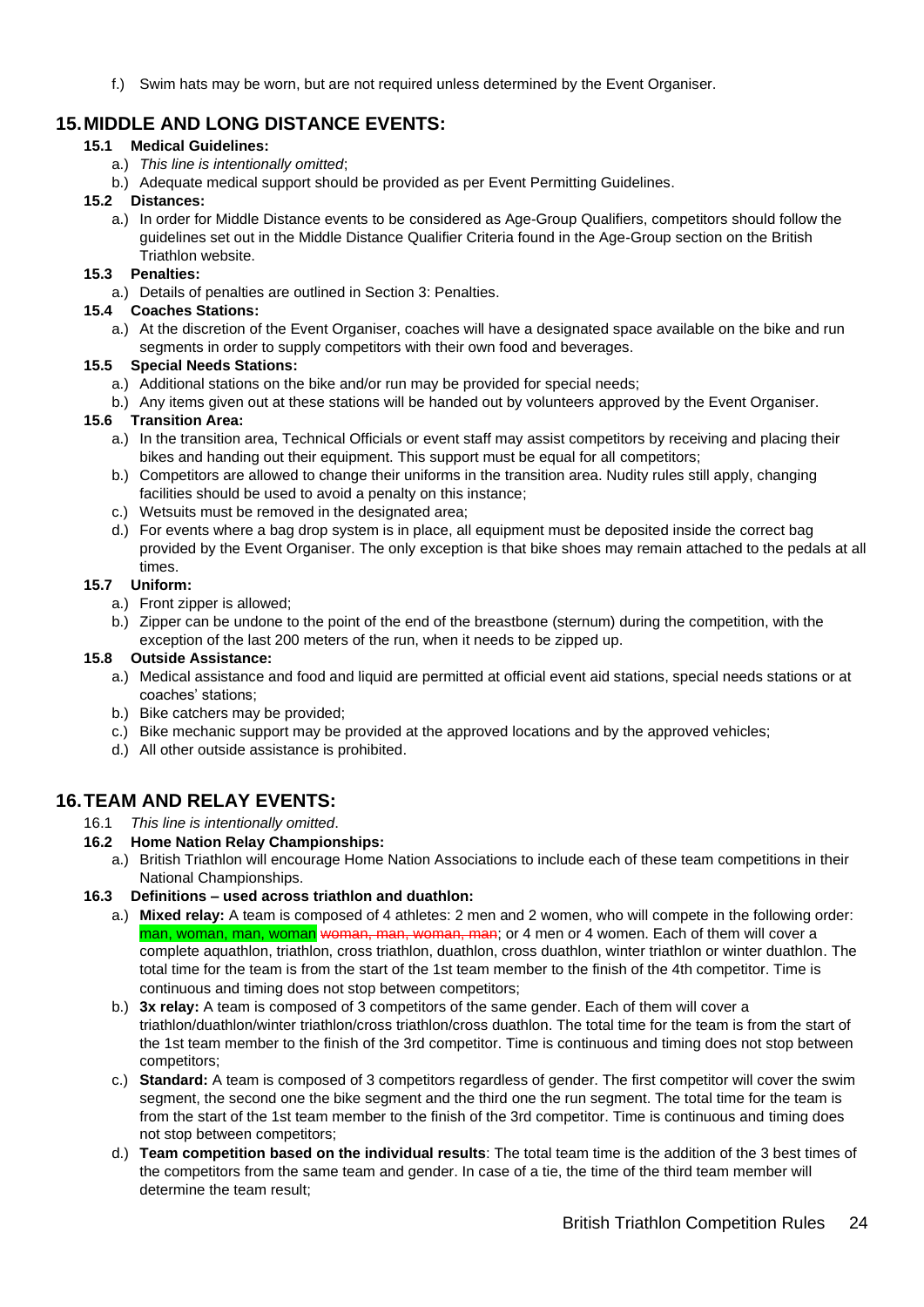#### 16.4 *This line is intentionally omitted*.

#### **16.5 Eligibility:**

- a.) At the Home Nation Association Club Relay Championships, members may only compete for the club stated on their valid Home Nation Association triathlon race licence, with the exception of competitors competing for an affiliated university, military, police or fire service, or race teams at the time of the event.
	- (i) For guidance on what is defined as a club, please refer to the British Triathlon club constitution criteria.
	- (ii) Subject to the provisions of the competition rules, applications to change club must be received by the appropriate Home Nation Association triathlon office at least 14 28 days prior to the event the competitor intends to take part in.
- b.) Competitors may only represent one team over the weekend of the Relays and be eligible for any awards. Whilst they may still participate in the Event for another team, this team will no longer be eligible for any awards.
- 16.6 *This line is intentionally omitted*.
- 16.7 *This line is intentionally omitted*.
- 16.8 *This line is intentionally omitted*.
- 16.9 *This line is intentionally omitted*.

#### **16.10 Relay Exchange:**

- a.) The relay exchange from one team member to another will take place inside the exchange zone, which is 15 metres long;
- b.) The exchange is completed by the in-coming competitor, using their hand to contact the body of the out-going competitor within the relay zone;
- c.) If the exchange occurs outside the exchange zone, the team will receive a penalty of one minute, which must be served in the penalty box; where a penalty box is not present, the penalty will be added to the finish time;
- d.) If the exchange is not completed, the team will be disqualified;
- e.) Prior to the relay exchange, the competitors will wait in a pre-relay exchange area until the Technical Official tells them to enter the exchange zone;
- f.) Competitors must not put their helmet on until they have been tagged by their teammate; only once the competitor has left the exchange zone can the helmet be picked up and secured before the competitor can touch their bike;
- g.) Competitors must remove their helmet once their bicycle is racked; only once the helmet is placed in their area in transition can the competitor enter the exchange zone and tag their teammate.
- 16.11 *This line is intentionally omitted*.
- 16.12 *This line is intentionally omitted*.
- 16.13 *This line is intentionally omitted*.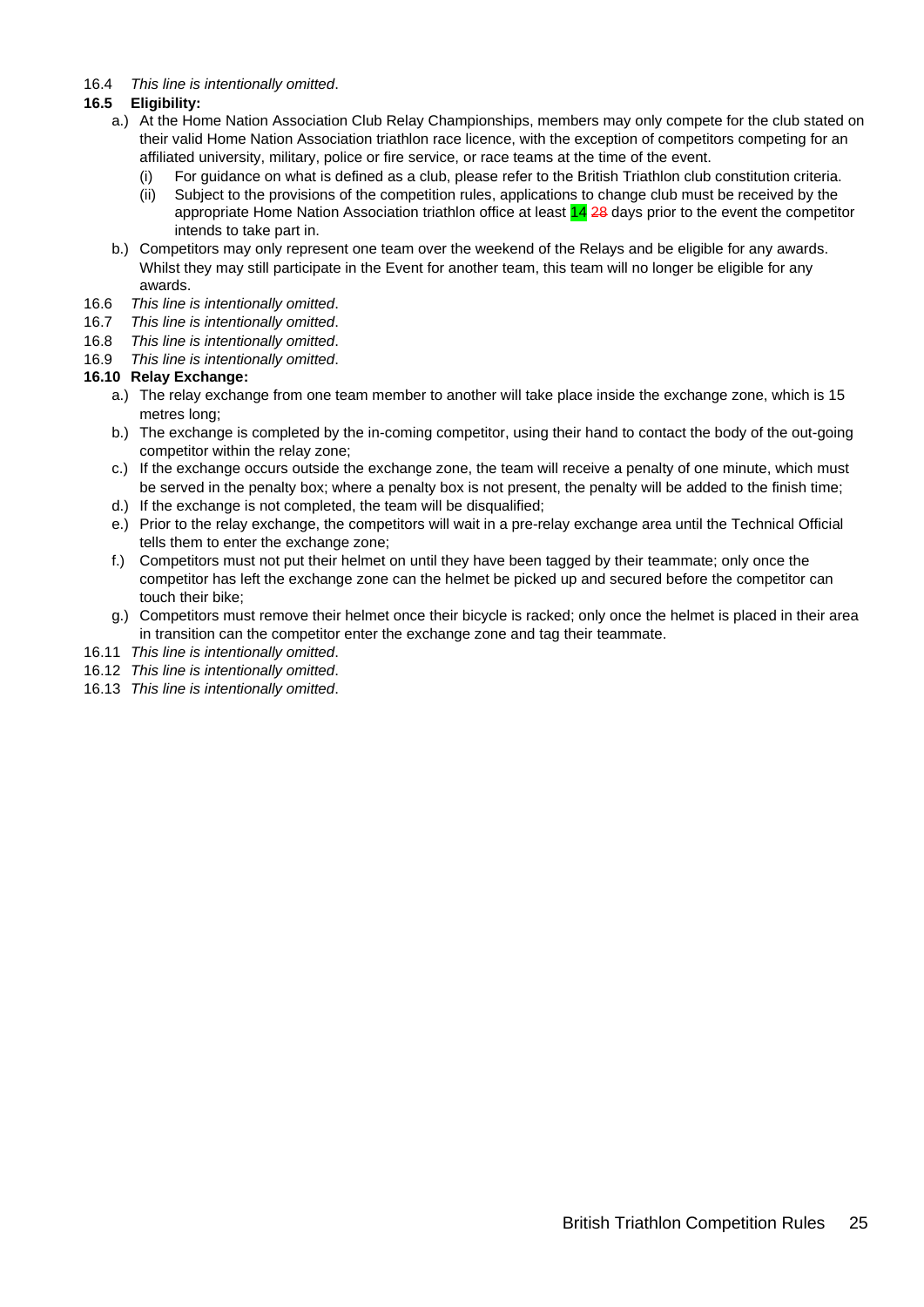### <span id="page-25-0"></span>**17.ELITE PARATRIATHLON:**

Section 17.1 to 17.18 of the British Triathlon Competition Rules relate specifically to events run under World Triathlon rules, which includes British Paratriathlon and Paraduathlon Championships. Elite and Age-Group athletes competing in these events should familiarise themselves with these rules before competing.

Guidance and support is available to those competitors with a disability wishing to take part in triathlon, and for Event Organisers to make their events more accessible. Please contact the Events and Paratriathlon Teams for more information.

#### **17.1 General:**

a.) Paratriathlon, as per the World Triathlon Constitution, is governed by the World Triathlon Competition Rules. This section contains the rules which affect only paratriathlon.

#### **17.2 Paratriathlon Sport Classes:**

- a.) World Triathlon Paratriathlon has implemented an evidence-based classification system, which British Triathlon have adopted, to group impairments into sport classes according to the extent of activity limitation they cause the athlete when performing in the sport of paratriathlon;
- b.) There are nine sport classes, as defined in Appendix G of the World Triathlon Competition Rules:
	- (i) PTWC1: Most impaired wheelchair users. Athletes must use a recumbent handcycle on the bike course and a racing wheelchair on the run segment;
	- (ii) PTWC2: Least impaired wheelchair users. Athletes must use a recumbent handcycle on the bike course and a racing wheelchair on the run segment;
	- (iii) PTS2: Severe impairments. In both bike and run segments, amputee athletes may use approved prosthesis or other supportive devices;
	- (iv) PTS3: Significant impairments. In both bike and run segments, the athlete may use approved prosthesis or other supportive devices;
	- (v) PTS4: Moderate impairments. In both bike and run segments, the athlete may use approved prosthesis or other supportive devices;
	- (vi) PTS5: Mild Impairments. In both bike and run segments, the athlete may use approved prosthesis or other supportive devices;
	- (vii) PTVI1: Includes athletes who are totally blind, from no light perception in either eye, to some light perception. One guide is mandatory throughout the race. Must ride a tandem during the bike segment;
	- (viii) PTVI2: Includes athletes who are more severely partially sighted athletes. One guide is mandatory throughout the competition. Must ride a tandem during the bike segment;
	- (ix) PTVI3: Includes athletes who are less severely partially sighted athletes. One guide is mandatory throughout the competition. Must ride a tandem during the bike segment.

#### **17.3 Paratriathlon Medal Events**

- a.) There will be six (6) medal events as follows:
	- (i) PTWC: PTWC1 and PTWC2 sport class athletes competing together;
	- (ii) PTS2;
	- (iii) PTS3;
	- (iv) PTS4;
	- (v) PTS5;
	- (vi) PTSVI: PTVI1, PTVI2 and PTVI3 sport class athletes competing together.

#### **17.4 Classification:**

- a.) Paratriathlon Classification Rules and Regulations can be found in Appendix G of the World Triathlon Competition Rules;
- b.) All Paratriathletes competing at a World Triathlon sanctioned competition must have an international paratriathlon classification to ensure they meet the minimal eligibility criteria for competition and are assigned an appropriate sport class. Paratriathletes requiring classification will need to:
	- (i) be available to attend an International Classification appointment with a World Triathlon designated Classification Panel prior to the competition;
	- (ii) provide, at time of classification, the "World Triathlon PI Medical Diagnostics Form" or "World Triathlon VI Medical Diagnostics Form" signed by the appropriate medical personnel, a passport sized photo and any other relevant medical documentation.
- c.) Paratriathletes competing at an event where classification is not available, are requested to submit specific medical documentation to British Triathlon, no later than 4 weeks before competition, so that a provisional classification can be assigned to them;
- d.) When an athlete's sport class changes, a revision of the past results can be requested. World Triathlon will study each request on a case-to-case basis and decide whether the relevant race results need to be modified.
- e.) All paratriathletes competing at British Triathlon elite permitted events may be classified by British classifiers instead of World Triathlon classifiers. Further details can be found at [https://www.britishtriathlon.org/gb-](https://www.britishtriathlon.org/gb-teams/performance/paratriathlon/classification)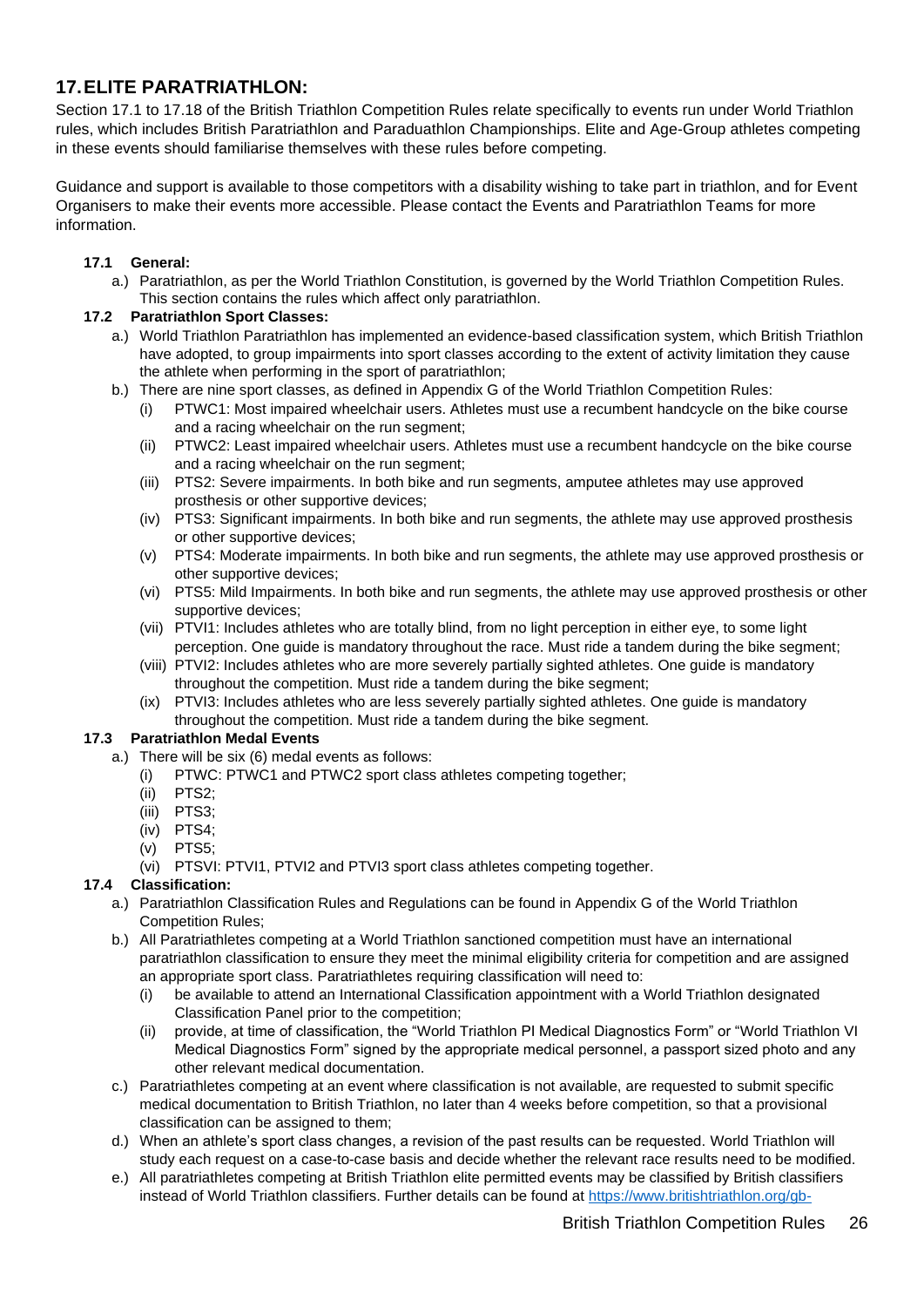[teams/performance/paratriathlon/classification.](https://www.britishtriathlon.org/gb-teams/performance/paratriathlon/classification) This classification is not valid internationally; those wishing to compete in international events must follow the approval process detailed in 17.3.b.

#### **17.5 Eligible Classes and Race Formats:**

- a.) All paratriathletes are allowed to compete in triathlon, duathlon and aquathlon events. Only Paratriathletes from sport classes PTS2, PTS3, PTS4 and PTS5 are allowed to compete in winter triathlon, cross triathlon, and cross duathlon events;
- b.) All paratriathletes may start together, or grouped in waves. Athletes from the same sport class and gender must start in the same wave;
- c.) Paratriathlon events taking place over Sprint distance will have a time limit of 2 hours;
- d.) In a Duathlon event, a paratriathlon race should be organized at least in two wave starts with a difference of at least one (1) minute. PTWC1 and PTWC2 athletes should start in the first wave and the rest of the athletes in the second wave;
- e.) At the discretion of the technical delegate the competition format may be changed;
- f.) Athletes in different classes may compete together by using the staggered start called ''Interval Start System'': (i) In races where all classes start together, the relevant compensation time will be added to the final times of

| the athletes competing in the classes, as follows: |           |           |             |             |  |  |  |
|----------------------------------------------------|-----------|-----------|-------------|-------------|--|--|--|
|                                                    | PTWC1 Men | PTWC2 Men | PTWC1 Women | PTWC2 Women |  |  |  |
| <b>Sprint Triathlon</b>                            | 0:00      | $+2:59$   | 0:00        | $+3:42$     |  |  |  |
| <b>Sprint Duathlon</b>                             | ງ:00      | $+2:42$   | 0:00        |             |  |  |  |

|                         | PTVI1 Men | PTVI2/PTVI3 Men | PTVI1 Women | PTVI2/PTVI3<br>Women |
|-------------------------|-----------|-----------------|-------------|----------------------|
| <b>Sprint Triathlon</b> | 0:00      | $+2:46$         | 0:00        | +3:19                |
| <b>Sprint Duathlon</b>  | 0:00      | $+2:36$         | 0:00        | $+3:06$              |

\*In case a triathlon is modified to a duathlon, duathlon values will be used.

- (ii) In races utilizing the "Interval Start System", the start list should be prepared according to the example shown in Appendix L2;
- (iii) If an athlete is reclassified into a different class following observation, their finishing time will be adjusted according to the designated compensation times;
- (iv) In order to avoid overlapping or issues due to time constraints, the Race Referee may allow a mass start;
- (v) Any protests that are filed regarding the starting order and/or compensation times in relation to international competition, shall take place according to World Triathlon Article 12, "Protest of Eligibility."

#### **17.6 Paratriathletes' Briefing:**

- a.) The Chief Technical Official will conduct the Athletes' Briefing. Paratriathletes must be in attendance. Coaches may also attend the briefing. The following penalties apply to athletes who miss the briefing:
	- Paratriathletes not attending the briefing, without informing the Event Organiser and Chief Technical Official about their absence, will be removed from the start list;
	- Paratriathletes entering the briefing hall after the briefing has started and athletes not attending the briefing, but who have informed the Event Organiser and Chief Technical Official about their absence, will be penalised with a time penalty to be served during Transition 1;
- b.) All guides and personal handlers must be registered at the briefing;
- c.) All paratriathletes will pick up their own race packet following the briefing. The race packet will include:
	- (i) PTWC1 and PTWC2: red,  $yellow$ , or green swim cap, 3 race number stickers for the helmet, 1 race number sticker for the handcycle, 1 race number sticker for the race wheelchair, 1 race number sticker for the daily wheelchair, 1 official race number for the athlete or 4 sets of body marking, and 1 official race number for the personal handlers;
	- (ii) PTS2, PTS3, PTS4 and PTS5; red, yellow, or green swim cap, 3 race number stickers for the helmet, 1 race number sticker for the bike, 3 race number stickers for the prosthesis/aiding devices, 1 official race number for the athlete and 1 official race number for the personal handler;
	- (iii) PTVI1: 1 orange swim cap for the athlete and 1 white swim cap for the guide, 6 race number stickers for the helmets, 1 race number sticker for the bike, 1 official race number for the athlete or 4 sets of body marking and 1 official race number for the guide with the word "GUIDE" written on it;
	- (iv) PTVI2 and PTVI3: 1 green swim cap for the athlete and 1 white swim cap for the guide, 6 race number stickers for the helmets, 1 race number sticker for the bike, 1 official race number for the athlete or 4 sets of body marking and 1 official race number for the guide with the word "GUIDE" written on it.

#### **17.7 Paratriathlon Personal Handlers:**

- a.) Securing qualified personal handlers shall be the responsibility of the paratriathlete, and they should all be identified and receive credentials from the Technical Officials at the Paratriathlon Briefing;
- b.) Personal handlers are to be allotted as follows:
	- (i) Up to one (1) personal handler for sport classes PTS2, PTS3, PTS4 and PTS5. The classification process will determine for each athlete the allowance of using one handler in competitions. The approval for already classified athletes will be done by an Approval Panel composed of: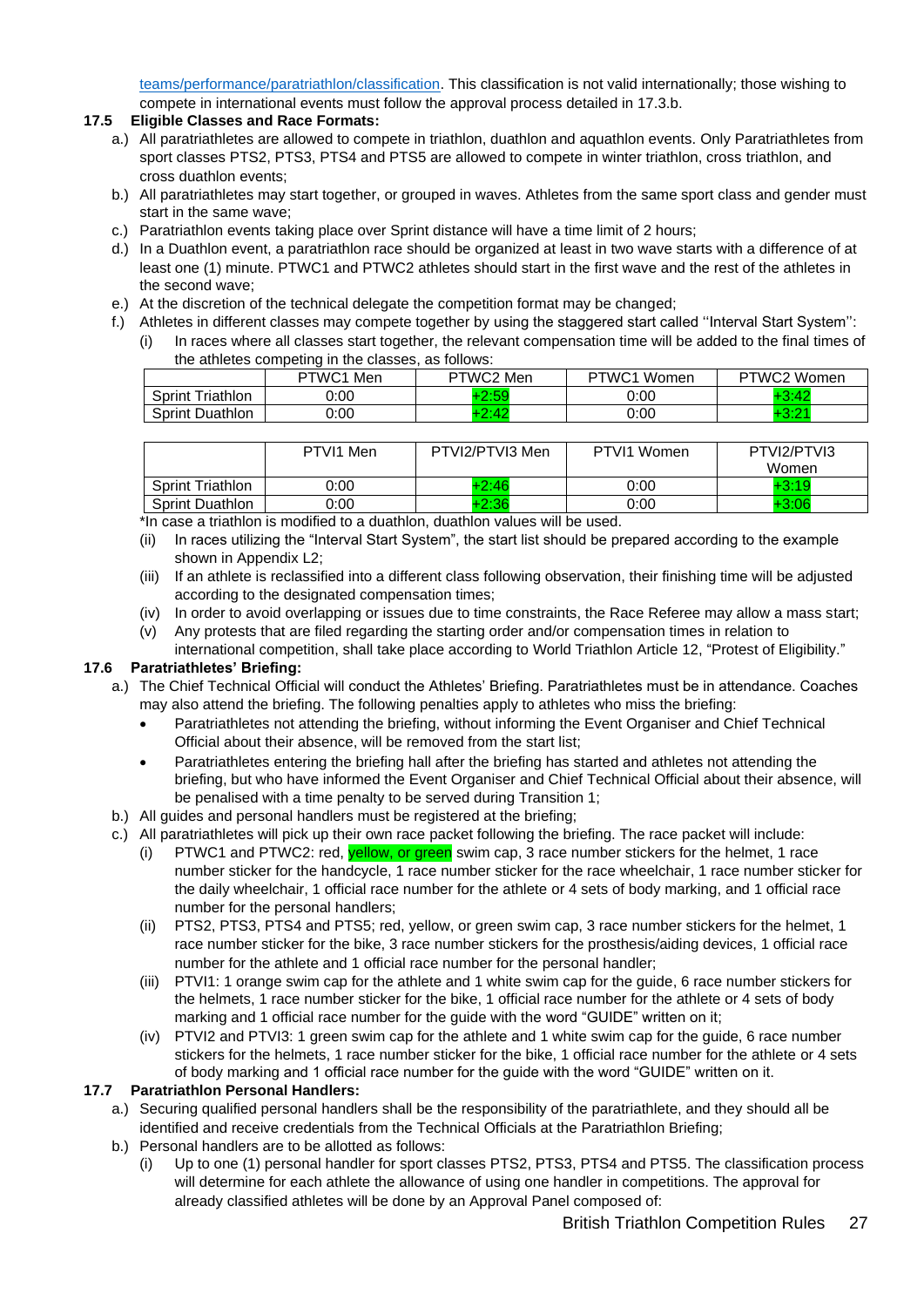- British Triathlon Head Classifier;
- A full-time member of British Triathlon paratriathlon staff;
- A person designated by the British Triathlon events department.
- It is important to note that approval given by British Triathlon applies to British competitions only. Athletes competing in international competition wishing for handlers to be present are required to receive approval from World Triathlon.
- (ii) Up to one (1) personal handler for sport class PTWC1 and PTWC2; competitors entering the British Championships may be permitted a second handler, but should be aware that only one is permitted at international competition;
- (iii) No personal handlers for sport class PTVI1, PTVI2 and PTVI3 (Guides may act as the personal handler for this sport class).
- c.) Personal handlers are specifically allowed to assist paratriathletes by:
	- Helping with prosthetic devices or other assistive devices:
	- (ii) Lifting paratriathletes in and out of handcycles and wheelchairs;
	- (iii) Removing wetsuits or clothing;
	- (iv) Repairing bikes and helping paratriathletes with other equipment at the transition area or at the official wheel station. PTVI1, PTVI2 and PTVI3 guides can help to repair the bike along the whole bike course, without receiving external help;
	- (v) Racking the bikes in transition.
- d.) All personal handlers shall be subject to the Competition Rules in addition to further regulations deemed appropriate or necessary by the Race Referee;
- e.) Any action taken by a personal handler, which propels the paratriathletes forward may result in a disqualification:
- f.) One personal handler can assist a maximum of one athlete;
- g.) All personal handlers shall be located within two (2) metres of their athletes' transition spot during the race. Permission from a Technical Official is required in order to move outside that zone.

#### **17.8 Paratriathlon Registration Process:**

- a.) Briefing registration:
	- (i) Paratriathletes have to sign the attendance list in order to enter the briefing room. At this stage, they must communicate to the registration officials whether they will have their own personal handler, or if they need the LOC to provide the personal handler(s);
	- (ii) Paratriathletes must attend the briefing with their personal handler(s);
	- (iii) Immediately after the briefing, they will collect their race packet and their personal handler(s) will collect the personal handlers' t-shirt, where provided by the LOC.
- b.) Paratriathletes' lounge check in:
	- Paratriathletes and personal handlers must check in together;
	- (ii) Personal handlers need to present themselves with the official race number and the official personal handler's t-shirt where provided;
	- (iii) If a paratriathletes is present without his/her personal handler/s, he/she has to wait until the personal handler/s arrive. If the paratriathletes wishes to register on his/her own, then the personal handler/s will not have access to the Field of Play;
	- (iv) Once a personal handler has been registered, they can only be replaced in exceptional circumstances and only after approval by the Chief Technical Official;
	- (v) Up to two timing chips will be delivered during this process;
	- (vi) Equipment (prosthesis, crutches, etc) for the pre-transition area (must have a race number on it) and will be checked at the paratriathletes' lounge.

#### **17.9 Pre-Transition Area conduct:**

- a.) If a pre-Transition area exists, competitors in PTWC1 and PTWC2, PTS2, PTS3, PT4 and PTS5 sport classes may remove their wetsuits in this area. Only personal handlers from athletes racing in the PTWC1 and PTWC2 sport class are allowed to assist their assigned paratriathlete in this area, but cannot propel nor push the athlete forward;
- b.) All PTWC1 and PTWC2 athletes must transfer in a day chair from pre-transition to transition. The wheelchairs provided by the PTWC1 and PTWC2 paratriathletes for this area must have functional brakes;
- c.) The closest available area to the swim exit area will always be used to line up the PTHC wheelchairs according to their race number;
- d.) There should be a dedicated space in the pre-transition area, to set up and display all prosthetic devices/crutches for paratriathletes from the PTWC1 and PTWC2, PTS2, PTS3, PTS4 and PTS5 sport classes (if required). A minimum of two (2) Technical Officials will coordinate the distribution of these equipment devices to the athletes as they exit the water and receive notification of the race number from the TO situated at the water exit. All of the equipment will be lined up in numerical order: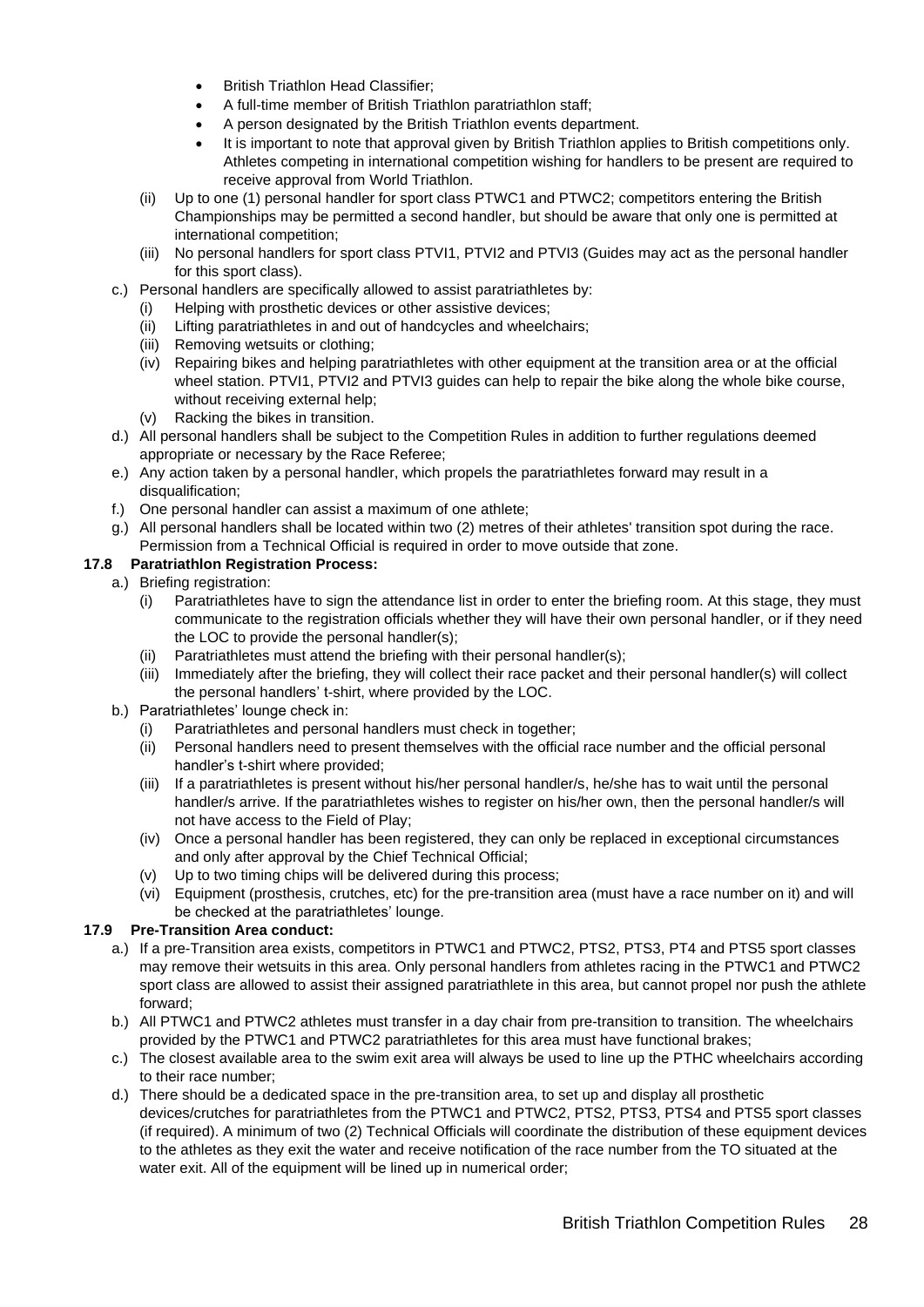- e.) No athletes' equipment can be left in the pre-transition area, once the athlete exits the pre-transition area. Handlers are allowed to carry the equipment of an athlete.
- f.) Adapted cleats and bike shoes with non-exposed cleats that are mounted on prosthetic legs are allowed in the pre-transition area, provided that the cleats are covered or enclosed by anti-slip material;
- g.) Paratriathletes in PTS2 to PTS5 with an absent lower limb must use a prosthesis or crutches between Pre-
- Transition and Transition area 1. Hopping on one leg is not permitted from Pre-Transition to Transition area 1. **17.10 Transition Area Conduct:**

- a.) The Event Organiser shall provide an appropriate number of swim exit assistants at swim exit area, who will be responsible for assisting the paratriathletes from the swim exit to the pre-transition area. Only these persons will be allowed to enter this area. Their training should be supervised by a Technical Official;
- b.) During the swim exit, the competitors will receive assistance from the swim exit assistants according to their swim cap colours, as follows:
	- (i) Red: Paratriathlete needs to be lifted from the swim exit to the wetsuit removal area;
	- (ii) Yellow: Paratriathlete needs to be supported to walk/run from the swim exit to the wetsuit removal area;
	- (iii) Green, orange, or white: Paratriathlete does not need any assistance at the swim exit. White caps will be used for the guides.
- c.) Swim exit assistants will assist the athletes to the best of their ability, in good faith and considering safety as the main principle;
- d.) Bicycles, tandems or handcycles are not allowed from the swim exit to the transition area;
- e.) All mobility equipment shall remain within each paratriathlete's assigned space in the transition zone. All used swim caps, goggles, wetsuits, swim tethers helmets must be placed inside the transition box, where provided by the Event Organiser. The only exception to this rule is when a "pre-transition area" exists. (This pre-transition area shall be set-up in coordination with the Event Organiser and Technical Official);
- f.) Bike shoes must be left in the athlete assigned space in the transition area, before and after the bike segment;
- g.) PTVI1, PTVI2 and PTVI3 positions in the transition area must be the closest to the mount line (women and men), followed by the rest of the sport classes PTS5, PTS4, PTS3, PTS2 and PTWC1 and PTWC2. PTWC1 and PTWC2 paratriathletes are allowed to ride the handcycle inside the transition area;
- h.) Each PTWC1 and PTWC2 paratriathlete will have an individual space of 4x2 metres. The athlete, the handlers and all the equipment will be inside this space, during manoeuvre in the transition area.

#### **17.11 Paratriathlon Swimming Conduct / Equipment:**

- a.) For safety reasons, categories will be presented during the paratriathlete presentation at race start in the following order: PTVI1, PTVI2 and PTVI3, PTS5, PTS4, PTS3, PTS2 and PTWC1 and PTWC2. For safety reasons, PTWC1 and PTWC2 competitors should always enter the water after all other paratriathletes are in place;
- b.) The swim start shall be an "in-water" start;
- c.) If the swim portion consists of multiple laps, paratriathletes will not be required to exit the water between laps;
- d.) Artificial propulsive devices including (but not limited to) fins, paddles, or floating devices of any kind are not allowed. All prosthetic and/or orthoses devices are considered propulsion devices except for the approved knee braces. Use of any such devices will result in disqualification;
- e.) Any sharp objects, screws, prosthetic liners, or prosthetic devices that can be harmful are not allowed during the swim segment;
- f.) Wetsuit use is determined by the chart below:

| Swim length: | Wetsuits mandatory below: | Maximum stay in water: |
|--------------|---------------------------|------------------------|
| 750m         | $18^{\circ}$ C            | 45 mins                |
| 1500m        | $18^{\circ}$ C            | 1 $h$ 10 mins          |
| 3000m        | $18^{\circ}$ C            | 1h 40 mins             |
| 4000m        | $18^{\circ}$ C            | 2h 15 mins             |

- g.) If any competitor has not completed the swim course within this time limit and is more than 100 metres short of the finish, they shall be removed immediately from the water;
- h.) Wetsuits will not be permitted when the water temperature is 24.6°C or above;
- i.) If the water temperature is between  $30.1^{\circ}$ C and  $32.0^{\circ}$ C the maximum stay in water is 20 minutes;
- j.) The swim portion may be cancelled, if the official water temperature is higher of  $32^{\circ}$ C. or lower than  $16^{\circ}$ C. (Official water temperature is calculated, as indicated in the chart below):
- k.) The temperatures above are not always the water temperature used in the final decision. If the water temperature is lower than 22°C and the air temperature is lower than 15°C, then the adjusted value is to decrease the measured water temperature according to the next chart:

|                         |    | Air temperature (°C) |      |      |      |      |      |        |        |        |
|-------------------------|----|----------------------|------|------|------|------|------|--------|--------|--------|
|                         |    | 15                   | 14   | 13   | 12   |      | 10   |        |        |        |
| $\overline{\mathbf{v}}$ | 22 | 18.5                 | 18.0 | 17.5 | 17.0 | 16.5 | 16.0 | 15.5   | 15.0   | Cancel |
| నే                      | 24 | 18.0                 | 17.5 | 17.0 | 16.5 | 16.0 | 15.5 | 15.0   | Cancel | Cancel |
|                         | 20 | 7.5                  | 17.0 | 16.5 | 16.0 | 15.5 | 15.0 | Cancel | Cancel | Cancel |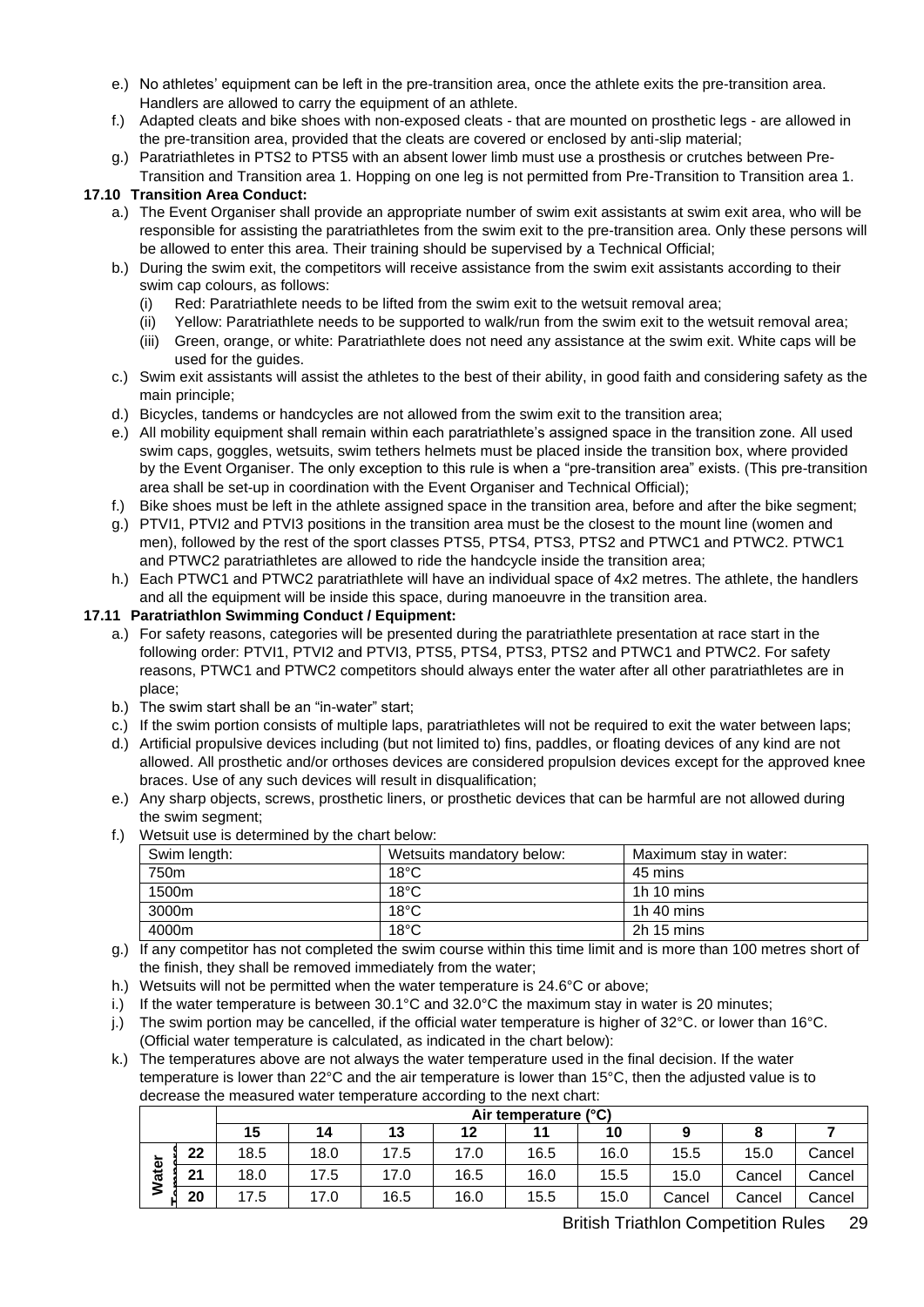| 19 | 17.0 | 16.5   | 16.0   | 15.5   | 15.0   | Cancel | Cancel | Cancel | Cancel |
|----|------|--------|--------|--------|--------|--------|--------|--------|--------|
| 18 | 16.5 | 16.0   | 15.5   | 15.0   | Cancel | Cancel | Cancel | Cancel | Cancel |
| 17 | 16.0 | 15.5   | 15.0   | Cancel | Cancel | Cancel | Cancel | Cancel | Cancel |
| 16 | 15.5 | 15.0   | Cancel | Cancel | Cancel | Cancel | Cancel | Cancel | Cancel |
| 15 | 15.0 | Cancel | Cancel | Cancel | Cancel | Cancel | Cancel | Cancel | Cancel |

#### **17.12 Paratriathlon Cycling Conduct/Equipment:**

- a.) Paratriathlon competitions are draft-illegal events. Winter Triathlon, Cross Duathlon and Cross Triathlon are draft legal events for paratriathletes;
- b.) In paratriathlon competitions, the term "bike" used herein shall include bicycles, tandems, or handcycles;
- c.) All bikes shall be propelled by human force. Arms or legs can be used to propel the cycle, but not both. Any violation shall result in disqualification;
- d.) Bike specifications for paratriathlon competitions are outlined in the Competition Rules section 5.2;
- e.) Bicycles, tandems, and handcycles must have two independent braking systems. Bicycles and tandems must have an independent brake on each wheel. Both brakes on the handcycle will act on the front wheel;
- f.) Disc brakes are allowed;
- g.) Paratriathletes with one upper limb impairment may use a splitter in the braking system and it is not considered as a bike adaptation;
- h.) Protective shields, fairings, or other devices, which have the effect of reducing resistance, are not allowed;
- i.) Artificial handgrips and prosthetics can be fixed to the bike or to the athlete's body, but not both simultaneously;
- j.) Except for handcycles (PTWC1 and PTWC2), a rider's position shall be supported solely by the pedals, the saddle, and the handlebars;
- k.) Paratriathletes with a lower limb above the knee amputation or limb deficiency not wearing a prosthesis may use a support/socket for the thigh which is not considered an adaptation requiring approval;
- l.) All requests for impairment adaptations to any bike or handcycle must be submitted in writing for British Triathlon approval, with proper explanation and pictures at least one (1) month before any event. If the adaptation is approved, a certificate will be sent to the applicant;
- m.) Technical Officials shall not be liable for any consequences deriving from the choice of equipment and/or any adaptations used by paratriathlete, nor for any defects it may have, or its non-compliance;
- n.) No bike course shall have a maximum gradient of over 12% at the steepest section;
- o.) The use of the official race number is mandatory and must be visible from the back.

#### **17.13 Paratriathlon PTWC1 and PTWC2 Swimming Conduct/Equipment:**

- a.) Athletes may only use up to 3 bindings made of non-floating material around the legs in any position. The bindings will be 10cm in width, as a maximum;
- b.) The use of knee brace is permitted, provided the equipment provides neither flotation nor propulsion. If a wetsuit is worn, the brace shall be fitted to the outside of the wetsuit. The knee brace can cover half of the leg's surface as a maximum. The length cannot surpass the upper half of the thigh or the bottom half of the calf and has to be holding the knee/s area:
	- (i) Knee brace specifications:
		- Material: PVC plastic or carbon-fibre with no floatability or propulsion capacity;
		- It cannot have any space or chamber that traps air or any other kind of gas;
		- The thickness is limited to 5mm as a maximum.
- c.) The details of knee braces must have British Triathlon approval, with proper explanation and pictures at least one (1) month before any event. If the knee braces are approved, a certificate will be sent to the applicant;
- d.) The use of wetsuit bottoms is always permitted. **5mm +/- 0.3mm thickness applies.**

#### **17.14 Paratriathlon PTWC1 and PTWC2 Cycling Conduct/Equipment:**

- a.) Paratriathletes must use an arm powered (AP) handcycle in a recumbent position;
- b.) Specifications of a recumbent position handcycle are as follows:
	- (i) A handcycle shall be an arm powered, three-wheeled vehicle which conforms to the general principles of the International Cycling Union's (UCI) construction for bicycles (except that the chassis frame tubes need not be straight). For the seat or backrest construction, the maximum frame tube diameter may exceed the maximum defined by the general principles of UCI;
	- (ii) The single wheel may be of a different diameter to the double wheels. The front wheel shall be steerable and shall be driven through a system comprising handgrips and a chain. The handcycle shall be propelled solely through a chainset and conventional cycle drive train, of crank arms, chain wheels, chain, and gears, with handgrips replacing foot pedals. It shall be propelled by the hands, arms, and upper body only;
	- (iii) The paratriathlete must have clear vision. As such, the horizontal of the paratriathlete's eye line must be above the crank housing/crank set, when (s)he is sitting with his/her hands on the handlebars facing forward at full extent, the tip of his/her shoulder blades in contact with the backrest and his/her head in contact with the headrest, when applicable. From this position, conforming measurements are calculated as follows: (#1) The distance from the ground to the centre of the paratriathlete's eyes and (#2) the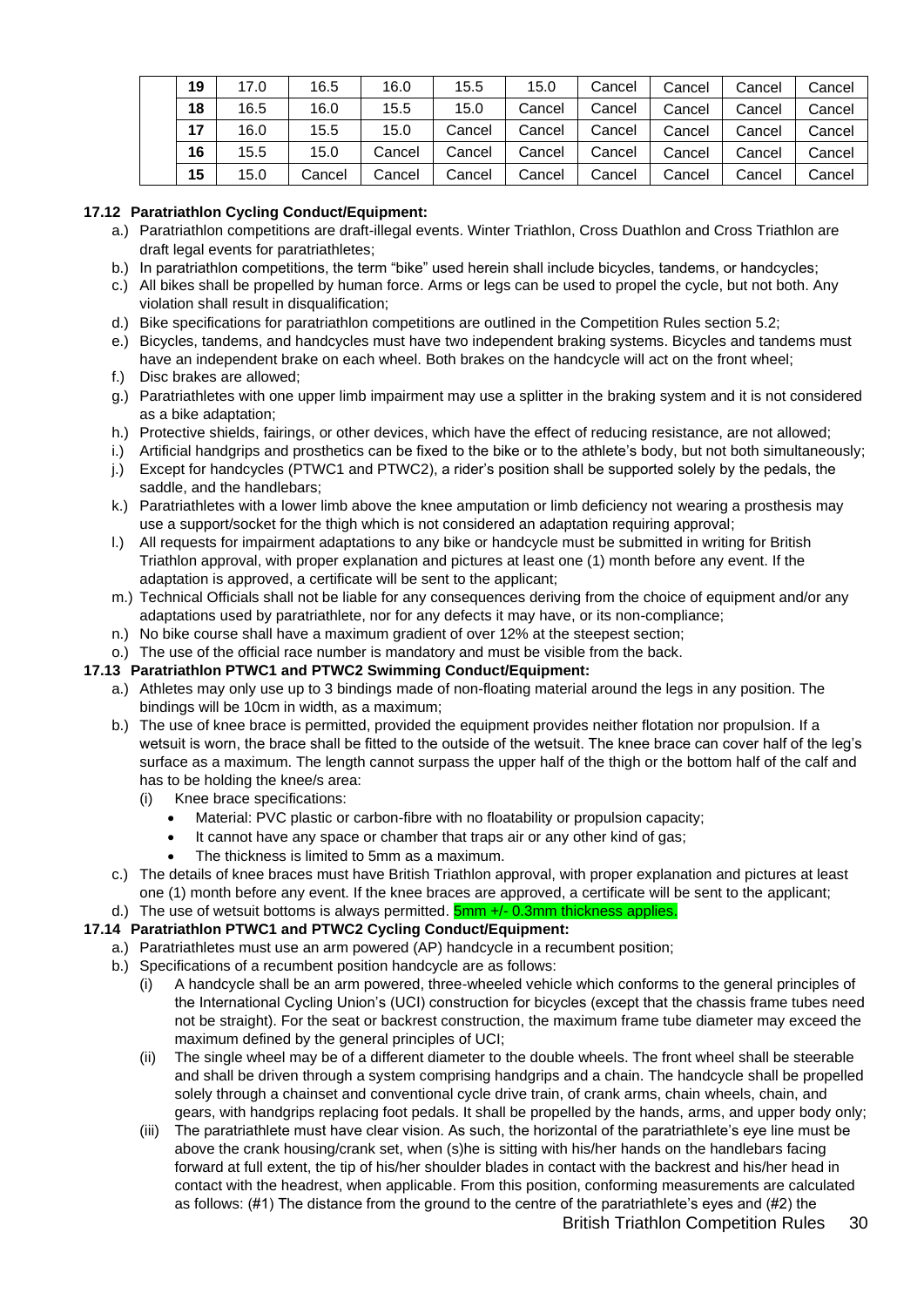distance from the ground to the centre of the crank housing (crank set). Measurement #1) must be equal or greater than measurement #2;

- (iv) All handcycles must have a mirror fixed either to the athlete's helmet or at some point on the front of the bike to ensure rear-view vision is possible;
- (v) The athlete must have the feet positioned in front of the knees during the bike segment;
- (vi) Adjustments to handcycle may not be made during the race;
- (vii) Wheels of the handcycle may vary in diameter between a (ERTRO) 406 mm minimum and a 622 mm maximum. Modified hub attachments may be used if necessary. The width of handcycle double wheels may vary between 55 cm minimum and 70 cm maximum, measured at the centre of each tyre where the tyres touch the ground;



max 250 cm

- (viii) Disc wheels are allowed;
- (ix) Disc brakes are allowed;
- (x) A handcycle shall not measure more than 250cm in length or 75cm in width;
- (xi) The shifting device can either be within the extremities of the handlebars, or on the side of the paratriathlete's body;
- (xii) The largest chain ring shall have a guard securely fitted to protect the paratriathlete. This protection shall be made of solid material that is sufficiently robust and covers the chain ring fully over half of its circumference (180°) on the side facing the rider;
- (xiii) Any fillets, or ribs, inserted at joints between tubes, shall be for strengthening purposes only. Nonfunctional, aerodynamic devices are not permitted for competition;
- (xiv) A quick release body harness is permitted;
- (xv) Paratriathletes must ensure that their lower limbs have enough support/bracing/footrest to prevent them from dragging or making contact with the ground during the event;
- c.) The official race number will be placed at the back of the handcycle and will be visible from the back;
- d.) The helmet must be fastened before getting onto the handcycle and it must remain fastened till the finish;
- e.) Athletes must stop completely at the mount and dismount lines. Once stopped, the Technical Official will say "Go" and the athlete can continue with the race. The wheelchair is considered correctly stopped if the front wheel stops immediately before the line. If the front wheel stops touching the line or beyond the line, a time penalty will be applied.

#### **17.15 Paratriathlon PTWC1 and PTWC2 Running Conduct/ Equipment:**

- a.) All competitors perform the run portion in a "racing wheelchair";
	- b.) The specifications of a "racing wheelchair" (hereafter referred to as "the chair") are as follows:
		- (i) The chair shall have two large wheels and one small wheel;
		- (ii) There should be a brake at the front wheel;
		- (iii) No part of the body of the chair may extend forwards beyond the hub of the front wheel and be wider than the inside of the hubs of the two rear wheels. The maximum height from the ground of the main body of the chair shall be 50 cm;
		- (iv) The maximum diameter of the large wheel, including the inflated tyre, shall not exceed 70 cm. The maximum diameter of the small wheel, including the inflated tyre, shall not exceed 50 cm;
		- (v) Only one plain, round, hand rim is allowed for each large wheel. No mechanical gears or levers that propel the chair shall be allowed;
		- (vi) Only hand operated, mechanical steering devices will be allowed;
		- (vii) Competitors must be able to turn the front wheel manually to the left and right;
		- (viii) No part of the chair may protrude behind the vertical plane of the back edge of the rear tyres;
		- (ix) It will be the paratriathlete's responsibility to ensure the wheelchair conforms to all the above rules and no event shall be delayed while adjustments are made to the chair;
		- (x) Paratriathletes must ensure that their lower limbs have enough support/bracing to prevent them from dragging or making contact with the ground during the event;
		- (xi) Paratriathletes shall wear an approved bike helmet at all times while seated in the chair.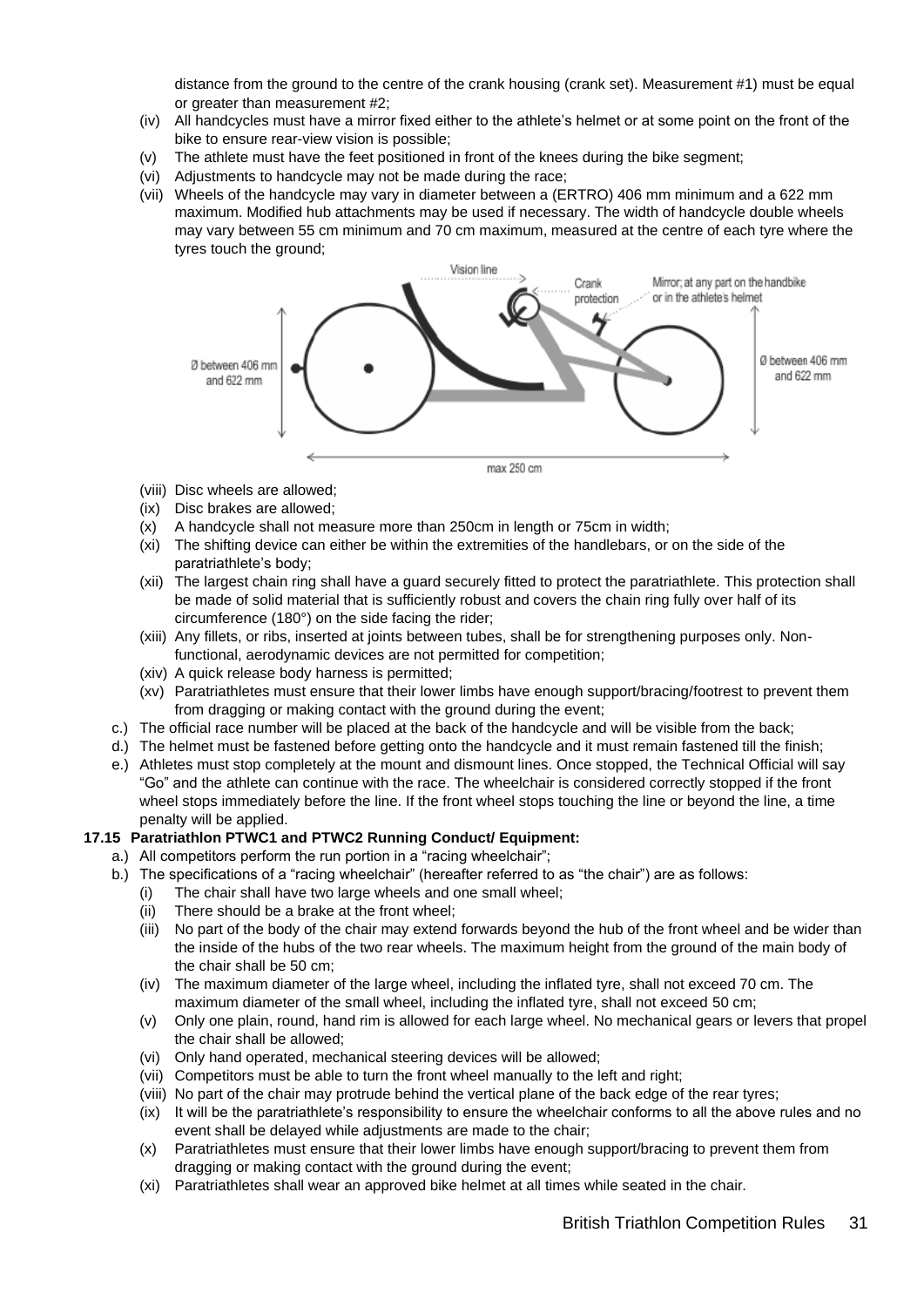- c.) Propulsion by any other method except the paratriathlete pushing on the wheels or push-rims will result in disqualification;
- d.) It is forbidden to draft off a motorbike or vehicle and blue card will be used to inform the athletes. Drafting is entering the motorbike or vehicle drafting zone (penalties outlined in 5.6):
	- Motorbike draft zone: the draft zone behind a motorbike will be 15 meters long;
- Vehicle draft zone: The draft zone behind a vehicle will be 35 meters long and applies to every vehicle. e.) A paratriathlete attempting to overtake another paratriathlete carries the responsibility of ensuring full clearance of the chair being overtaken before cutting across. The paratriathlete being overtaken has the responsibility not to obstruct or impede the passing paratriathlete once the front wheel(s) of the passing chair are in sight;
- f.) PTWC1 and PTWC2 athletes will be judged as finished, the moment in which the centre of the axle of the leading wheel reaches the vertical plane of the nearer edge of the finish line;
- g.) The official race number will be placed at the back of the wheelchair and visible from the back;
- h.) No run course shall have a maximum gradient of over 5% at the steepest section;

#### **17.16 Paratriathlon PTS2, PTS3, PTS4 and PTS5 Running Conduct / Equipment:**

- a.) Athletes with a lower limb deficiency are permitted to use a prosthesis on that limb only to ensure both legs are balanced and to allow for symmetrical movement during competition. The effective need/use of prostheses, orthoses or other special adaptive equipment must be **approved** confirmed during the classification evaluation and/or evaluated by the Classification Advisory Group;
- b.) The use of running blades is only allowed as long as they are mounted on a prosthesis prosthetic leg;
- c.) Athletes will wear an official race number or 4 sets of body marking, which will be visible from the front.
- **17.17 Paratriathlon PTVI1, PTVI2 and PTVI3 Conduct:** The following additional rules apply to all visually impaired (PTVI1, PTVI2 and PTVI3) competitors and their guides:
	- a.) General:
		- (i) No guide dogs will be allowed at any time;
		- (ii) Each athlete must have a guide of the same gender and nationality. Both athlete and guide will hold a full race license from British Triathlon;
		- (iii) Each athlete is allowed a maximum of one (1) guide during each race;
		- (iv) An athlete cannot act as a guide in a World Triathlon event until a period of twelve (12) months has passed after his/her last sprint or standard elite triathlon World Triathlon event or any elite triathlon event recognized by World Triathlon of sprint or standard distance;
		- (v) All guides must comply with minimum age requirements as per the British Triathlon Competition Rules Appendix A;
		- (vi) In the event of an injury or illness, and upon presentation of a medical certificate, a guide may be replaced up to 24 hours before the official start of the competition. No changes will be allowed after this deadline;
		- (vii) Guides are not allowed to pull or push the athletes in order to gain an unfair advantage;
		- (viii) Athlete and guide shall not be more than 1.5 metres apart during the swim segment and no more than 0.5 metres apart during any other segment of the competition;
		- (ix) Guides may not use paddleboards, kayaks, etc. (on the swim portion) or bicycles, motor bicycles, etc., (on the run portion) or any other mechanical means of transport;
		- (x) All PTVI1 athletes must wear blackout goggles throughout the entire race. Swim blackout goggles may be removed only once the athlete and guide have reached their bike position in Transition Area 1. The bike/run blackout glasses must be used from Transition Area 1 until the athlete and guide cross the finish line. Both the blackout goggles and the glasses will be checked at registration and the athlete must ensure they do not allow light to enter through the main patched or painted area, nose piece, sides, or bottom.
		- (xi) Athletes and guides are subject to World Triathlon Anti-Doping Rules.
	- b.) Swimming conduct:
		- (i) Each athlete must be tethered to their own guide during the swim;
		- (ii) At no time may a guide propel, pull, or push the paratriathletes with any part of their own body in order to gain an unfair advantage;
		- (iii) The guide must swim next to the athlete within a maximum separation distance of 1.5 metres from the athletes' head to the guide's head. The tether must be elastic rope with bright or reflective colour and up to 80cm long measured with no tension. It can be fixed at any point of the athletes' body.
	- c.) Cycling conduct:
		- (i) All competitors and guides must use a tandem bicycle. The specifications of the tandem bicycle are as follows:
			- A tandem is a vehicle for two riders, with two wheels of equal diameter, which conforms to the general principles of UCI construction for bicycles. The front wheel shall be steerable by the front rider, known as the pilot. Both riders shall face forward in the traditional cycling position and the rear wheel shall be driven by both cyclists through a system comprising pedals and chains; the maximum sizes will be 2.70 metres long and 0.5 metres wide;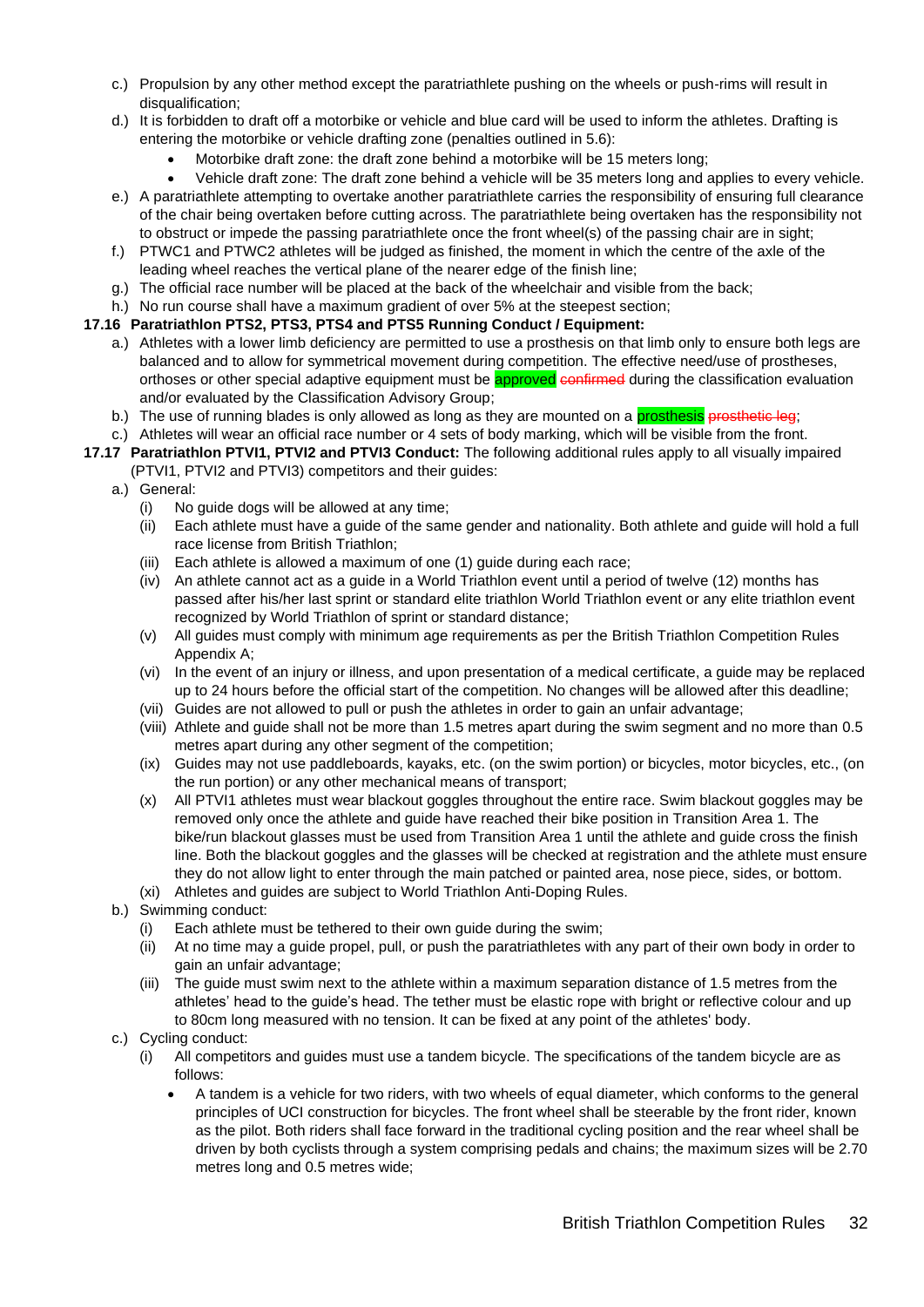- The tandem top tube, and any additional strengthening tubes, may slope to suit the morphological sizes of the riders.
- d.) Running conduct:
	- (i) Each athlete must be tethered during the run to his/her guide. The tether shall be made from nonelastic material and not store energy and/or offer a performance gain to the athlete.;
	- (ii) The athlete may use an elbow lead during the run. The guide-runner is not allowed to push, pull, or otherwise propel athletes in order to gain an advantage at any stage during a race. A guide-runner may assist an athlete who has tripped or fallen to regain his/her footing and/or orientation as long as such assistance does not provide any advantage to the athlete towards his/her running direction;
	- (iii) As the athlete crosses the finish line, the guide must be beside or behind the paratriathlete but not further apart than the required 0.5 meters maximum separation distance;
	- (iv) Free Leading zones: for safety reasons, contact is allowed 10 meters before and after an aid station, a sharp turn, penalty box, transition area swim exit, pre-transition area or any other section of the run course determined by the Technical Delegate and indicated at the athlete's briefing.

#### **17.18 Outside assistance:**

a.) The Chief Technical Official may determine areas or sections of the course where paratriathletes may receive assistance, what assistance may be provided, and the instructions and conditions applicable.

#### **17.19 Hygiene:**

- a.) It is mandatory for all paratriathlon competitors, who use catheters or other urinary diversion devices, to prevent spillage by using a catheter bag at all times. This includes during training, competition, and classification.
- 17.20 *This line is intentionally omitted*.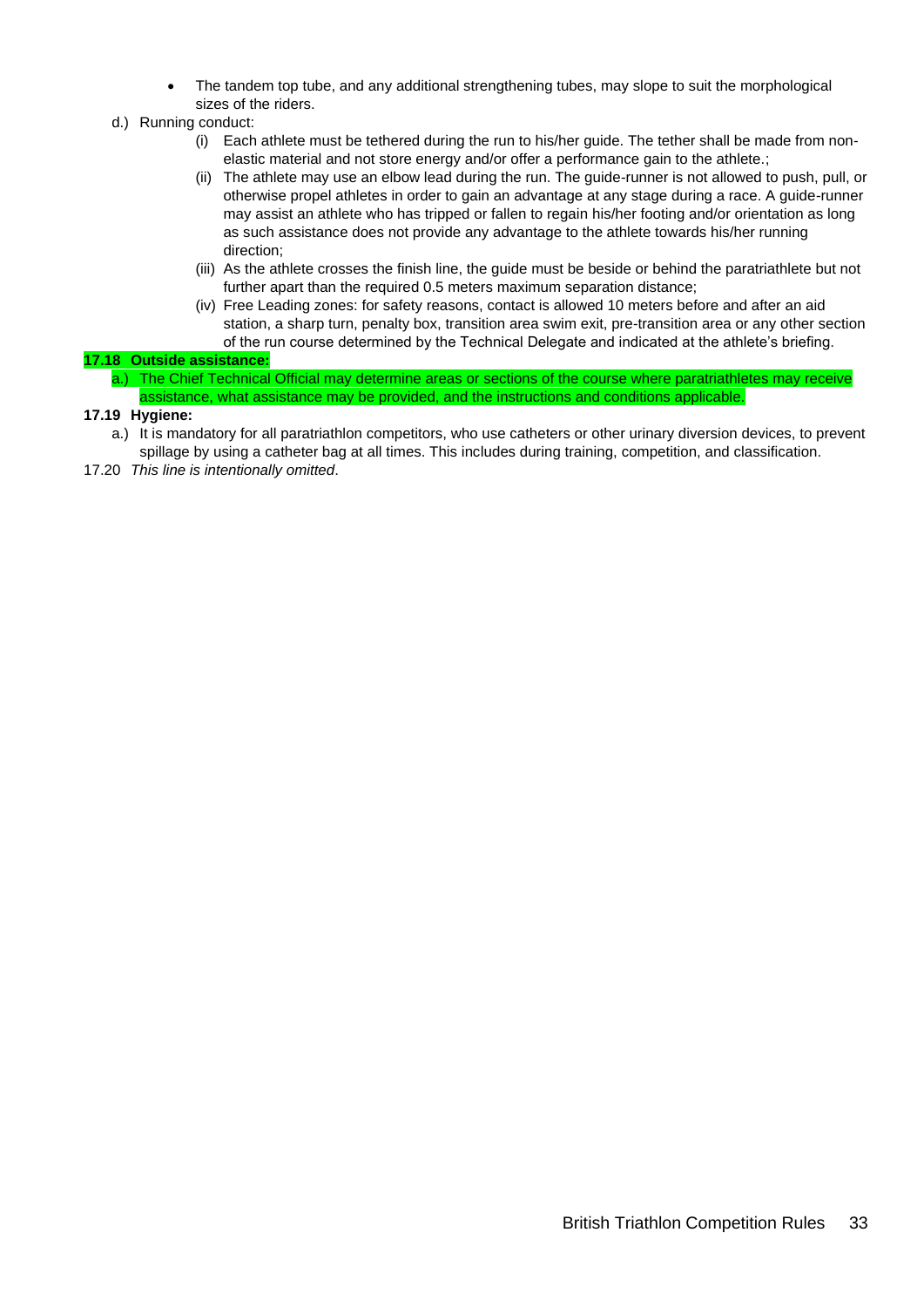### <span id="page-33-0"></span>**18.WINTER TRIATHLON AND WINTER DUATHLON:**

#### **18.1 General:**

a.) British Triathlon will adopt World Triathlon rules for this concept of triathlon and duathlon, which consists of running, mountain biking and cross-country skiing. Refer to World Triathlon Competition Rules [\(www.triathlon.org\)](http://www.triathlon.org/) for distances and specific rules.

### <span id="page-33-1"></span>**19.CROSS TRIATHLON AND CROSS DUATHLON:**

#### **19.1 General:**

- a.) Cross Triathlon consists of swimming, mountain biking (MTB) and cross-country running;
- b.) Cross Duathlon consists of cross-country running, mountain biking (MTB) and cross-country running. **19.2 Distances:**
- - a.) The recommended distances for Cross Triathlon are found in appendix A;
	- b.) The recommended distances for Cross Triathlon are found in appendix A;
	- c.) The course should have challenging technical aspects.
- 19.3 *This line is intentionally omitted*.

#### **19.4 Mountain Biking:**

- a.) The minimum tyre diameter is 26 inches and maximum is 29 inches. The minimum cross section is 1.5 inch
- b.) Front and rear wheels may have different diameters;
- c.) Studded and/or slick tyres are allowed;
- d.) Competitors are allowed to push or carry the bike over the course;
- e.) Drafting is allowed for same gender and also different gender competitors. For safety reasons there may be 'no passing' zones on the course. Lapped competitors will not be removed from the race;
- f.) Clip-ons are not allowed;
- g.) Traditional road handlebars are forbidden;
- h.) Traditional MTB bar ends are authorized. Ends must be plugged:
- i.) Athletes must bring their own tools and parts and must carry out their own repairs;
- j.) Cyclocross bikes are forbidden unless they comply with the above criteria.

#### **19.5 Transition Area:**

a.) Details of penalties are outlined in Section 7: Transition Area.

#### **19.6 Running:**

- a.) Spiked shoes are allowed.
- 19.7 *This line is intentionally omitted*

#### **19.8 Special Needs Stations:**

- a.) Additional stations on the bike and/or run may be provided for special needs;
- b.) Any items given out at these stations will be handed out by volunteers supplied by the Event Organiser;
- c.) If these stations are not provided no items may be provided by any other person, otherwise this will be considered outside assistance;
- d.) A repair zone may be provided on the bike section where competitors will have the opportunity to leave special tools and spares provided they are correctly packed and labelled. The competitor is responsible to carry out their own repairs.

### <span id="page-33-2"></span>**20.This section is intentionally left blank.**

#### <span id="page-33-3"></span>**21.This section is intentionally left blank.**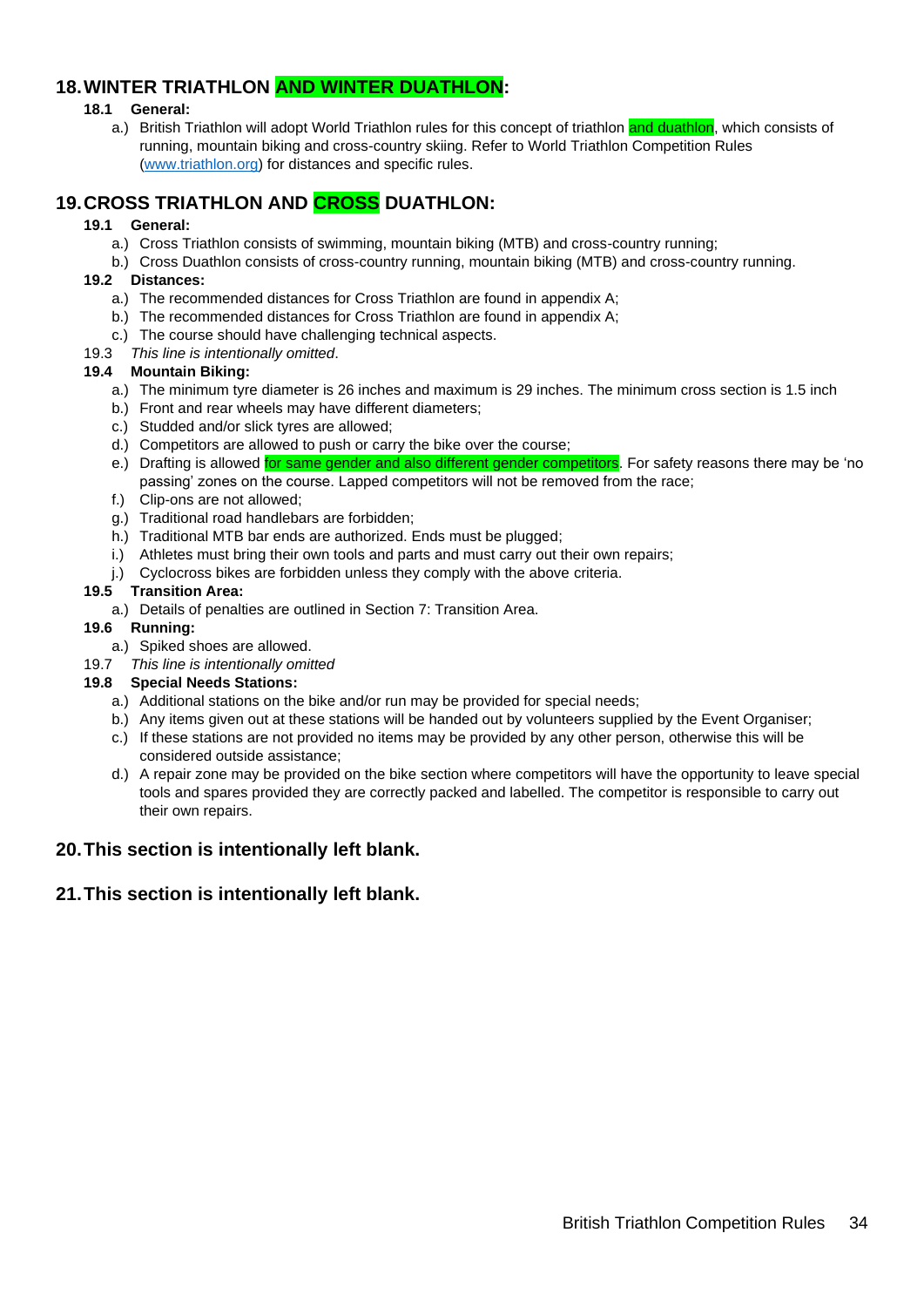### <span id="page-34-0"></span>**22.AQUABIKE**

#### **22.1 General:**

- a.) Aquabike consists of swimming, T1, cycling and T2, and a short run to finish;
- The final short run is to connect the transition area to the finish line. It will be as short as possible.
- c.) Aquabike at World Triathlon level will be organised only for Age-Group categories, and included in the program of an event which includes a triathlon race, using the same swim and bike distances; they may also happen as standalone events.
- d.) Aquabike events in Great Britain may be organised over shorter distances at the discretion of the Event Organiser.

#### **22.2 Distance:**

- a.) At World Triathlon level 1500 metre swim followed by 40km, mirroring the standard distance triathlon event in which the Aquabike is an included race:
- b.) At World Triathlon level from 1900 metre swim and longer followed by 80km cycle or longer, mirroring the long distance triathlon event in which the Aquabike is an included race;
- c.) Aquabike races in Britain should adopt the swim-bike elements from the triathlon distances found in Appendix A.

#### **22.2 Specific Rules:**

- a.) At World Triathlon level Aquabike is ruled by the same rules of the triathlon event in which it is included, or as a standalone event;
- b.) Aquabike races in Britain are ruled under the same rules as all other triathlon events.

#### **22.3 Finish:**

a.) Competitors will finish the race at the finish line located at the end of the bike course as defined by the Event Organiser. The finish occurs at the instant that the tyre of the front wheel meets the vertical plane rising from the starting edge of the finishing line, or the time registered by the timing chip at the dismount line. The time registered at this point is the final time.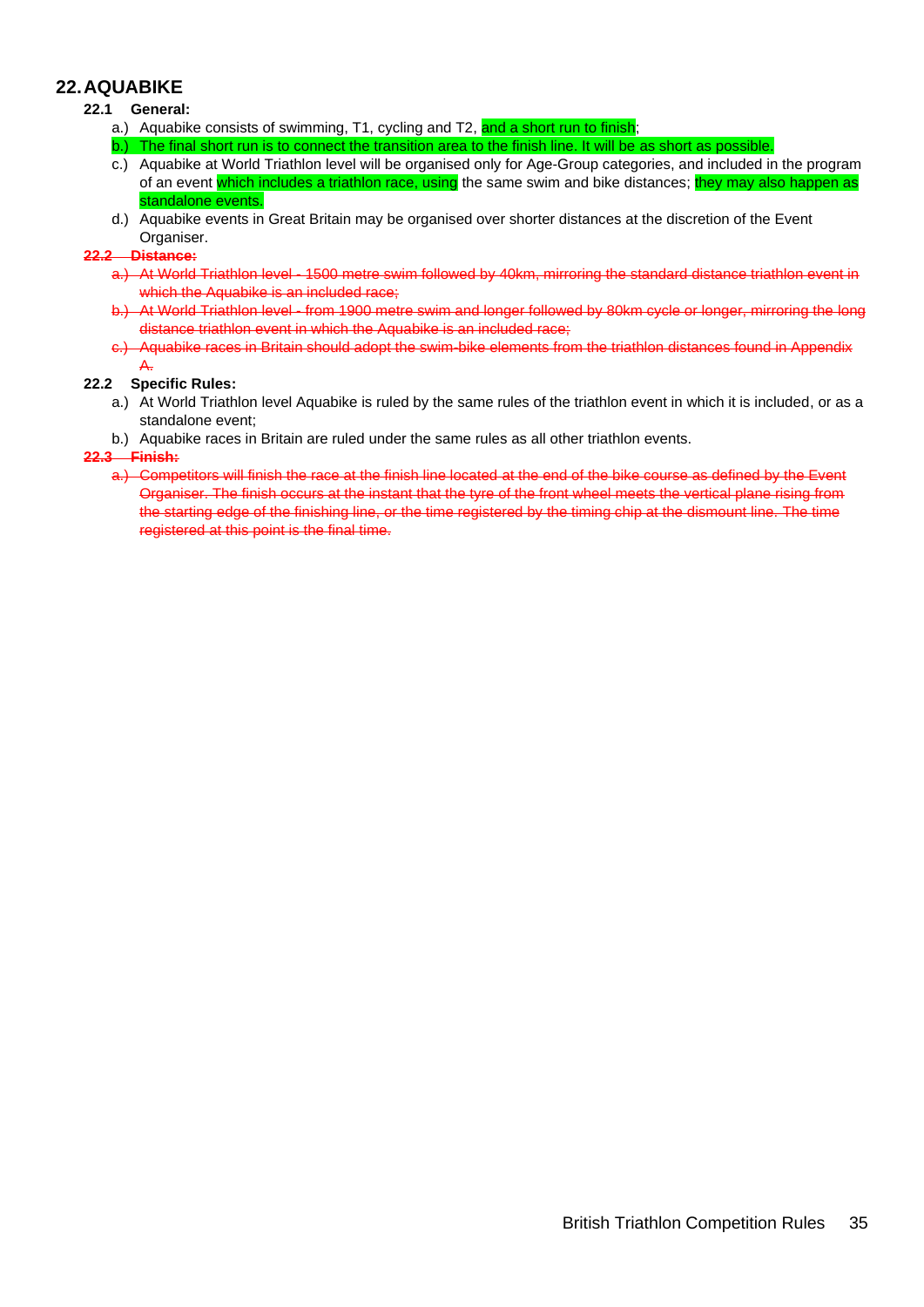### <span id="page-35-0"></span>**23.RULES FOR CHILDREN:**

#### **23.1 General:**

- a.) Children's events give 8 to 14 year-olds the opportunity to take part in triathlon. Competitors are split into twoyear age groups, with each group racing over different distances;
	- (i) The 8-year-old category is run over very short distances to introduce young competitors to the sport.
- b.) These extra rules or rule variances are written for children and their parents/guardians/accompanying adults, and are intended to help make children's events safe and enjoyable;
- c.) Please refer to the sanctioning Home Nation Association or British Triathlon's Child Protection Policy regarding guidelines for the use of photographic and filming equipment at children's competitions.
- d.) The Event Organiser must obtain consent from a child's parent or guardian that the child has permission to compete in any given event, and is sufficiently fit and healthy;

#### **23.2 Race Distances - Individual:**

a.) The following maximum distances are applicable for each age group for individual triathlon competitions:

| <b>TRIATHLON</b>       | Pool Swim        | Open Water<br>Swim | Cycle – Grass | Cycle – Tarmac | Run               |
|------------------------|------------------|--------------------|---------------|----------------|-------------------|
| TriStar Start (age 8)  | 50 <sub>m</sub>  | 100m               | 1km           | 1500m          | 600 <sub>m</sub>  |
| TriStar 1 (ages 9-10)  | 150m             | 200 <sub>m</sub>   | 2km           | 4km            | 1200 <sub>m</sub> |
| TriStar 2 (ages 11-12) | 200 <sub>m</sub> | 300m               | 4km           | 6km            | 1800 <sub>m</sub> |
| TriStar 3 (ages 13-14) | 300 <sub>m</sub> | 500 <sub>m</sub>   | 6km           | 8km            | 2400m             |

b.) The following maximum distances are applicable for each age group for individual duathlon competitions:

| <b>DUATHLON</b>        | Run 1 | Cycle – Grass | Cycle – Tarmac | Run 2            |
|------------------------|-------|---------------|----------------|------------------|
| TriStar Start (age 8)  | 400m  | 1km           | 1500m          | 200 <sub>m</sub> |
| TriStar 1 (ages 9-10)  | 1200m | 2km           | 4km            | 400m             |
| TriStar 2 (ages 11-12) | 1600m | 4km           | 6km            | 600m             |
| TriStar 3 (ages 13-14) | 2km   | 6km           | 8km            | 800m             |

c.) The following maximum distances are applicable for each age group for individual aquathlon competitions:

| <b>AQUATHLON</b>       | Pool Swim        | Open Water Swim  | Run   |
|------------------------|------------------|------------------|-------|
| TriStar Start (age 8)  | 50 <sub>m</sub>  | 100m             | 600m  |
| TriStar 1 (ages 9-10)  | 150m             | 200 <sub>m</sub> | 1500m |
| TriStar 2 (ages 11-12) | 250 <sub>m</sub> | 300 <sub>m</sub> | 2000m |
| TriStar 3 (ages 13-14) | 400m             | 500 <sub>m</sub> | 3000m |

d.) Aquabike distances should be taken from the swim and cycle distances of triathlon competitions;

- e.) Age groups are based on the age as at 31 December in the year of the competition;
- f.) Where the bike segment is on open roads, Event Organisers must receive parental consent for competitors aged 15. Competitors aged 16 and 17 are assumed to have autonomy to make this decision however, it is recommended the competitor consults their parent/guardian/carer. No competitors under the age of 15 are permitted to take part on bike segments on the open road, even if the distance is permitted as per the above tables.
- g.) Youth A (age 15–16) may take part in events up to and including sprint distance;
- h.) Youth B (age 17) may compete in events up to and including standard distance;
- i.) Junior C (age 18-19) may compete in events including middle distance (age 18) and long distance (age 19);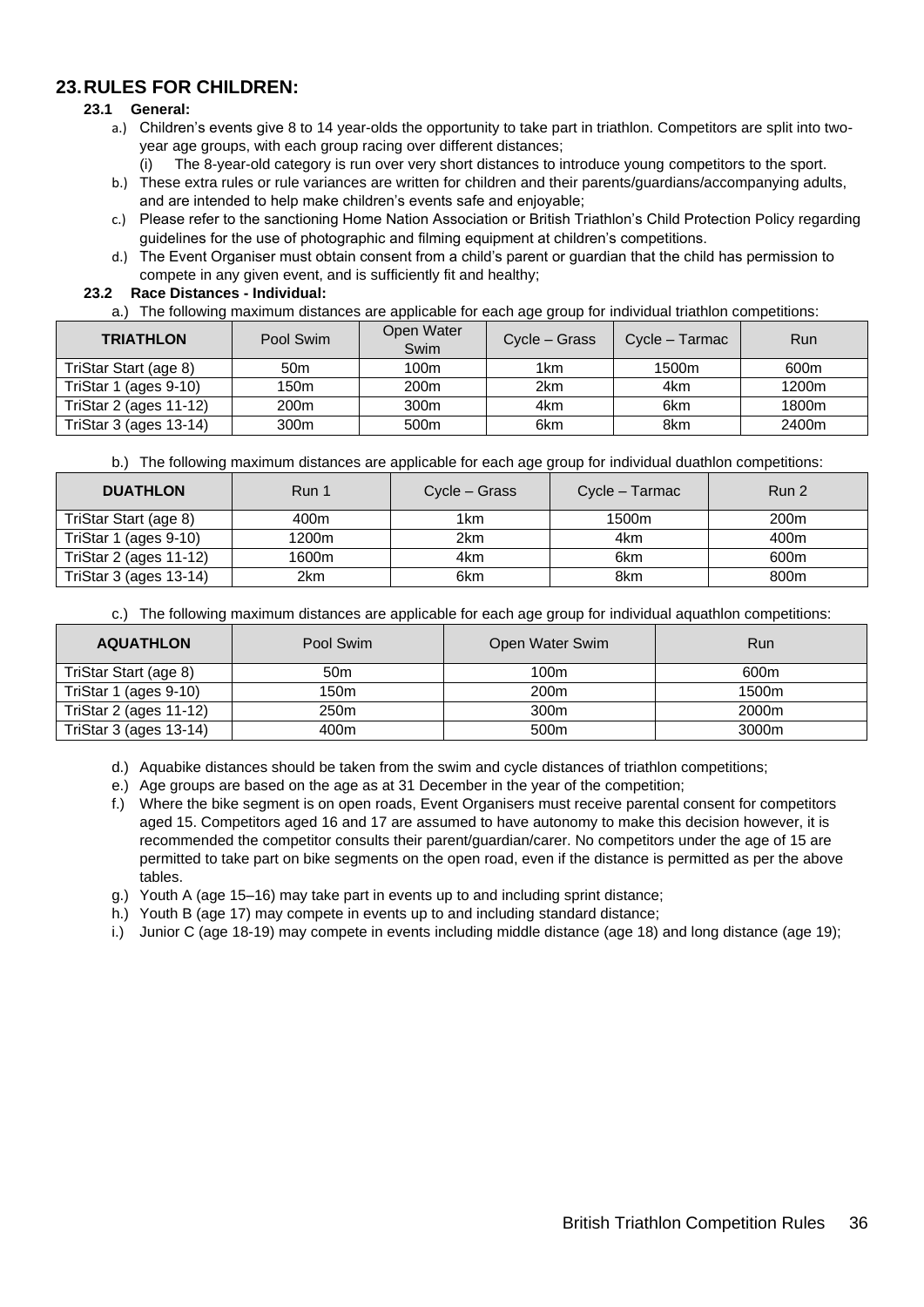#### **23.3 Race Distances – Relay:**

a.) The following maximum distances are applicable for each age group for relay competitions, where one leg is to be competed:

|          | 1000m    |
|----------|----------|
| 8km      | 2000m    |
| 12km     | 2500m    |
| 20km     | 3000m    |
| 40km     | 5km      |
| 90.1km   | 10km     |
| $\cdots$ | 4km<br>. |

b.) Where two legs of a triathlon are to be completed, the individual race distances for that age (as per 23.2.a) must be used;

- c.) Where both run legs of a duathlon are to be completed, the combined distance of both run legs must not exceed the maximum run distance as per 23.3.a;
- d.) Age groups are based on the age as at 31 December in the year of the competition;
- e.) Where the bike segment is on open roads, Event Organisers must receive parental consent for competitors aged 15. Competitors aged 16 and 17 are assumed to have autonomy to make this decision however, it is recommended the competitor consults their parent/guardian/carer. No competitors under the age of 15 are permitted to take part on bike segments on the open road, even if the distance is permitted as per the above tables.

#### **23.4 Open Water Swimming:**

- a.) Open water swimming is permitted for children from TriStar Start category and above;
- b.) The minimum permissible open water temperature in which children can swim is 11°C;
- c.) When the water temperature is between 11°C and 13°C then the swim distance should be reduced by an appropriate amount, as decided by the Event Organiser, taking into account other climatic factors on the day;
- d.) Wetsuits are banned for water temperatures greater than 22°C, optional between 14°C and 22°C and compulsory for less than 14°C;
- e.) No maximum thickness for wetsuits (TSS–TS3 only);
- f.) Maximum of 25m between safety craft;
- g.) A minimum requirement of one safety craft to every 10 competitors;
- h.) Other rules pertaining to Open Water Swimming are found in Section 4 Swimming Conduct.

#### **23.5 Cycling Conduct/Equipment:**

- a.) It is the child's parent's/guardian's/accompanying adult's responsibility to ensure the competitor's cycle is in a safe and roadworthy condition;
- b.) Aero bars (handlebar extensions) must not be fitted to cycles where cycling takes place on grass. (Please note that mountain bike bar-ends are acceptable.);
- c.) Where cycling takes place on tarmac, competitors of 13 years or over may use aero bars. Age is taken as at 31 December in the current year;
- d.) In events where there are draft-legal waves, these will follow the current World Triathlon rules on drafting. This may require equipment such as aero bars to be changed; see Section 5 – Cycling Conduct for further information;
- e.) For safety reasons, organisers of draft-legal events or draft-legal waves must contact the permitting Home Nation Association or British Triathlon prior to the race for permission to be granted;
- f.) The cycle sizing rules for adults may not apply to children's cycles, but all cycles must, at least, have:
	- (i) All handlebar and aero bar/bar extensions plugged;
	- (ii) Properly fitted and serviceable tyres, wheels, gears, and controls;
	- (iii) A working brake on both wheels.
- g.) Gear Restrictions:
	- (i) Apply to specific TriStar, Youth and Junior draft-legal events as defined by the British Triathlon Talent team.
	- (ii) For the most up-to-date information on, and how to apply gear restrictions please visit the website [https://www.britishtriathlon.org/gb-teams/talent.](https://www.britishtriathlon.org/gb-teams/talent)

#### **23.6 Safety:**

- a.) The following additional safety requirements apply to events for competitors aged 8-14 years of age:
	- (i) Cycling and running must take place on roads or circuits closed to vehicular traffic;
	- (ii) Fluids must be made available during the run segment and at the finish;
	- (iii) Competitors must be visible to marshals at all times.
- b.) No individual support/pacing by cycles or on foot is permitted, except where provided by the Event Organiser;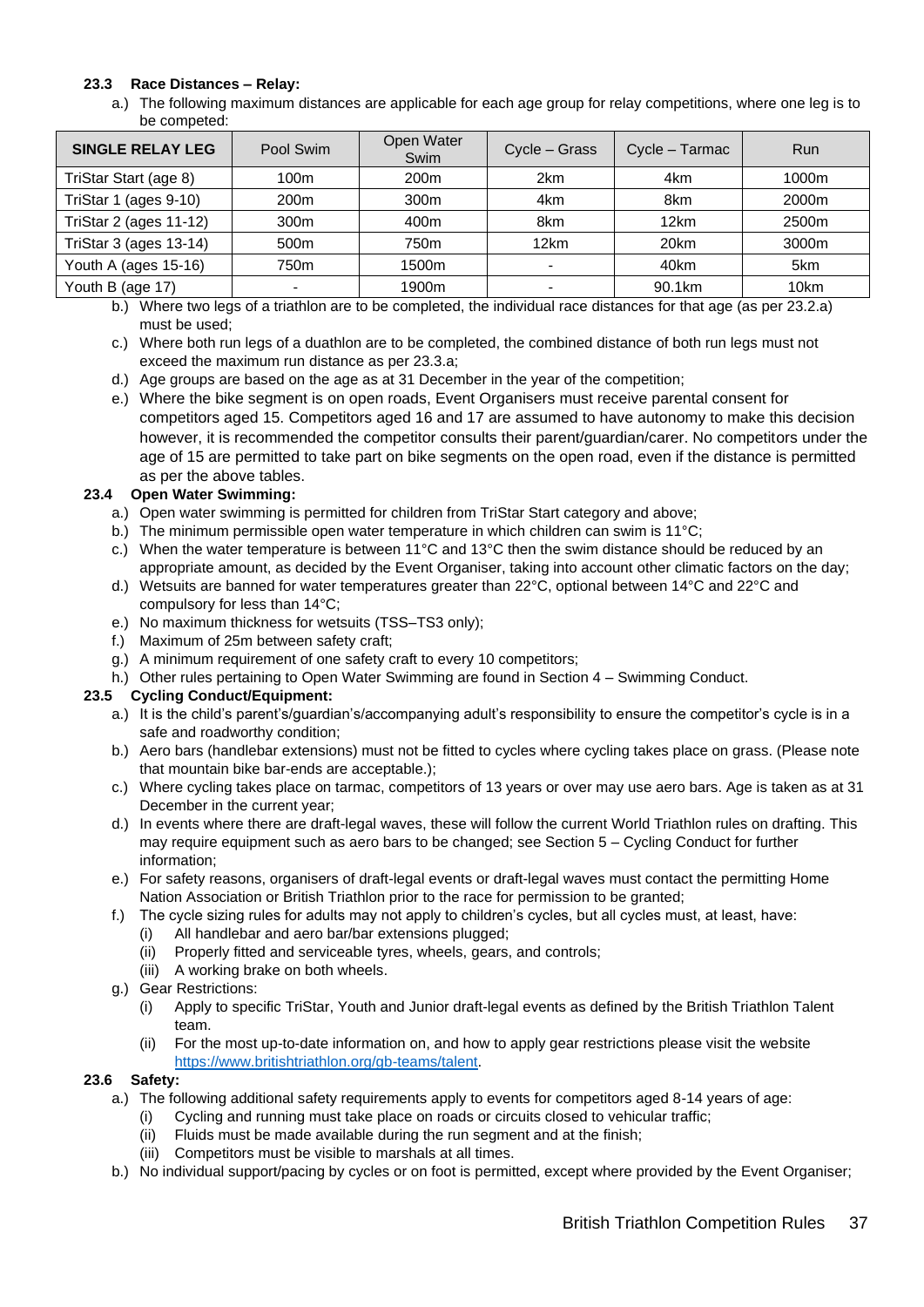c.) In order to avoid accidents, safeguard equipment and protect personal possessions, competitors must not bring helpers, friends, or family members into the transition area when the race is in progress. At any other time only one helper, friend or family member will be permitted per competitor. d.) Barefoot running is not permitted.

### **23.7 Penalties:**

- a.) Warning:
	- (i) All penalties in Section 3 Penalties apply.
- b.) Time Penalty:
	- (i) All penalties in Section 3 Penalties apply;
	- (ii) The time penalties are different to those in Section 3 Penalties depending on age category:
		- TriStar 1 10 seconds:
		- TriStar 2 20 seconds:
		- TriStar 3 30 seconds.
- c.) Disqualification
	- (i) All penalties in Section 3 Penalties apply, with the exception of:
		- Breaking road traffic regulations as events must take place on roads or circuits closed to vehicular traffic;
	- (ii) The penalty for (3.6.a.vii) Outside assistance is not valid where it is provided by the Event Organiser as per 23.6.b.
- d.) Parents/Guardians/Accompanying Adults:
	- (i) Failure by a parent/guardian/accompanying adult to carry out the instructions from Technical Officials, or failure to abide by the British Triathlon Code of Conduct for Parents/Carers may lead to disqualification of the competitor;
	- (ii) Further failure by a parent/guardian/accompanying adult to carry out the instructions from Technical Officials, or failure to abide by the British Triathlon Code of Conduct for Parents/Carers may further lead to disciplinary action against the competitor by the appropriate Home Nation or British Triathlon;
	- (iii) Misconduct by a parent/guardian/ accompanying adult may include, but is not limited to:
		- threatening, abusive or insulting words or conduct;
		- failure to obey marshal/Technical Official instructions;
		- handing water bottles or any other equipment to, or collecting from, competitors;
		- tampering with the equipment of others;
		- unsporting impedance.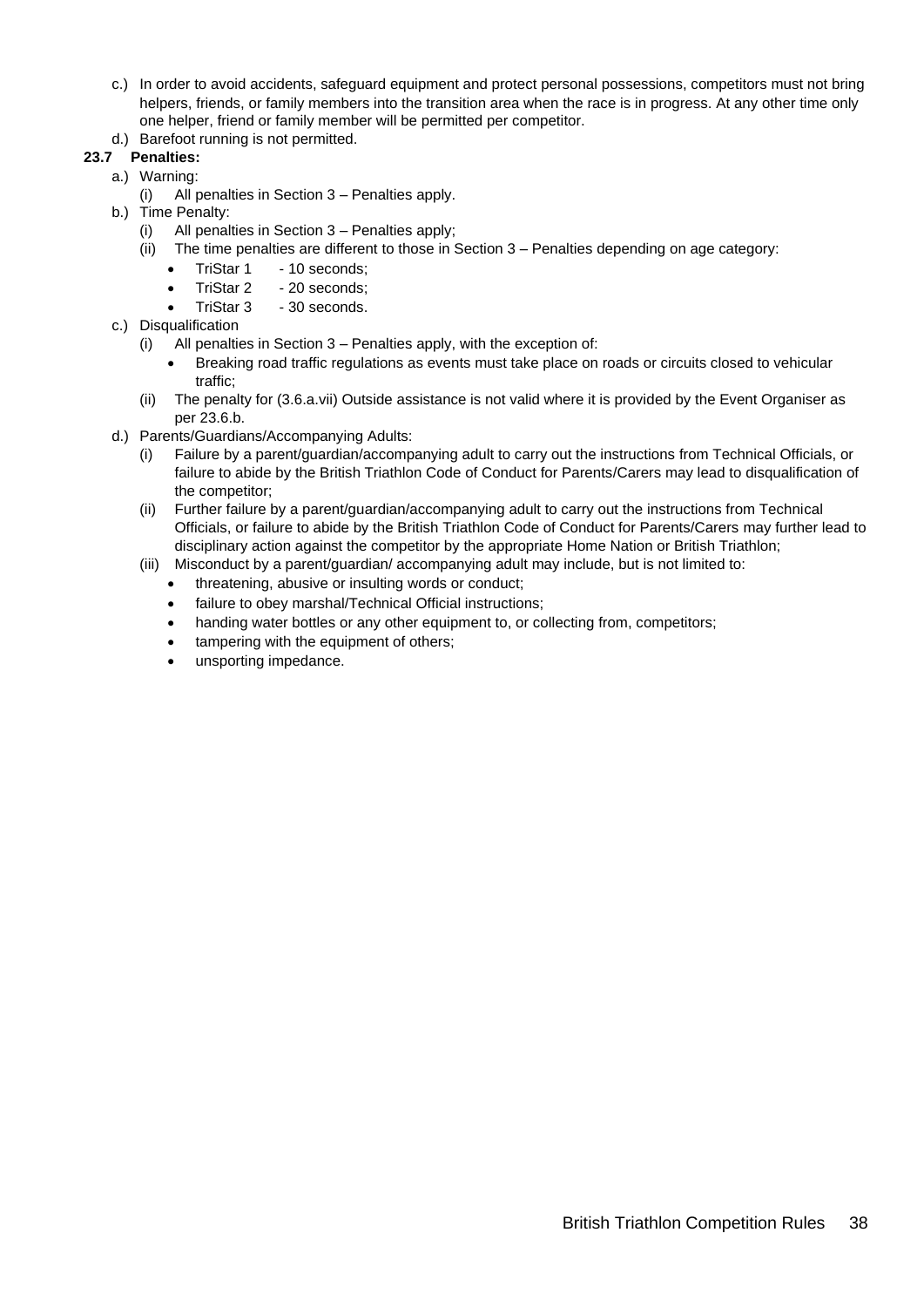### <span id="page-38-0"></span>**24.ELIGIBILITY:**

#### **24.1 General:**

- a.) A competitor's age is determined by their age on December 31st in the year of competition;
- b.) Competitors aged 15 to 17 years old are eligible to compete in the Youth category;
- c.) Competitors aged 18 to 19 years old are eligible to compete in the Junior category;
- d.) Competitors aged 18 to 23 years old are eligible to compete in an U23 category where it exists;
- e.) Age limits:
	- (i) Youth A (age 15 to 16) may participate in events up to and including sprint distance. Written parental consent is required
	- (ii) Youth B (age 17) may participate in events up to and including standard distance.
	- (iii) Junior C (age 18-19) may compete in events including middle distance (age 18) and longer (age 19);
- f.) The following age categories will apply at Championship and/or qualification events when required by British Triathlon or the appropriate Home Nation Association:

| Code            | Category             | Age       | Code | Category             | Age       |
|-----------------|----------------------|-----------|------|----------------------|-----------|
| <b>TSS</b>      | <b>TriStar Start</b> | 8         | н    | Veteran 1            | $40 - 44$ |
| TS <sub>1</sub> | TriStar 1            | $9 - 10$  |      | Veteran 2            | 45-49     |
| TS <sub>2</sub> | TriStar 2            | $11 - 12$ | J    | Veteran 3            | 50-54     |
| TS <sub>3</sub> | TriStar 3            | $13 - 14$ | K    | Veteran 4            | 55-59     |
| A               | Youth A              | $15 - 16$ |      | Veteran 5            | 60-64     |
| B               | Youth B              | 17        | M    | Veteran 6            | 65-69     |
| C               | Junior C             | 18-19     | N    | Veteran <sub>7</sub> | 70-74     |
| D               | Senior 1             | $20 - 24$ | P    | Veteran 8            | 75-79     |
| E.              | Senior 2             | $25 - 29$ | Q    | Veteran 9            | 80-84     |
| F               | Senior 3             | 30-34     | R    | Veteran 10           | $85+$     |
| G               | Senior 4             | 35-39     |      |                      |           |

g.) In events that are not selection, Championship or qualification races, the Event Organiser may reduce the categories to, for example, Junior (under 20s), Senior (20-39), Vet (40-49), Super Vet (50-59), Vintage (60-69), Super Vintage (70-79) and Classic (80+).

#### **24.2 Membership:**

- a.) Independent and club members shall be further defined as follows (ages shall be determined as at 31 December in the current year):
	- (i) Seniors shall be aged 20 years or over;
	- (ii) Junior C shall be aged 18 or 19 years;
	- (iii) Youth B shall be aged 17 years;
	- (iv) Youth A shall be aged 15 or 16 years;
	- (v) TriStars shall be aged from 8–14 years.
- b.) University and services (military, police, and fire):
	- (i) competitors must compete in the name of their first claim club (i.e., the club named on their membership card) unless representing their university or service/service unit;
	- (ii) This allows a student normally racing for the *XXX Triathlon Club* to compete for their university's triathlon club while resident at the university. Similarly, service personnel might choose to represent their service or unit's triathlon club.
- c.) Clubs:
	- (i) Members may change clubs once only during a calendar year, by application to the appropriate Home Nation Association.
	- (ii) Members can only have one club named on their membership card at any one time, with the exceptions as stated in 24.2.b.
- d.) Home Nation Associations:
	- (i) Members can only be a member of one Home Nation Association within any one membership year (defined as one calendar year or twelve months);
	- (ii) Members may switch between Home Nation Associations only once in a twelve-month period, unless in the following circumstances:
		- The member has a permanent change of address into the Home Nation they have moved into;
		- Exceptional circumstances by written application to the British Triathlon Board, within 28 days of the change is due to take effect;
	- (iii) Requests to switch between Home Nation Associations must be made in writing to the British Triathlon Membership Services Team no later than 28 days before the member wishes for the change to take effect.
- **24.3 British Triathlon Championships:**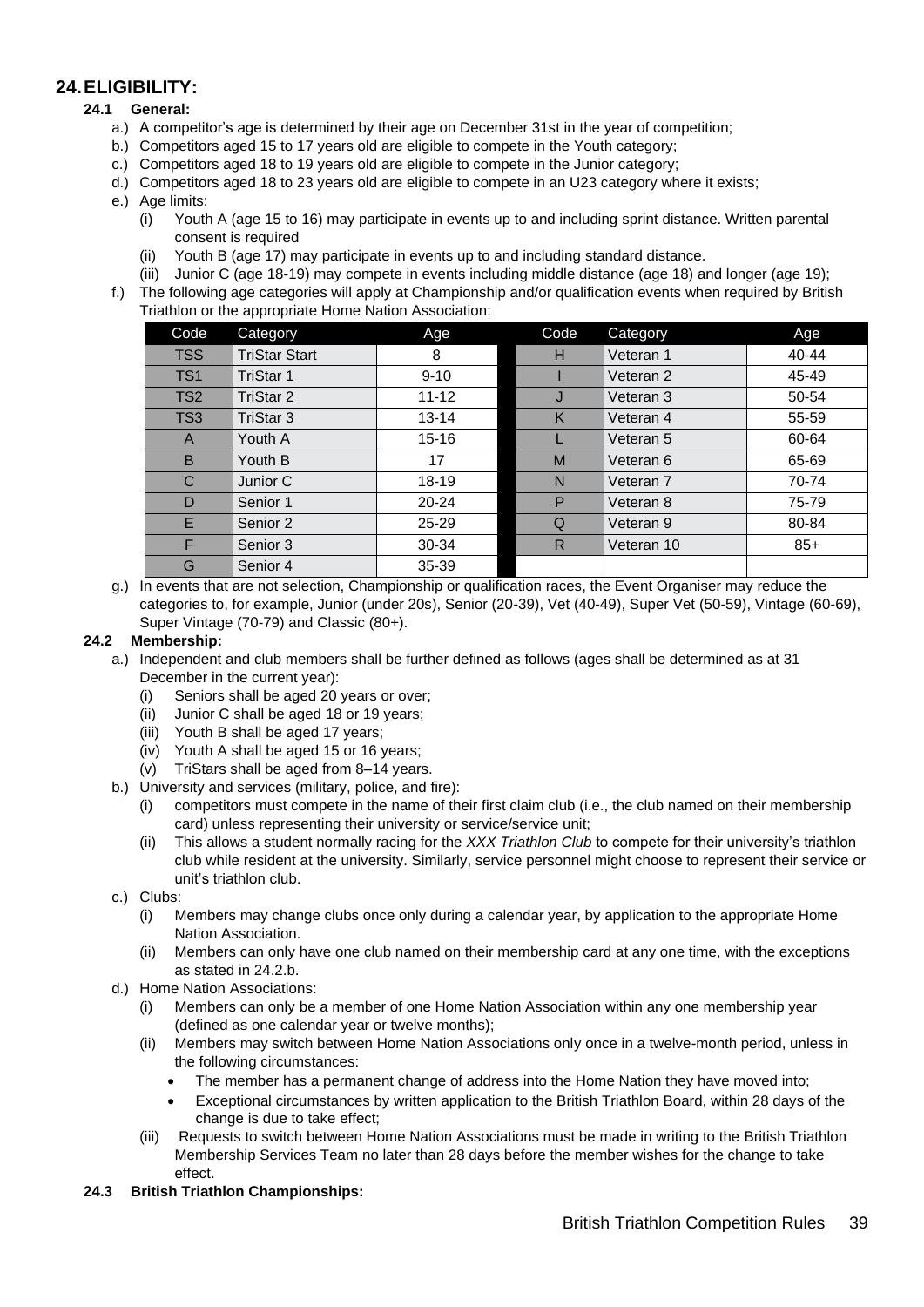- a.) To be entitled to hold a British Triathlon Age-Group title or win a British Triathlon Age-Group medal, an individual must hold a valid race license for a Home Nation Association that is recognised by British Triathlon AND be a legal resident or citizen of the United Kingdom at the time of the event;
	- (i) Individuals who do not meet the criteria set out in 24.3.a may participate in an Age-Group championship race, but are not eligible to hold a British Triathlon Age-Group title or win a British Age-Group medal;
	- (ii) Individuals who wish to compete for a British Triathlon Championship must ensure their race license is valid no later than by 5pm, 3 working days prior to the championships. (i.e., 5pm Wednesday before a Sunday event).
- b.) Competitors racing under a day membership are ineligible to hold a British Age-Group title or win a British Age-Group medal.

#### **24.4 Home Nation Association National Championships:**

- a.) To be entitled to hold a Home Nation Association national Age-Group title or win a Home Nation Association national Age-Group medal, an individual must be a valid race licence holder of said Home Nation Association at the time of the event.
	- (i) Individuals who do not meet the criteria set out in 24.4.a may participate in a Home Nation Association Age-Group championship race, but are not eligible to hold a Home Nation Association national Age-Group title or win a Home Nation Association national Age-Group medal.
	- (ii) Individuals who wish to compete for Home Nation Association National Championship must ensure their race license is valid no later than by 5pm, 3 working days prior to the championships. (i.e., 5pm Wednesday before a Sunday event).
- b.) Competitors racing under a day membership are ineligible to hold a Home Nation Association national Age-Group title or win a Home Nation Association national Age-Group medal.

#### **24.5 International Racing:**

- a.) To be eligible to compete in the Great Britain Age-Group Team an athlete must be both:
	- (i) A valid current member of a Home Nation Association on the date(s) of the Championship;
	- (ii) A British Citizen holding a British passport or have been a legal resident in the United Kingdom for a minimum of one (1) year prior to the Championship.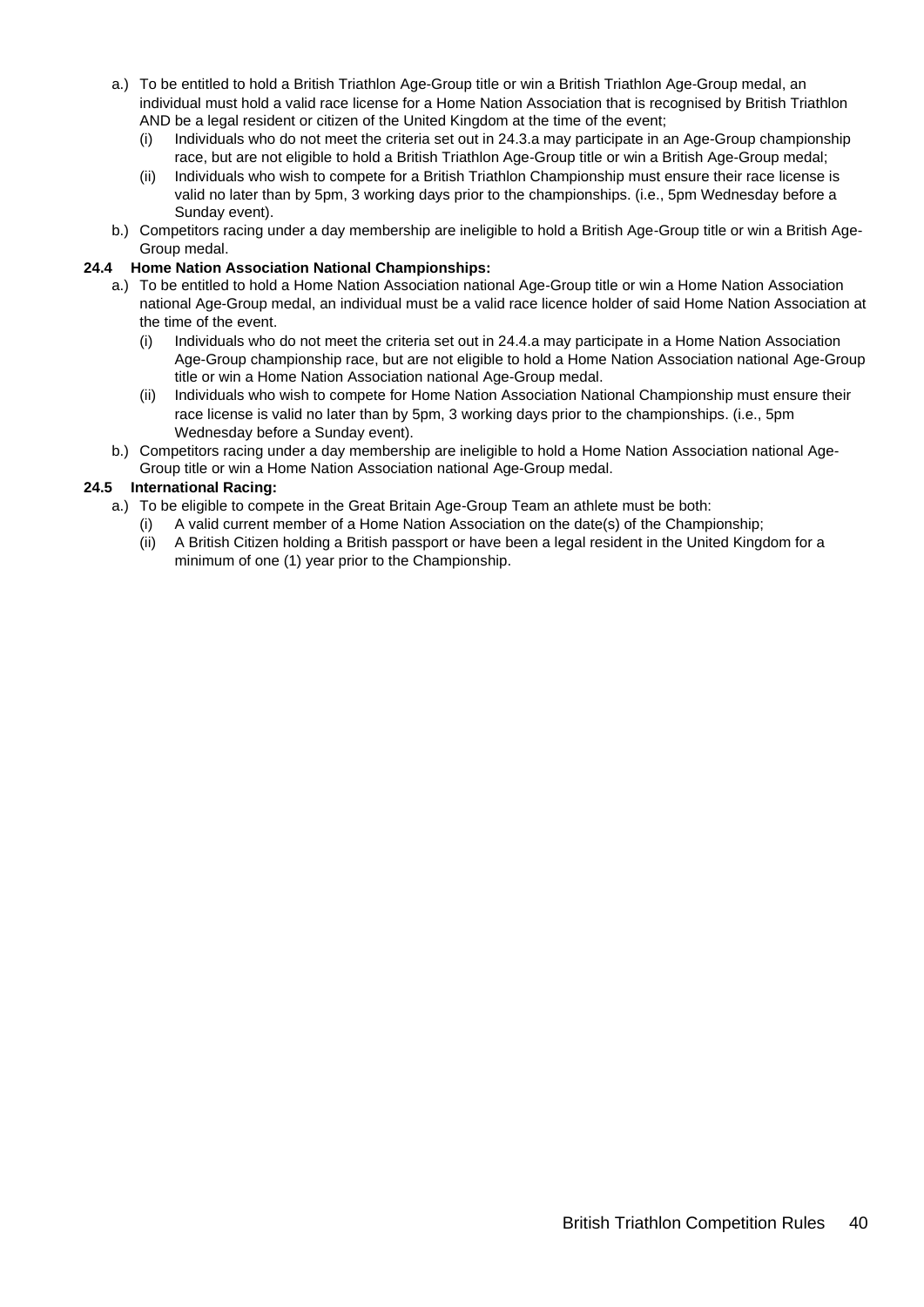### <span id="page-40-0"></span>**APPENDIX A: RACE DISTANCES AND AGE REQUIREMENTS:**

In the interests of developing the sport at grass-roots level, events may be organised over alternative distances as determined by the Event Organiser. The below reflect the traditional distances for each type of event.

\*Where the bike segment is on open roads, Event Organisers must receive parental consent for competitors aged 15 to 17.

#### Triathlon:

|                              | Swim             | <b>Bike</b> | Run          | <b>Minimum</b><br>Age |
|------------------------------|------------------|-------------|--------------|-----------------------|
| Team Relay                   | 250 <sub>m</sub> | 5km         | 1.5km        | $15*$                 |
| <b>Super Sprint Distance</b> | 250m             | 10km        | 2.5km        | $15*$                 |
| Sprint Distance (pool based) | 400m             | 20km        | 5km          | $15*$                 |
| Sprint Distance (open water) | 750m             | 20km        | 5km          | $15*$                 |
| <b>Standard Distance</b>     | 1500m            | 40km        | 10km         | 17                    |
| Middle Distance**            | up to 3000m      | up to 90km  | up to 21.2km | 18                    |
| Long Distance***             | up to 4000m      | up to 200km | up to 42.2km | 19                    |

\*\*The traditional distances for a middle distance triathlon is 1900m swim, 90km bike and 21.1km run.

\*\*\*The traditional distances for a long distance triathlon is 3800m swim, 180km bike and 42.2km run.

#### Duathlon:

|                          | <b>Run</b> | <b>Bike</b> | Run             | Minimum<br>Age |
|--------------------------|------------|-------------|-----------------|----------------|
| Team Relay               | 2km        | 8km         | 1 <sub>km</sub> | $15*$          |
| <b>Sprint Distance</b>   | 5km        | 20km        | 2.5km           | 15             |
| <b>Standard Distance</b> | 10km       | 40km        | 5km             |                |
| <b>Middle Distance</b>   | 10km       | 60km        | 10km            |                |
| Long Distance            | up to 20km | up to 150km | up to 30km      | 19             |

#### Aquathlon:

|                          | Swim  | Run   | Minimum Age |
|--------------------------|-------|-------|-------------|
| Team Relay               | 500m  | .25km | 15          |
| <b>Sprint Distance</b>   | 500m  | .5km  | 15          |
| <b>Standard Distance</b> | 1500m | 5km   |             |
| Long Distance            | 2000m | 10km  | 18          |

#### Cross Triathlon:

|                          | Swim             | Mountain Bike | <b>Cross Country Run</b> | <b>Minimum</b><br>Age |
|--------------------------|------------------|---------------|--------------------------|-----------------------|
| Team Relav               | 200 <sub>m</sub> | 4km to 5km    | 1.2 $km$ to 1.6 $km$     | 15                    |
| <b>Sprint Distance</b>   | 500 <sub>m</sub> | 10km to 12km  | 3km to 4km               | 15                    |
| <b>Standard Distance</b> | 1000m            | 20km to 25km  | 6km to 8km               |                       |

#### Cross Duathlon:

|                          | Cross Country Run    | <b>Mountain Bike</b> | <b>Cross Country Run</b> | Minimum Age |
|--------------------------|----------------------|----------------------|--------------------------|-------------|
| Team Relay               | 1.2 $km$ to 1.6 $km$ | 4km to 5km           | 600m to 800m             | 15          |
| <b>Sprint Distance</b>   | 3km to 4km           | 10km to 12km         | 1.5km to 2km             | 15          |
| <b>Standard Distance</b> | 6km to 8km           | 20km to 25km         | 3km to 4km               |             |

#### Aquabike:

|                          | Swim          | <b>Bike</b> | Minimum Age |
|--------------------------|---------------|-------------|-------------|
| <b>Sprint Distance</b>   | 750m          | 20km        | $15*$       |
| <b>Standard Distance</b> | 1500m         | 40km        |             |
| <b>Middle Distance</b>   | up to $3000m$ | up to 90km  |             |
| Long Distance            | up to $4000m$ | up to 200km |             |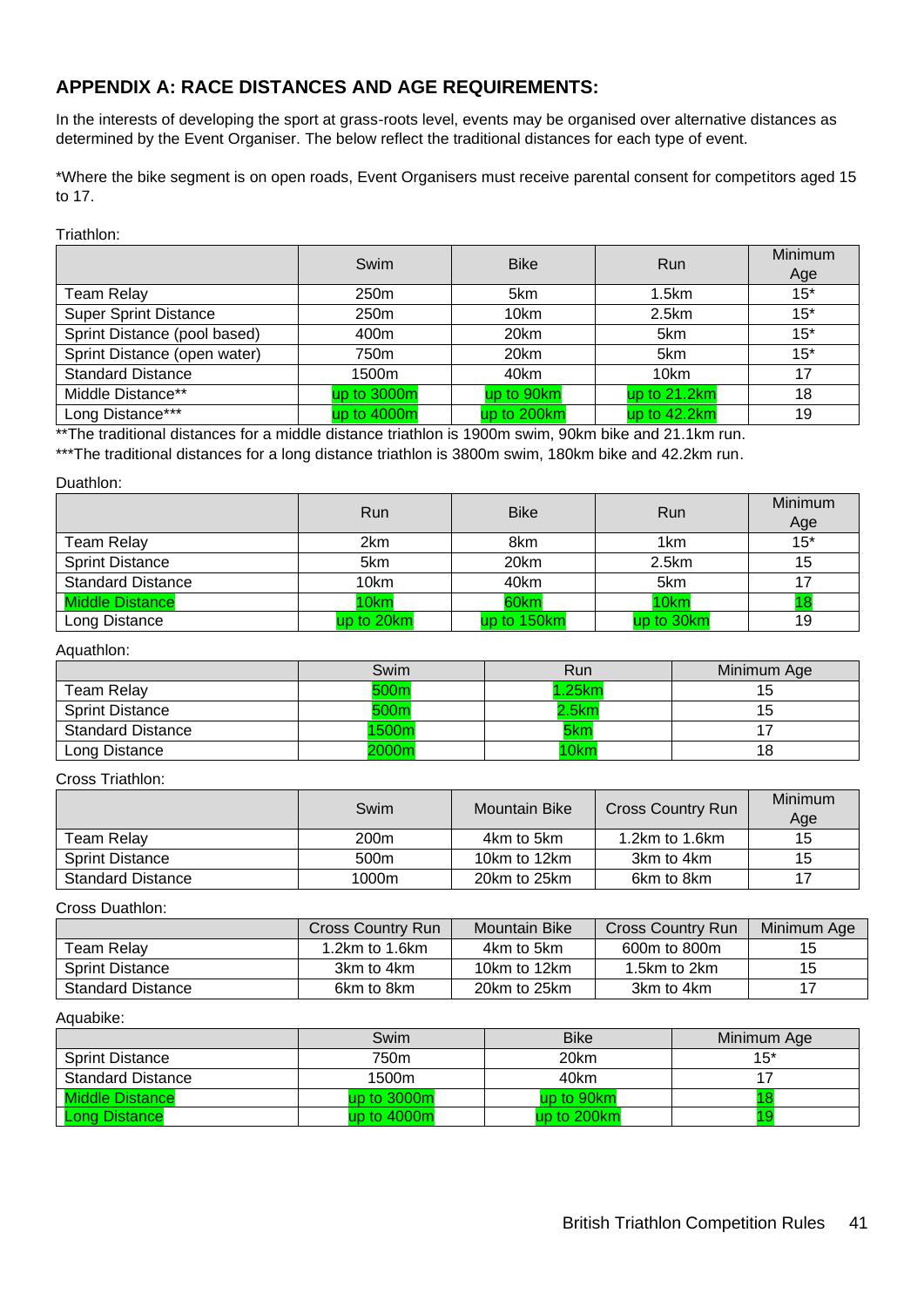### <span id="page-41-0"></span>**APPENDIX B: DEFINITIONS:**

| Age:                                                        | The age of the competitor on the 31st of December of the year of the competition.                                                                                                                                                                                                                                                                                                                                                                                                                                              |
|-------------------------------------------------------------|--------------------------------------------------------------------------------------------------------------------------------------------------------------------------------------------------------------------------------------------------------------------------------------------------------------------------------------------------------------------------------------------------------------------------------------------------------------------------------------------------------------------------------|
| Aid/Outside Assistance:                                     | Any kind of material support or personal assistance received by the competitor. Depending on its nature, it<br>may be allowed or forbidden.                                                                                                                                                                                                                                                                                                                                                                                    |
| <b>Ambush Marketing:</b>                                    | Deliberately using the opportunity of live television and media photographers to expose the sponsor logos<br>larger than the approved sizes, and/or equipment or objects not provided by Event Organiser, British Triathlon<br>or World Triathlon.                                                                                                                                                                                                                                                                             |
| Appeal:                                                     | A request to the Competition Jury of an event for a review of the decision of the Technical Official, or to the<br>British Triathlon Board for a review of the process carried out by the Competition Jury. Appeals against<br>Technical Official's judgement calls cannot be made. (Note: This cannot include an appeal against the finding<br>of an anti-doping violation or against the penalty imposed for the finding of an anti-doping violation. These<br>appeals must be directed to British Triathlon independently.) |
| Aquabike:                                                   | Multisport which combines swim and cycle in two segments: the first segment is swimming and finishing with<br>cycling.                                                                                                                                                                                                                                                                                                                                                                                                         |
| <b>Aquathlon:</b>                                           | Multisport which combines swim and run in up to three segments: the first segment may be running or<br>swimming and finishing with running.                                                                                                                                                                                                                                                                                                                                                                                    |
| Assistance:                                                 | Any attempt by an unauthorised or unofficial source to help or to stabilise a competitor.                                                                                                                                                                                                                                                                                                                                                                                                                                      |
| <b>Bag Drop System:</b>                                     | Conducting transitions by:<br>Taking a pre-prepared bag containing all equipment to be used in the next section;<br>1.<br>Changing the equipment in the designated area;<br>2.<br>Putting all the used equipment into the same bag and drop it at the designated spot.<br>3.                                                                                                                                                                                                                                                   |
| <b>Bicycle:</b>                                             | The bicycle is a human powered vehicle with two wheels of equal diameter. The front wheel shall be steerable;<br>the rear wheel shall be driven through a system comprising pedals and a chain. Bicycles are also referred as<br>bikes.                                                                                                                                                                                                                                                                                        |
| <b>Bike Catchers:</b>                                       | Event personnel located after the dismount line, who take the bikes from the competitors and delivering them<br>to the location from where the competitors can collect them after the competition, or relocated to a transition<br>area.                                                                                                                                                                                                                                                                                       |
| <b>Blocking:</b>                                            | The deliberate impeding or obstructing of progress of one competitor by another. A competitor on the bike<br>course, who is not keeping to the appropriate side of the road.                                                                                                                                                                                                                                                                                                                                                   |
| Blue card:                                                  | Card which is used to inform competitors when being penalized for drafting infringement during cycling<br>segment.                                                                                                                                                                                                                                                                                                                                                                                                             |
| <b>British Triathlon Federation</b><br>(British Triathlon): | The national governing body of triathlon, aquathlon, duathlon and its related multisports in Great Britain,<br>affiliated to World Triathlon, and registered at Michael Pearson East, 1 Oakwood Drive, Loughborough, LE11<br>3QF.                                                                                                                                                                                                                                                                                              |
| <b>British Triathlon</b><br><b>Competition Rules:</b>       | The document that contains all the rules and regulations that governs fair and safe competitions.                                                                                                                                                                                                                                                                                                                                                                                                                              |
| Charge:                                                     | The contacting of one competitor by another from the front, rear, or side, and hindering that competitor's<br>progress.                                                                                                                                                                                                                                                                                                                                                                                                        |
| <b>Chief Technical Official:</b>                            | Responsible for the interpretation and application of the rules relating to any British Triathlon permitted event.<br>The Chief Technical Official is responsible for delivering penalties to competitors who infringe against British<br><b>Triathlon Competition Rules.</b>                                                                                                                                                                                                                                                  |
| <b>Clean Start:</b>                                         | All the competitors start after the horn. The race continues.                                                                                                                                                                                                                                                                                                                                                                                                                                                                  |
| <b>Competition:</b>                                         | Single and continuous sport action from start to finish. In most case the word race can also be used, with the<br>exception of semi-final/final or time trial qualifying format.                                                                                                                                                                                                                                                                                                                                               |
| <b>Competition Jury:</b>                                    | Responsible for determining the eligibility of an appeal, to hear and to rule on all appeals against decisions<br>handed down through the Chief Technical Official.                                                                                                                                                                                                                                                                                                                                                            |
| <b>Competitor:</b>                                          | Individuals who register for and compete in British Triathlon permitted events.                                                                                                                                                                                                                                                                                                                                                                                                                                                |
| <b>Competitor Briefing:</b>                                 | Meeting with the competitor in which they are informed, usually by the Event Organiser (with input from the<br>Technical Official) about all the specifications of the race.                                                                                                                                                                                                                                                                                                                                                   |
| <b>Conflict of interest:</b>                                | A set of circumstances that creates a risk that professional judgement or actions regarding a primary interest<br>will be unduly influenced by a secondary interest.                                                                                                                                                                                                                                                                                                                                                           |
| <b>Continent:</b>                                           | Each of the five geographical divisions established in World Triathlon. They are: Africa, The Americas, Asia,<br>Europe, and Oceania.                                                                                                                                                                                                                                                                                                                                                                                          |
| <b>Continental Technical</b><br>Officials (CTOs):           | The Level 2 Technical Officials certified by World Triathlon.                                                                                                                                                                                                                                                                                                                                                                                                                                                                  |
| Course:                                                     | A forward line of progress from start to finish, which must be clearly marked and measured to prescribed<br>specifications.                                                                                                                                                                                                                                                                                                                                                                                                    |
| Crawling:                                                   | The action by a competitor of bringing three or more limbs in contact with the ground, either together or in any<br>sequence, to enable forward propulsion.                                                                                                                                                                                                                                                                                                                                                                    |
| <b>Cycling Segment:</b>                                     | Part of the race course over which it has been defined in the Competitor's Briefing the bike is to be ridden,<br>walked, or carried within distinctive lane boundaries. The bike course commences from the Mount Line and<br>concludes at the Dismount Line.                                                                                                                                                                                                                                                                   |
| <b>Dismount Before the</b><br><b>Dismount Line:</b>         | A competitor's foot must contact the ground before the dismount line, after the competitor dismounts the bike.<br>If this contact doesn't occur, it is considered an infringement of the rules.                                                                                                                                                                                                                                                                                                                                |
| <b>Dismount Line:</b>                                       | A designated line at the entrance of the Transition Area from the bike course before which competitors are to<br>dismount their bikes fully and proceed to the bike racks. The Dismount Line will normally extend for the width<br>of the route into the Transition Area and be identified by flags/line/Technical Official/marshal, or combinations<br>thereof.                                                                                                                                                               |
| Disqualification:                                           | A penalty assigned as appropriate for the rule violation, which has been reported, or for which a protest has<br>been upheld. As a result of this penalty, the competitor will not be given finish or split times for the event, no<br>account will be taken of the competitor when placings are assessed for any category or for the race as a<br>whole, and the competitor's results will appear as DSQ.                                                                                                                     |
| Draft Zone Bicycle:                                         | Zone defined by a competitor during the cycling segment, which is extended to the whole width of the road and<br>10 metres long in the Standard distance and shorter events and 12 metres long in Middle and Long distance<br>events.                                                                                                                                                                                                                                                                                          |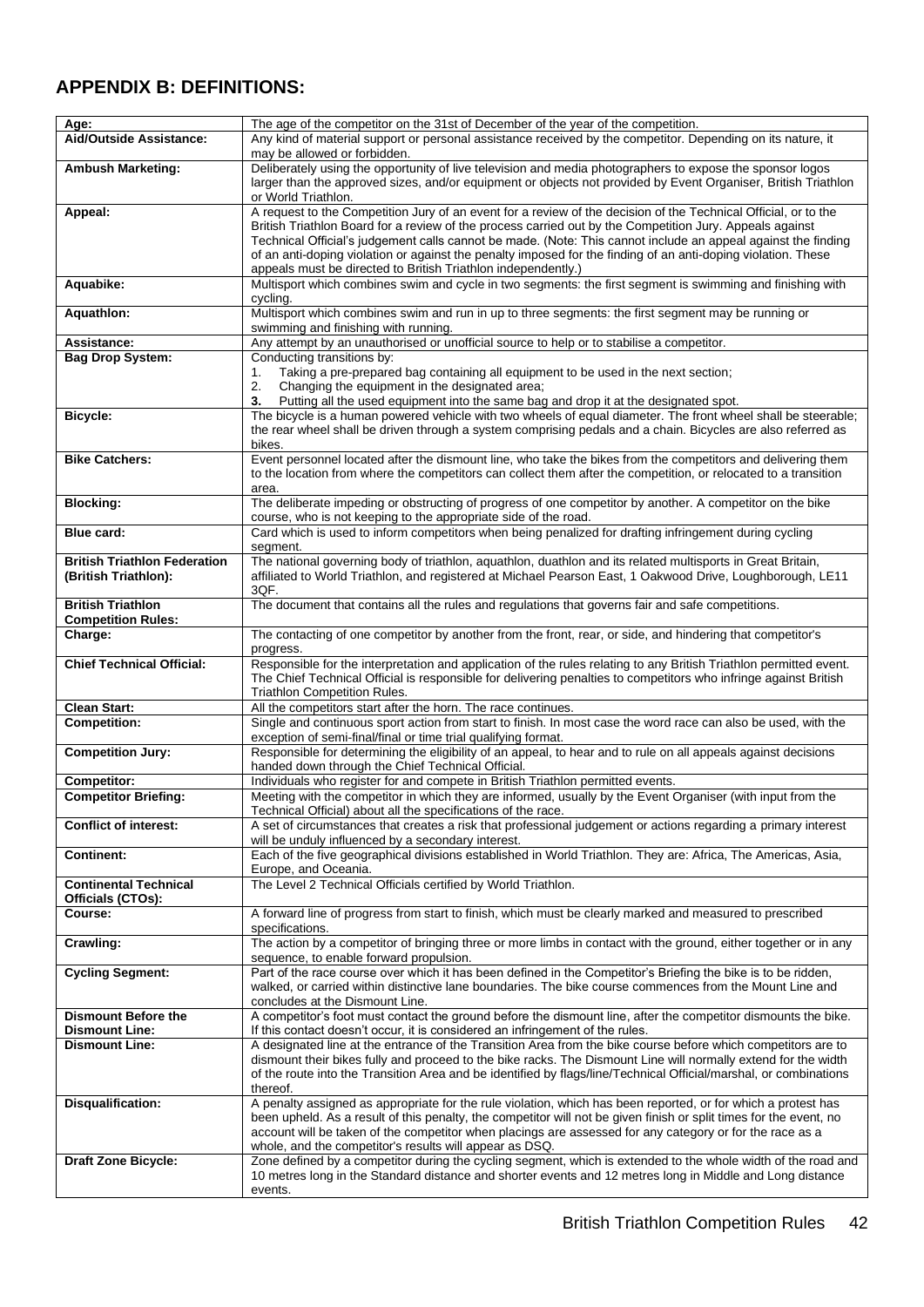| <b>Draft Zone Motorcycle:</b>                                   | Zone defined by a motorbike during the cycling segment which is extended to the whole width of the road and<br>15 metres long.                                                                                                                                                                                                                                                                        |
|-----------------------------------------------------------------|-------------------------------------------------------------------------------------------------------------------------------------------------------------------------------------------------------------------------------------------------------------------------------------------------------------------------------------------------------------------------------------------------------|
| <b>Draft Zone Vehicle:</b>                                      | Zone defined by a vehicle during the cycling segment which is extended to the whole width of the road and 35<br>metres long                                                                                                                                                                                                                                                                           |
| Drafting:                                                       | To enter in a drafting zone and not completing the overtake in 20 seconds in Standard distance and shorter<br>events or 25 seconds in Middle and Long distance events.                                                                                                                                                                                                                                |
| Duathlon:                                                       | Multisport which combines cycle and run in three segments: the first segment is running, followed by cycling<br>and finishing with running.                                                                                                                                                                                                                                                           |
| Early start:                                                    | When a competitor's foot crossed the vertical plane of the start line, before the start signal.                                                                                                                                                                                                                                                                                                       |
| <b>Elite Athlete:</b>                                           | Athletes competing in World Triathlon and/or British Triathlon Elite competitions.                                                                                                                                                                                                                                                                                                                    |
| <b>Elite Competitions:</b>                                      | Competitions in which elite-specific rules are applied.                                                                                                                                                                                                                                                                                                                                               |
| Event:                                                          | Collection of races usually happening on the same day or on consecutive days.                                                                                                                                                                                                                                                                                                                         |
| <b>Event Permit:</b>                                            | A permit issued by British Triathlon through the Home Nation Associations for the conduct of an event. The<br>issue of such a permit is a declaration that risk assessments and public liability insurance for the event have<br>been inspected and have been found to comply with the requirements for the conduct of a safe and fair event.                                                         |
| <b>Expulsion:</b>                                               | A competitor penalised by expulsion will not be permitted, during his or her lifetime, to take part in any World<br>Triathlon sanctioned event, or any event permitted by British Triathlon Home Nation Associations.                                                                                                                                                                                 |
| Field of Play (FOP):                                            | The course on which the competition will take place, the start and pre-start areas, the finish and post-finish<br>areas, the aid stations, the wheel stops, the penalty boxes, and the briefing area. Usually the field of play is<br>separated from the public by a clear boundary.                                                                                                                  |
| Finisher:                                                       | A competitor who completes the entire race course within the rules and crosses the finish line, or a vertical<br>extension of the forward edge of the finish line, with any part of the torso (i.e., as distinct from the head, neck,<br>arms, legs, hands, or feet).                                                                                                                                 |
| <b>Force Majeure:</b>                                           | Action of the elements, strike, lockout or other industrial disturbance, unlawful act against public order or<br>authority, war blockade, public riot, lightning, fire or explosion, storm, flood, blacklisting, boycott or sanctions<br>however incurred, freight embargo, significant transportation delay or any other, event which is not reasonably<br>within the control of the party affected. |
| <b>Home Nation Association:</b>                                 | Constituents of the British Triathlon Federation, comprising Triathlon England, Triathlon Scotland, and Welsh<br>Triathlon.                                                                                                                                                                                                                                                                           |
| <b>Incapable Competitor:</b>                                    | A competitor deemed by race medical staff as not being able to continue the event without the likelihood of<br>causing injury to him/herself or another competitor.                                                                                                                                                                                                                                   |
| <b>Indecent Exposure:</b>                                       | The wilful uncovering of either or both buttocks, or of the pubic area or of the genital area. In addition, in the<br>case of a female competitor, the wilful complete uncovering of one or both nipples.                                                                                                                                                                                             |
| Interference:                                                   | A deliberate block, charge, or abrupt motion, which impedes another competitor.                                                                                                                                                                                                                                                                                                                       |
| <b>International Technical</b><br>Officials (ITOs):             | The Level 3 Technical Officials certified by World Triathlon.                                                                                                                                                                                                                                                                                                                                         |
| <b>Invalid Start:</b>                                           | Some competitors start clearly before the horn and some others stay behind the start line. The start is not                                                                                                                                                                                                                                                                                           |
|                                                                 | clean and is declared invalid.                                                                                                                                                                                                                                                                                                                                                                        |
| <b>Judgement Call:</b>                                          | The decision taken by a Technical Official in relation to offences such as drafting infringements and littering.<br>Appeals cannot be made against Technical Official's judgement calls.                                                                                                                                                                                                              |
| Leg                                                             | In a relay, a leg is one competitor's triathlon race.                                                                                                                                                                                                                                                                                                                                                 |
| <b>Local Technical Officials</b><br>(LTOs):                     | Level 1 Technical Officials certified by British Triathlon. These officials are not permitted to officiate open water<br>elements.                                                                                                                                                                                                                                                                    |
| <b>Mount After the Mount Line:</b>                              | A competitor's foot must contact the ground past the mount line, before the competitor mounts the bike. If this<br>contact doesn't occur, it is considered an infringement of the rules.                                                                                                                                                                                                              |
| <b>Mount Line:</b>                                              | A designated line at the exit from the Transition Area onto the bike course or after which competitors are to<br>mount their bicycles and proceed. The Mount Line will normally extend for the width of the exit from the<br>Transition Area and be identified by flags/line/Technical Official/marshal, or combinations thereof.                                                                     |
| <b>National Technical Officials</b><br>(NTOs):                  | Level 3 Technical Officials certified by British Triathlon, and first stage of the World Triathlon officiating<br>pathway.                                                                                                                                                                                                                                                                            |
| Overtake:                                                       | On the bike course, when the leading edge of the front wheel of the overtaking bike moves in front of the<br>leading edge of the front wheel of the bike being overtaken. A competitor can pass another competitor only on<br>the right-hand side.                                                                                                                                                    |
| Pack:                                                           | Two or more competitors with overlapping draft zones.                                                                                                                                                                                                                                                                                                                                                 |
| Pass:                                                           | When one competitor's bike draft zone overlaps another competitor's bike draft zone, makes continual forward<br>progress through that zone, and overtakes within a maximum period of 20 seconds. A competitor can pass<br>another competitor only on the right-hand side.                                                                                                                             |
| Penalty:                                                        | The consequence on a competitor, who is assessed by a British Triathlon Technical Official to have committed<br>a rule infringement/violation. A penalty may take the form of a time delay, disqualification, suspension, or<br>expulsion.                                                                                                                                                            |
| <b>Penalty Box:</b>                                             | An area on the bike course or the run course, set aside for the implementation of a time penalty for a rule<br>infringement/violation.                                                                                                                                                                                                                                                                |
| <b>Prosthesis:</b>                                              | An artificial device used to replace a missing body part.                                                                                                                                                                                                                                                                                                                                             |
| Race:                                                           | A competition or group of competitions, which determine a winner, the medals (if awarded) and a result list.                                                                                                                                                                                                                                                                                          |
| <b>Red Card:</b>                                                | Card which is used to inform competitors about disqualification.                                                                                                                                                                                                                                                                                                                                      |
| Region:                                                         | Group of National Federations, from the same or different continents, linked by geographical or cultural<br>reasons.                                                                                                                                                                                                                                                                                  |
| <b>Regional Technical Officials</b><br>(RTOs):<br>Registration: | Level 2 Technical Officials certified by British Triathlon. These officials are permitted to officiate open water<br>elements.<br>Area specified by the Event Organiser where competitor's race licences will be checked; those competitors                                                                                                                                                           |
| <b>Results:</b>                                                 | who do not hold a race licence are required to purchase a day membership (if not done so previously).<br>The timed finish positions of all competitors after violation reports have been ruled on, protests and appeals                                                                                                                                                                               |
|                                                                 | have been heard, and penalties have been awarded.<br>When a competitor has established a lead position and pursues a desired course within the limits of the British                                                                                                                                                                                                                                  |
| <b>Right of Way:</b>                                            | Triathlon Competition Rules.                                                                                                                                                                                                                                                                                                                                                                          |
| <b>Run Course:</b>                                              | Part of the race course, which has been defined at the Competitor Briefing where the competitor is to run or<br>walk within distinctive lane boundaries. In triathlons and aquathlons, the run course commences at the exit                                                                                                                                                                           |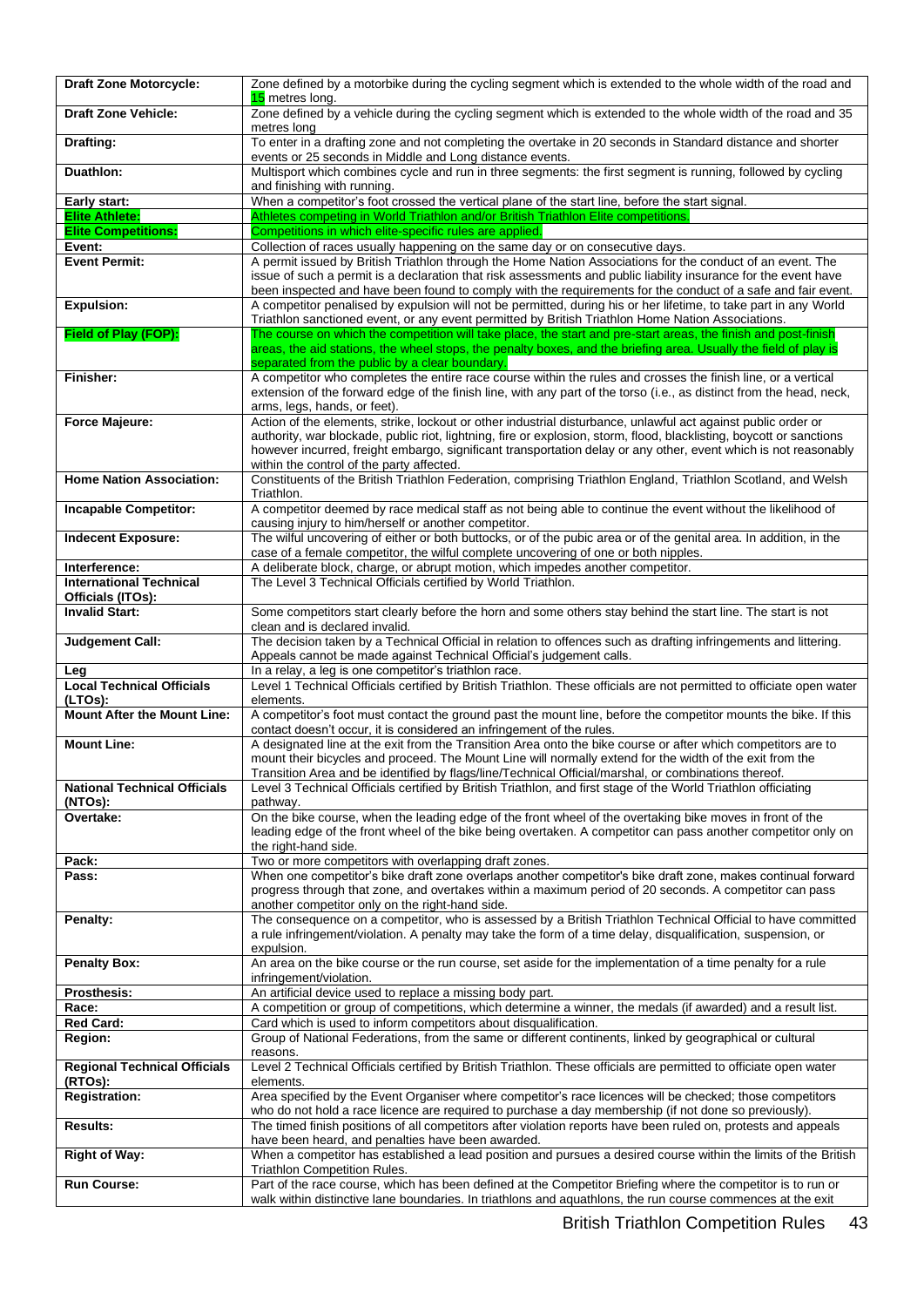|                                    | from the Transition Area and concludes at the Finish Line. In duathlons, the first run course commences at the<br>start line and finishes at the entry to the Transition Area; the second run course commences at the exit from |
|------------------------------------|---------------------------------------------------------------------------------------------------------------------------------------------------------------------------------------------------------------------------------|
|                                    | the Transition Area and concludes at the Finish Line.                                                                                                                                                                           |
| Segment                            | A stage of competition. For example, a triathlon competition consists of 5 segments: swim, transition 1, bike,                                                                                                                  |
|                                    | transition 2 and run.                                                                                                                                                                                                           |
| <b>Smart Helmet:</b>               | Bike helmet with a built-in sound system covering or not covering the ears.                                                                                                                                                     |
| <b>Sport Class:</b>                | Elite Paratriathlon sport class is a category defined by World Triathlon in which competitors                                                                                                                                   |
|                                    | are categorised in reference to an activity limitation resulting from impairment.                                                                                                                                               |
| Sportsmanship:                     | The behaviour of a competitor during competition. Sportsmanship is interpreted as fair, rational and courteous                                                                                                                  |
|                                    | behaviour, while bad sports conduct is any behaviour judged to be unfair, unethical, or dishonest, a violent act,                                                                                                               |
|                                    | intentional misconduct, abusive language, intimidating behaviour, or persistent infringement of the rules.                                                                                                                      |
| <b>Standard Bridge Piece:</b>      | A rigid piece of plastic or metal, which joins both sides of the handlebar clip-on at the ends and is commercially<br>available.                                                                                                |
| <b>Stop and Go Time Penalty:</b>   | A method of imposing a brief delay on a competitor who is assessed by a Technical Official to have infringed                                                                                                                    |
|                                    | the rules, for example, drafting on the bike course. A Penalty Box may be used for this penalty.                                                                                                                                |
| <b>Suspension:</b>                 | A competitor awarded this penalty will not be permitted during the stated                                                                                                                                                       |
|                                    | suspension period, to take part in any event sanctioned by World Triathlon or permitted by British Triathlon.                                                                                                                   |
|                                    | For any suspension because of a doping violation, the athlete will not be able to compete in any IOC affiliated                                                                                                                 |
|                                    | sport at any local, regional, state, national or international level. The suspension period may vary in length,                                                                                                                 |
|                                    | depending on the severity of the violation. In the case of a suspension imposed by British Triathlon, the length<br>of the suspension will be determined by the British Triathlon Board.                                        |
| <b>Swim Course:</b>                | Part of the race course over which it has been defined in the Competitor Briefing that the competitor is to swim                                                                                                                |
|                                    | within distinctive lane boundaries. In open water triathlons and aquathlons, the swim course commences at the                                                                                                                   |
|                                    | start line and concludes at the water's edge/exit prior to entry to the Transition Area.                                                                                                                                        |
| Swimskin:                          | A swimskin is a textile item of clothing that can be used in the swim segment of a non-wetsuit race.                                                                                                                            |
| <b>Technical Official:</b>         | A member of the team of Technical Officials, comprised of any officiating level, at a British Triathlon permitted                                                                                                               |
|                                    | event.                                                                                                                                                                                                                          |
| Torso:                             | The human body excluding the neck, the head, and the limbs.                                                                                                                                                                     |
| <b>Transition Area:</b>            | A location within a defined boundary, which is not a part of the swim course, the bike course, or the run course                                                                                                                |
|                                    | and within which each competitor is allocated an area for the storage of individual items of clothing and                                                                                                                       |
|                                    | equipment.                                                                                                                                                                                                                      |
| Triathlon:                         | A sport of individual or team character and motivation, which combines swimming, cycling, and running skills in                                                                                                                 |
|                                    | continuum.                                                                                                                                                                                                                      |
| <b>Valid Start with Early</b>      | Almost all the competitors start after the horn, but few of them did start before the horn. The start is declared                                                                                                               |
| Starters:                          | valid, and the early starters will receive a time penalty warning in T1.                                                                                                                                                        |
| Violation:                         | A rule infringement which results in a penalty.                                                                                                                                                                                 |
| Warning:                           | A caution issued by a Technical Official to a competitor during the course of a race. The purpose of a warning<br>is to alert the competitor of the potential for a rule violation to occur and to promote an educational and   |
|                                    | proactive attitude.                                                                                                                                                                                                             |
| <b>Winter Triathlon:</b>           | Multisport which combines different winter sports. It may have two different formats, either starting with running                                                                                                              |
|                                    | on snow, followed by cycling on snow and finishing with cross country skiing, or starting with snow shoeing                                                                                                                     |
|                                    | followed by skating on ice and finishing with cross country skiing.                                                                                                                                                             |
| <b>World Triathlon:</b>            | The world governing body of triathlon, duathlon, aquathlon, winter triathlon and all other related multisport, a                                                                                                                |
|                                    | non-profit corporation domiciled and residing at Maison du Sport International, Av de Rhodanie 54, CH-1007                                                                                                                      |
|                                    | Lausanne, Switzerland.                                                                                                                                                                                                          |
| <b>World Triathlon Competition</b> | The document that contains all the rules and regulations that governs fair and safe competitions.                                                                                                                               |
| Rules:                             |                                                                                                                                                                                                                                 |
| <b>Yellow Card:</b>                | Card which is used to inform competitors about infringements other than drafting which result in a warning or                                                                                                                   |
|                                    | time penalty.                                                                                                                                                                                                                   |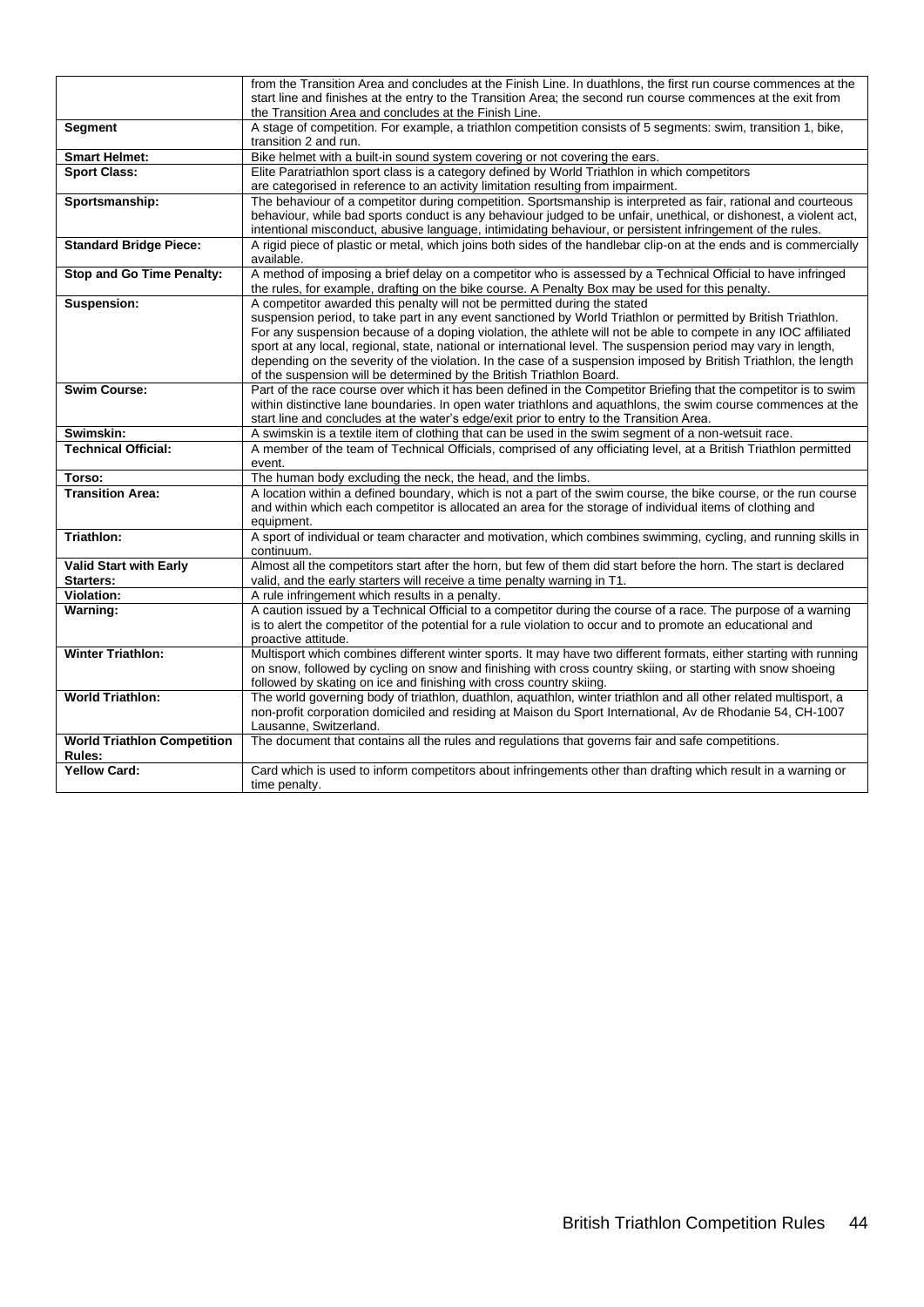### <span id="page-44-0"></span>**APPENDIX C: VIOLATIONS AND PENALTIES:**

*This is a non-exclusive list of the most common penalties and infringements. In case of different interpretation of the text in this appendix, and the main body of the Competition Rules, what is written in the main body of the Competition Rules will be applied.*

### **General**

| Rule                                                                                                  | Penalty                                                                                 |
|-------------------------------------------------------------------------------------------------------|-----------------------------------------------------------------------------------------|
| Failing to follow the prescribed course                                                               | Educational warning with Stop and Go, re-enter race at                                  |
|                                                                                                       | correct point if possible.                                                              |
|                                                                                                       | If not corrected, disqualification.                                                     |
| Using threatening, abusive, or insulting words or                                                     | Disqualification                                                                        |
| conduct toward Technical Officials, marshals, other                                                   | Possible suspension if sufficiently severe                                              |
| competitors, or the general public                                                                    |                                                                                         |
| Breach of acceptable conduct by                                                                       | Disqualification                                                                        |
| parent/guardian/accompanying adult                                                                    | Possible suspension if sufficiently severe                                              |
| Accepting assistance from anyone other than a                                                         | Educational warning with Stop and Go if original situation                              |
| Technical Official, marshal, or another competitor                                                    | can be restored.                                                                        |
|                                                                                                       | If not, disqualification.                                                               |
| Refusing to follow the instructions of Technical                                                      | Disqualification                                                                        |
| Officials, marshals, or the police                                                                    |                                                                                         |
| Departing the course for reasons of safety, but                                                       | Educational warning, re-enter race at correct point if                                  |
| failing to re-enter at the point of departure                                                         | possible.<br>If not corrected, time penalty.                                            |
|                                                                                                       |                                                                                         |
| Alteration of provided race number(s)                                                                 | Educational warning with Stop and Go once corrected.<br>If not corrected, time penalty. |
| To dispose of rubbish around the course (unless                                                       | Educational warning with Stop and Go once corrected.                                    |
| disposed of in clearly identified places where                                                        | If not corrected, disqualification.                                                     |
| provided)                                                                                             |                                                                                         |
| Using illegal or banned equipment                                                                     | Educational warning with Stop and Go once corrected.                                    |
|                                                                                                       | If not corrected, disqualification and removed from event.                              |
| Breaking road traffic regulations                                                                     | <b>Disqualification</b>                                                                 |
| Compete with a bare torso or with front fastening                                                     | Educational warning with Stop and Go once corrected.                                    |
| undone                                                                                                | If not corrected, disqualification.                                                     |
| Attempt to gain unfair advantage from any external                                                    | Disqualification                                                                        |
| vehicle or object                                                                                     |                                                                                         |
| Nudity or indecent exposure                                                                           | Disqualification                                                                        |
| Fraud by entering under a false name or age                                                           | Disqualification                                                                        |
| Using any device distracting the competitor from                                                      | Educational warning with Stop and Go once corrected.                                    |
| paying full attention to their surroundings                                                           | If not corrected, disqualification.                                                     |
| Giving another competitor a complete bike, frame,<br>wheel(s), helmet, or any other item of equipment | Disqualification of both competitors                                                    |
| which results in the donor competitor being unable                                                    |                                                                                         |
| to continue with their own competition;                                                               |                                                                                         |
| A competitor physically assisting the forward                                                         | Disqualification                                                                        |
| progression of another competitor<br>Smoking or using e-cigarettes on the course or in                | Educational warning.                                                                    |
| the transition area                                                                                   | If not corrected, disqualification.                                                     |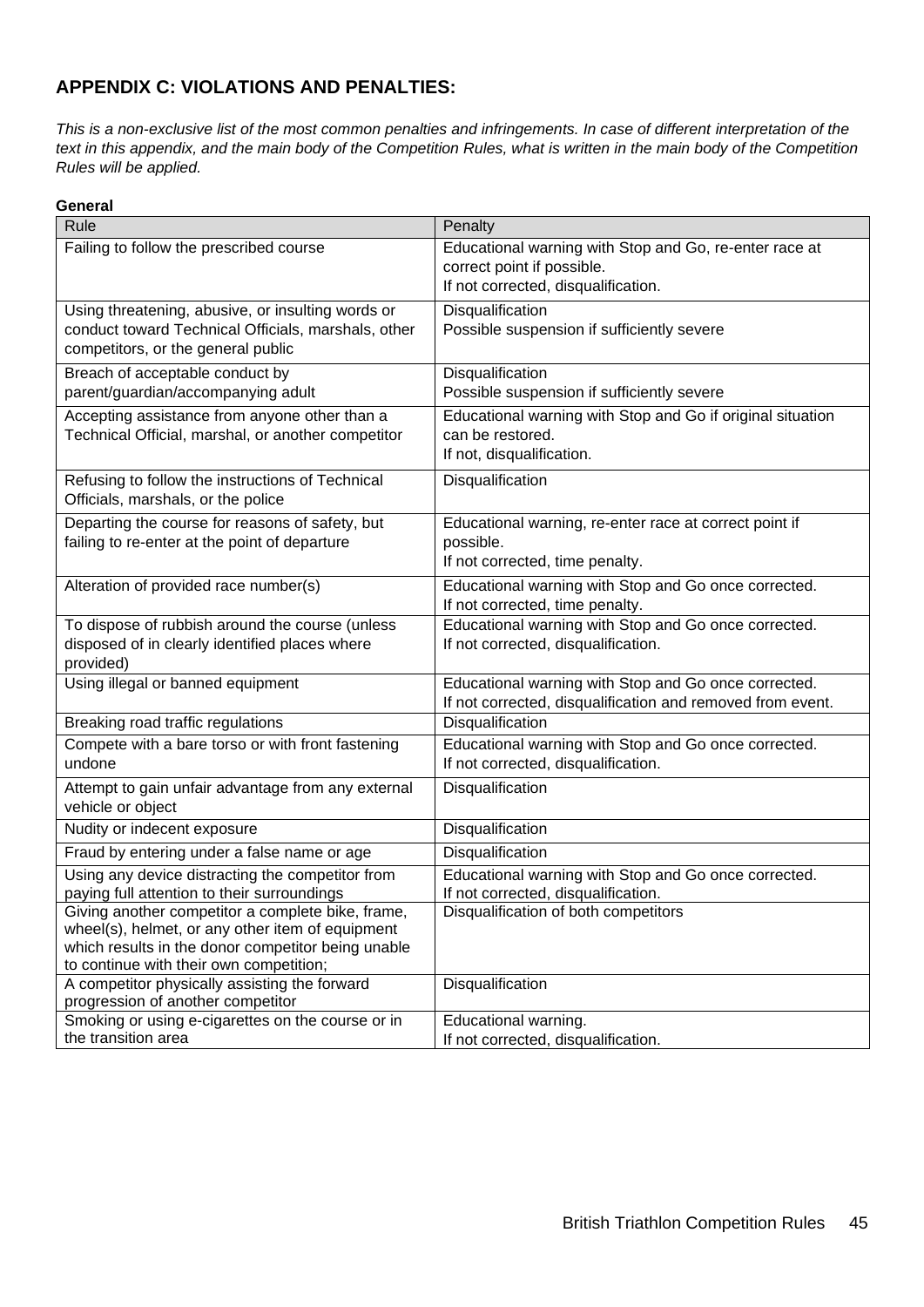| <b>Swim</b>                                           |                                                            |
|-------------------------------------------------------|------------------------------------------------------------|
| Rule                                                  | Penalty                                                    |
| Diving in pool-based events                           | Disqualification                                           |
| Wearing clothing covering any part of the leg below   | Educational warning and amend.                             |
| the knee, or on the arm below the elbow, in a non-    | If not corrected, disqualification                         |
| wetsuit swim                                          |                                                            |
| Wearing a wetsuit not covering the torso when the     | Educational warning with Stop and Go once corrected.       |
| wetsuit is mandatory                                  | If not corrected, disqualification and removed from event. |
| Make contact with and continue to impede the          | Time penalty                                               |
| progress of another competitor without making an      |                                                            |
| effort to move apart                                  |                                                            |
| Deliberately target another competitor to impede      | Disqualification                                           |
| their progress, gain unfair advantage and potentially |                                                            |
| cause harm                                            |                                                            |

#### **Transition**

| Rule                                               | Penalty                                                      |
|----------------------------------------------------|--------------------------------------------------------------|
| Rack the bike improperly, outside the competitor's | Educational warning with Stop and Go once corrected.         |
| own space or blocking the progress of other        | If not corrected, disqualification.                          |
| competitors.                                       |                                                              |
| Mount the bike before the mount line               | Educational warning with Stop and Go once corrected.         |
|                                                    | If not corrected, time penalty.                              |
| Dismount the bike after the dismount line;         | Educational warning with Stop and Go once corrected.         |
|                                                    | If not corrected, time penalty.                              |
| Equipment placed outside the designated area       | Educational warning with Stop and Go once corrected.         |
| Marking of position in Transition Area             | If can be rectified - educational warning.                   |
|                                                    | If cannot be removed but does not pose a hazard to other     |
|                                                    | competitors - time penalty.                                  |
|                                                    | If cannot be removed but does pose an unsporting             |
|                                                    | impedance or hazard to other competitors - disqualification. |
| Unracking of bike before helmet clipped            | Time penalty – may be applied as a warning with Stop and     |
|                                                    | Go                                                           |
| Unclipping of helmet before bike racked            | Time penalty – may be applied as a warning with Stop and     |
|                                                    | Go                                                           |

### **Cycle**

| Penalty                                                             |
|---------------------------------------------------------------------|
| First violation noted by Motorcycle Official - 1 minute time        |
| penalty                                                             |
| Second violation noted by Motorcycle Official -                     |
| disqualification                                                    |
| First violation noted by Motorcycle Official - 2 minute time        |
| penalty                                                             |
| Second violation noted by Motorcycle Official -                     |
| disqualification                                                    |
| First violation noted by Motorcycle Official - 1 minute time        |
| penalty (sprint); 2 minute time penalty (standard)                  |
| Second violation noted by Motorcycle Official -                     |
| disqualification                                                    |
|                                                                     |
| First violation noted by Motorcycle Official - 1 minute time        |
| penalty (sprint); 2 minute time penalty (standard)                  |
| Second violation noted by Motorcycle Official -<br>disqualification |
| First and second violation noted by Motorcycle Official - 5         |
| minute time penalty                                                 |
| Third violation noted by Motorcycle Official - disqualification     |
|                                                                     |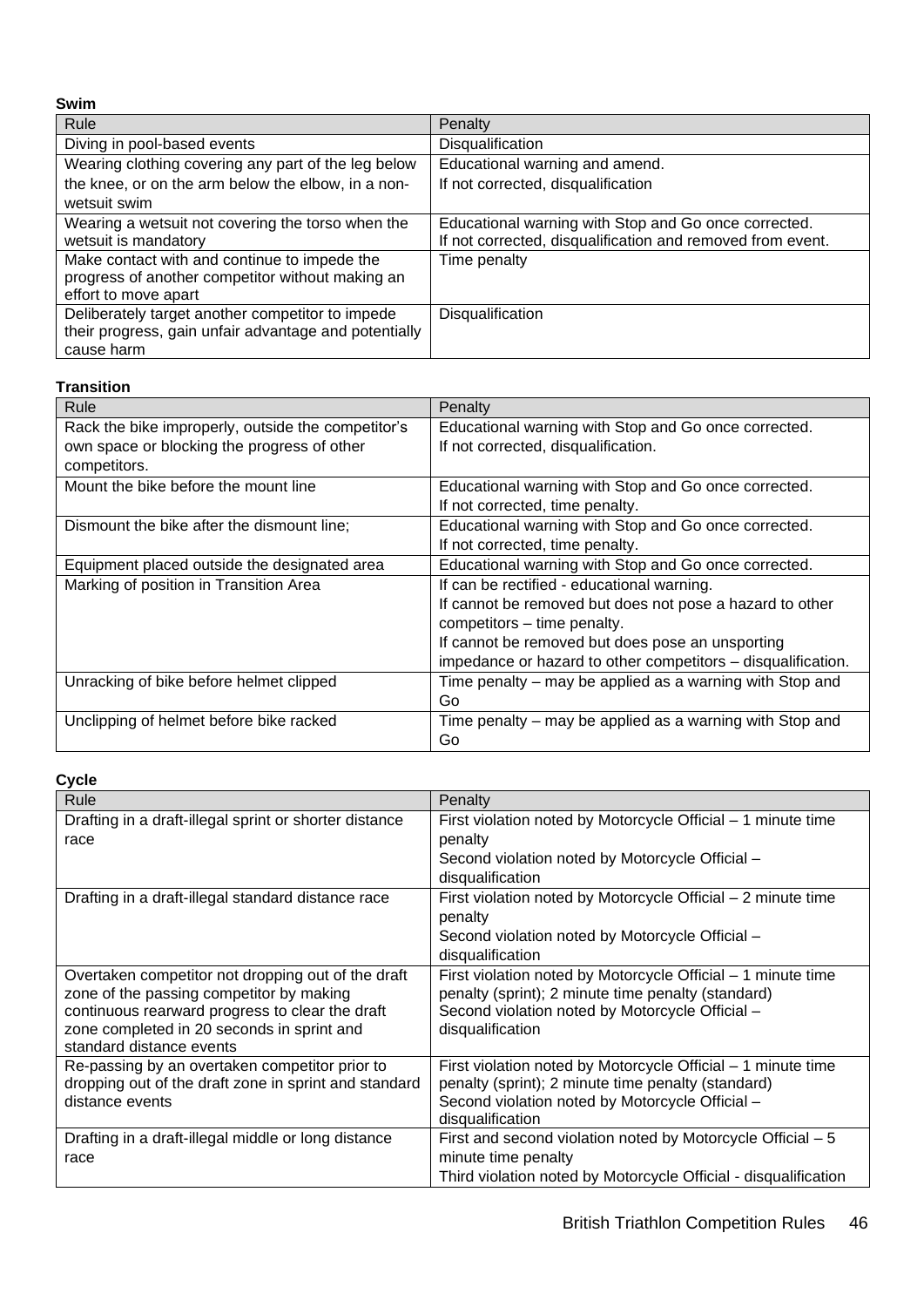| Overtaken competitor not dropping out of the draft<br>zone of the passing competitor by making<br>continuous rearward progress to clear the draft<br>zone completed in 25 seconds in middle and long<br>distance events | First and second violations noted by Motorcycle Official – 5<br>minute time penalty<br>Third violation noted by Motorcycle Official - disqualification |
|-------------------------------------------------------------------------------------------------------------------------------------------------------------------------------------------------------------------------|--------------------------------------------------------------------------------------------------------------------------------------------------------|
| Re-passing by an overtaken competitor prior to<br>dropping out of the draft zone in middle and long                                                                                                                     | First and second violations noted by Motorcycle Official – 5<br>minute time penalty                                                                    |
| distance events                                                                                                                                                                                                         | Third violation noted by Motorcycle Official - disqualification                                                                                        |
| Drafting off a different gender competitor in draft                                                                                                                                                                     | First violation – educational warning where safe to do so                                                                                              |
| legal events                                                                                                                                                                                                            | Second violation - disqualification                                                                                                                    |
| Blocking in a draft-illegal race                                                                                                                                                                                        | Time penalty                                                                                                                                           |
| Riding in the transition area                                                                                                                                                                                           | Time penalty                                                                                                                                           |
| Not wearing a helmet during the bike segment                                                                                                                                                                            | Disqualification and removed from event.                                                                                                               |
| Dangerous conduct or riding                                                                                                                                                                                             | Disqualification                                                                                                                                       |

#### **Run**

| Rule                                            | Penalty                                                  |
|-------------------------------------------------|----------------------------------------------------------|
| Crawl during the running segment                | Disqualification                                         |
| To use posts, trees, or other fixed elements to | Time penalty                                             |
| assist manoeuvring curves                       |                                                          |
| Run whilst wearing a helmet                     | Educational warning with Stop and Go once corrected.     |
|                                                 | If not corrected, disqualification                       |
| Being accompanied by any non-competing          | Educational warning with Stop and Go once corrected.     |
| competitors, team members, team managers or     | If not corrected, disqualification                       |
| other pacemakers on the course or along the     |                                                          |
| course                                          |                                                          |
| Being accompanied by non-competing personnel in | Disqualification unless Event Organiser has successfully |
| the finish chute                                | requested a rule exemption                               |

### **Relays**

| <b>Rule</b>                                    | Penaltv                 |
|------------------------------------------------|-------------------------|
| Relay tag completed outside of designated area | Time penaltv            |
| Relay tag not completed                        | <b>Disqualification</b> |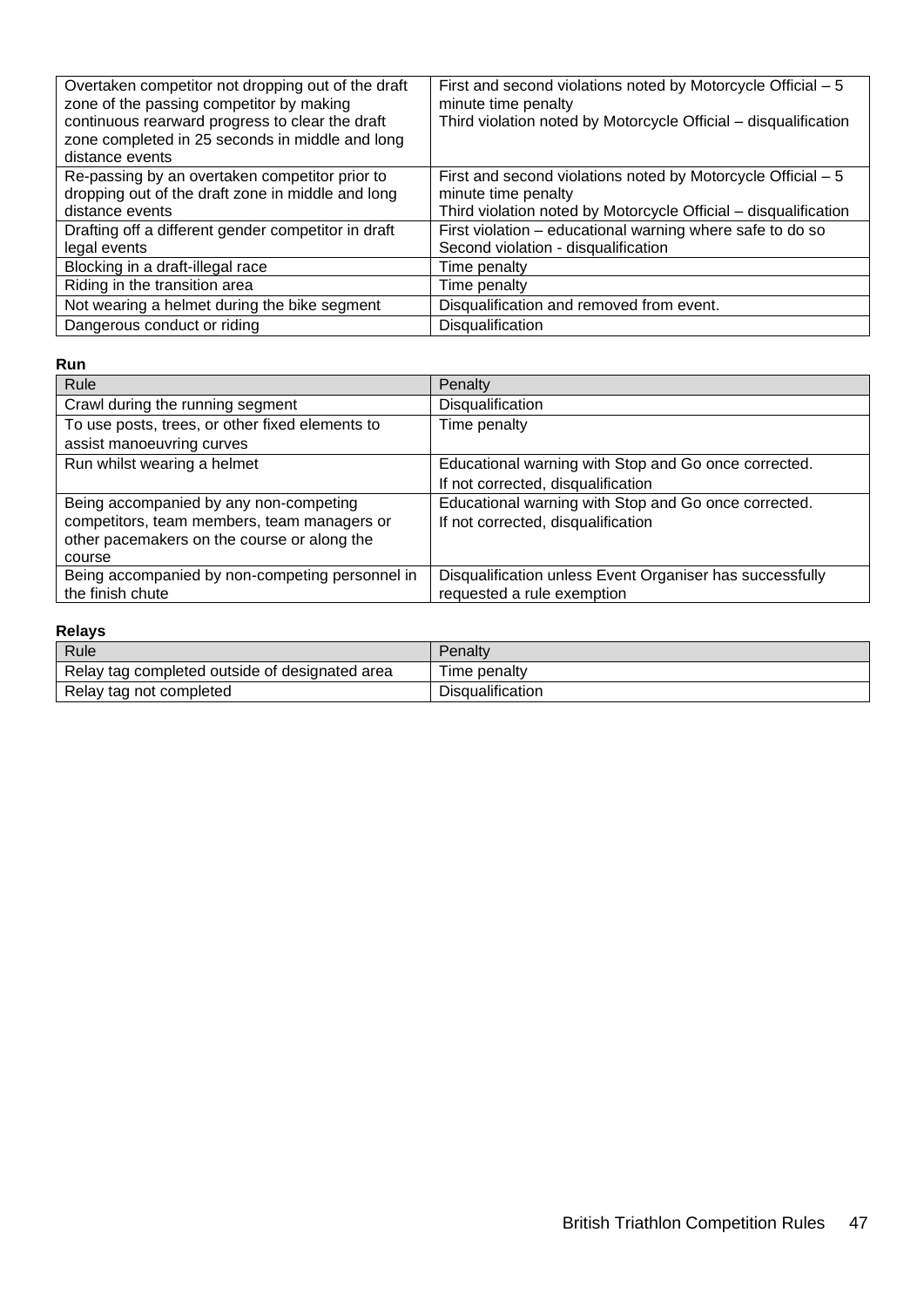### <span id="page-47-0"></span>**APPENDIX D: COMPETITION APPEAL PROCESS**

An appeal is a request for a review of a penalty decision made by a Technical Official.

Appeals cannot be made against penalties resulting from a Technical Official's judgement call which include, but are not limited to, drafting and littering. A competitor may ask the Chief Technical Official for explanation of these judgement calls, however no appeal can be made and will not be admitted.

#### **If the appeal fee has not been received, the appeal cannot be heard and must be dismissed.**

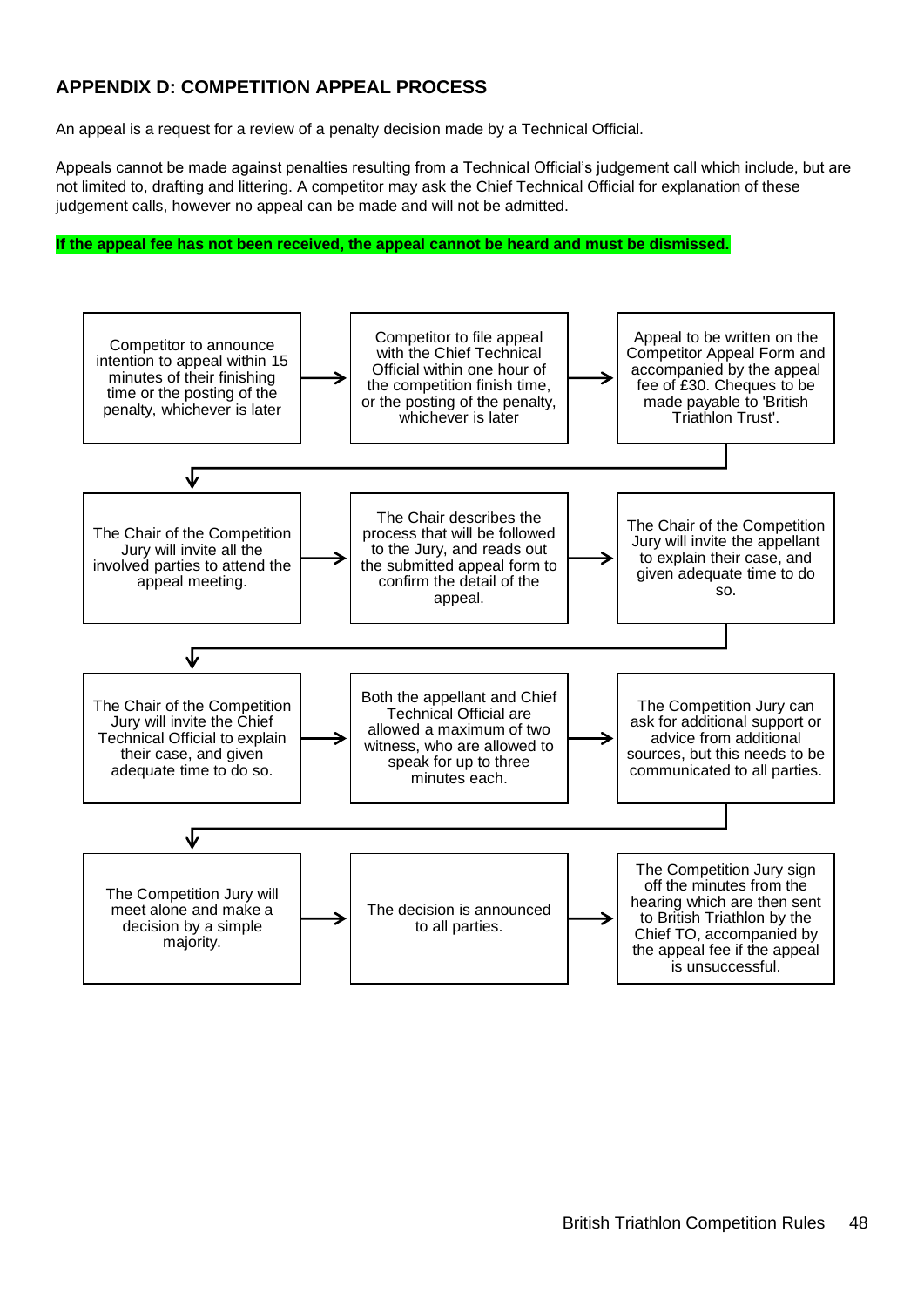### <span id="page-48-0"></span>**APPENDIX E: COMPETITOR APPEAL FORM**

Part 1: To be completed by the appellant:

| <b>EVENT NAME:</b> |  |  |
|--------------------|--|--|
|                    |  |  |

EVENT DATE:  $\vert$  TIME APPEAL SUBMITTED:

| NAME OF COMPETITOR: | <b>RACE NUMBER:</b>       |
|---------------------|---------------------------|
| EMAIL ADDRESS:      | <b>MEMBERSHIP NUMBER:</b> |

| TYPE OF PENALTY GIVEN (DSQ, TIME PENALTY): | REASON GIVEN FOR PENALTY RECEIVED: |  |
|--------------------------------------------|------------------------------------|--|
|                                            |                                    |  |

Specific location on the course of the incident:

Description of the incident:

| Name of witness one: |  |
|----------------------|--|
|                      |  |
| Name of witness two: |  |

Signature of Competitor: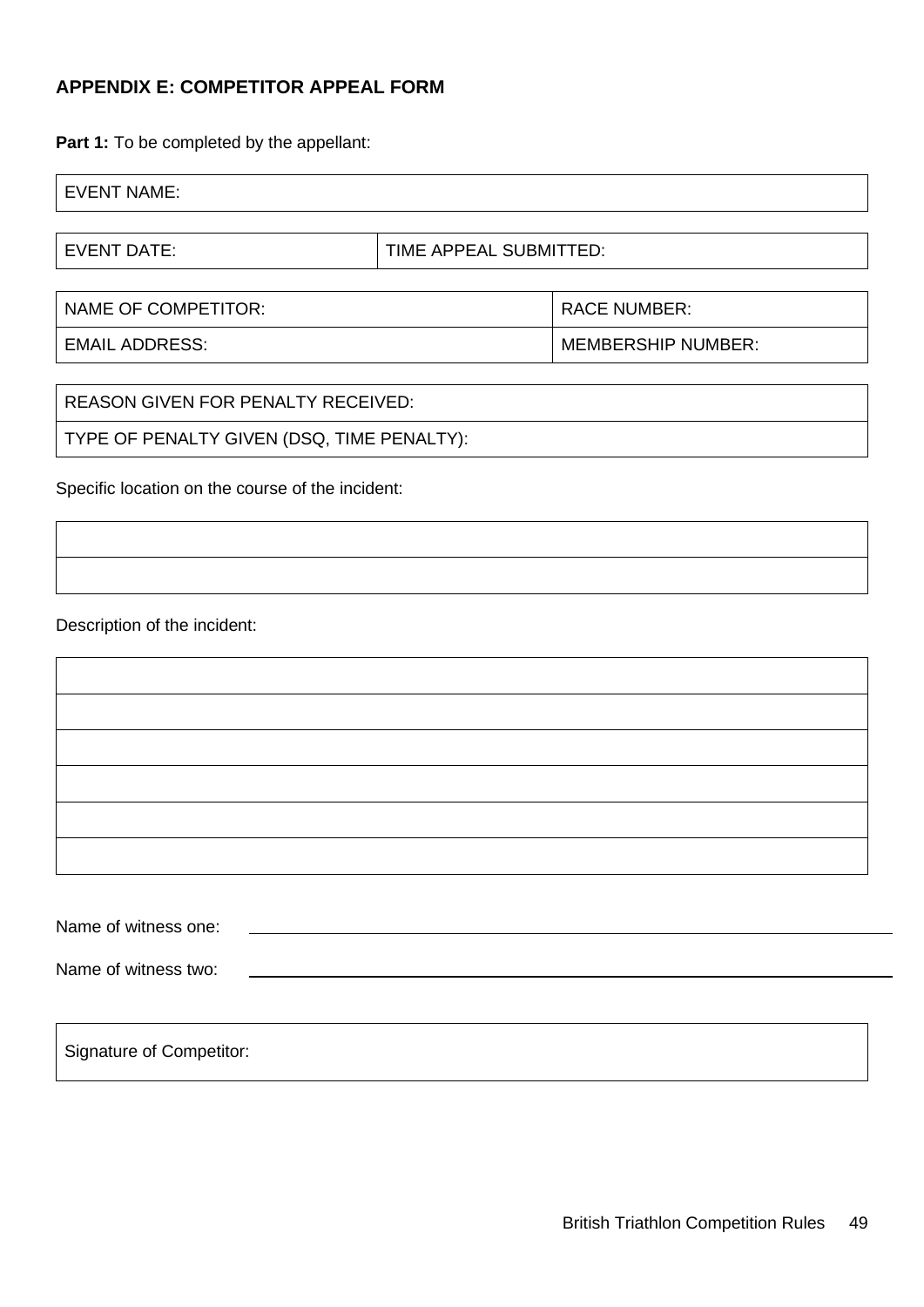#### **Part 2:** To be completed by the Chair of the Competition Jury:

| £30 Appeal Fee Received: | VES<br>` ∟ ⊾ | NC |
|--------------------------|--------------|----|
|--------------------------|--------------|----|

### **If the appeal fee has not been received, the appeal cannot be heard and must be dismissed.**

Competition Jury:

| Chair of Competition Jury: |  |
|----------------------------|--|
| <b>Jury Member:</b>        |  |
| Jury Member:               |  |

#### Competition Jury Decision:

| <b>Appeal Received</b> | Date: | Time: |
|------------------------|-------|-------|
| Appeal Resolved        | Date: | Time: |

| £30 Appeal Fee | <b>REFUNDED TO COMPETITOR</b> | <b>WITHHELD</b> |
|----------------|-------------------------------|-----------------|
|----------------|-------------------------------|-----------------|

Signature of Chair of Competition Jury:

Once all sections have been completed, please send form (along with any appeal fee not refunded) to Events Team, British Triathlon, PO Box 25, Loughborough, LE11 3WX